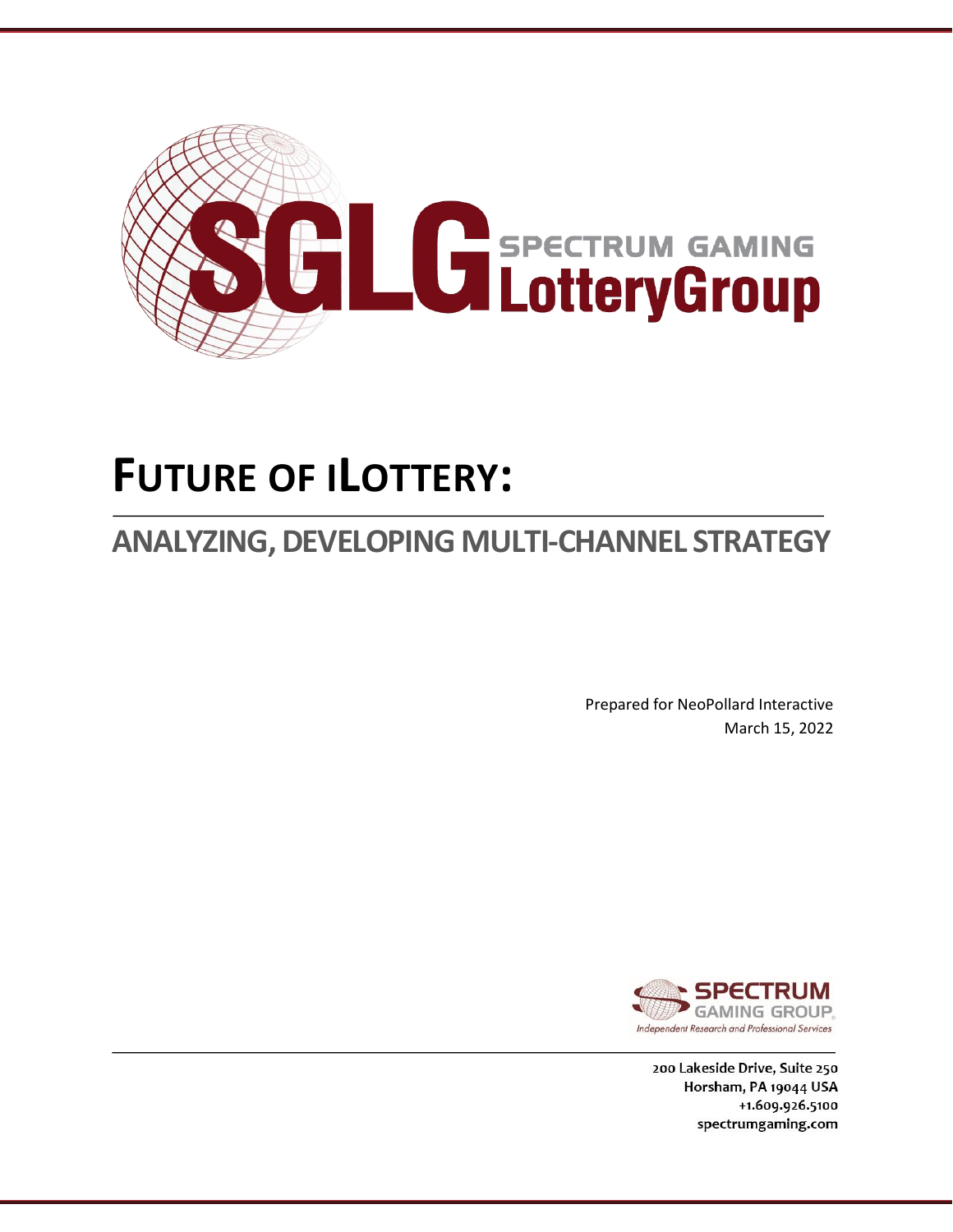# <span id="page-1-0"></span>**Executive Summary**

The survival of every consumer-facing industry depends on having a significant online presence, and lotteries are no exception. The full development of a digital channel to reach consumers is no longer an option; it is a requirement to grow a lottery's revenue and expand its demographic reach.

A robust digital lottery offering – known as iLottery – can achieve core goals through a carefully crafted plan, as already evidenced in multiple jurisdictions. The experience in Michigan, New Hampshire, Virginia and Pennsylvania and other early adopters of iLottery has shown that an iLottery offering:

- Will not cannibalize retail sales
- Will reach more consumers, including younger players who have not embraced the lottery's retail offerings
- Can successfully co-exist with other forms of gaming

## <span id="page-1-1"></span>**A. Capturing new demographics is opportunity, necessity**

The lottery industry has long been concerned that its traditional customer base is aging and is not being replaced by younger demographics. Such concerns are well-founded.

A 2017 report from Reuters noted:

- Only a third of Americans aged 18 to 29 said they played the lottery in the past year, compared with 61% for those aged 50 to 64, according to a 2016 Gallup survey.
- The rate for millennials fell from 39% in surveys conducted in 2003 and 2007, Gallup said. For all other age groups, the likelihood of playing went up over the past decade.
- "Most millennials don't want to wait two days to see if they won the Powerball. They consume entertainment content just much faster than consumers did 20 years ago," said Charles McIntyre, executive director of the New Hampshire Lottery. "We're not broke, we're just at the inflection point where a failure to change will have a steep decline over time."

Such concerns were also expressed by Oregon Lottery Director Barry Pack, who told the Oregon House of Representatives Revenue Committee in 2017 that lotteries cannot simply rely on their existing customer base, which is aging, and have to identify means of attracting younger players, who are "looking for skill-based games, they're looking to play on their mobile devices. … So, I think one of the future revenue risks is how do we stay current with the player base, and how do we reach out across broader demographics to attract a different set of players than may be playing now?"

Millennials – a generation of more than 80 million Americans born between 1982 and 1996 – made 47% of their purchases online in 2017, and that grew to 60% by 2019. As emerging generations, including millennials, continue to gravitate toward mobile and digital purchases, lotteries need to adapt. A survey conducted by the US Bureau of Labor Statistics noted that for the 12-month period ending June 2018, the average annual spend on lottery tickets was nearly \$70, but adults under 25 spent less than \$8, and for adults between 25-34, the average spend was slightly more than \$40.

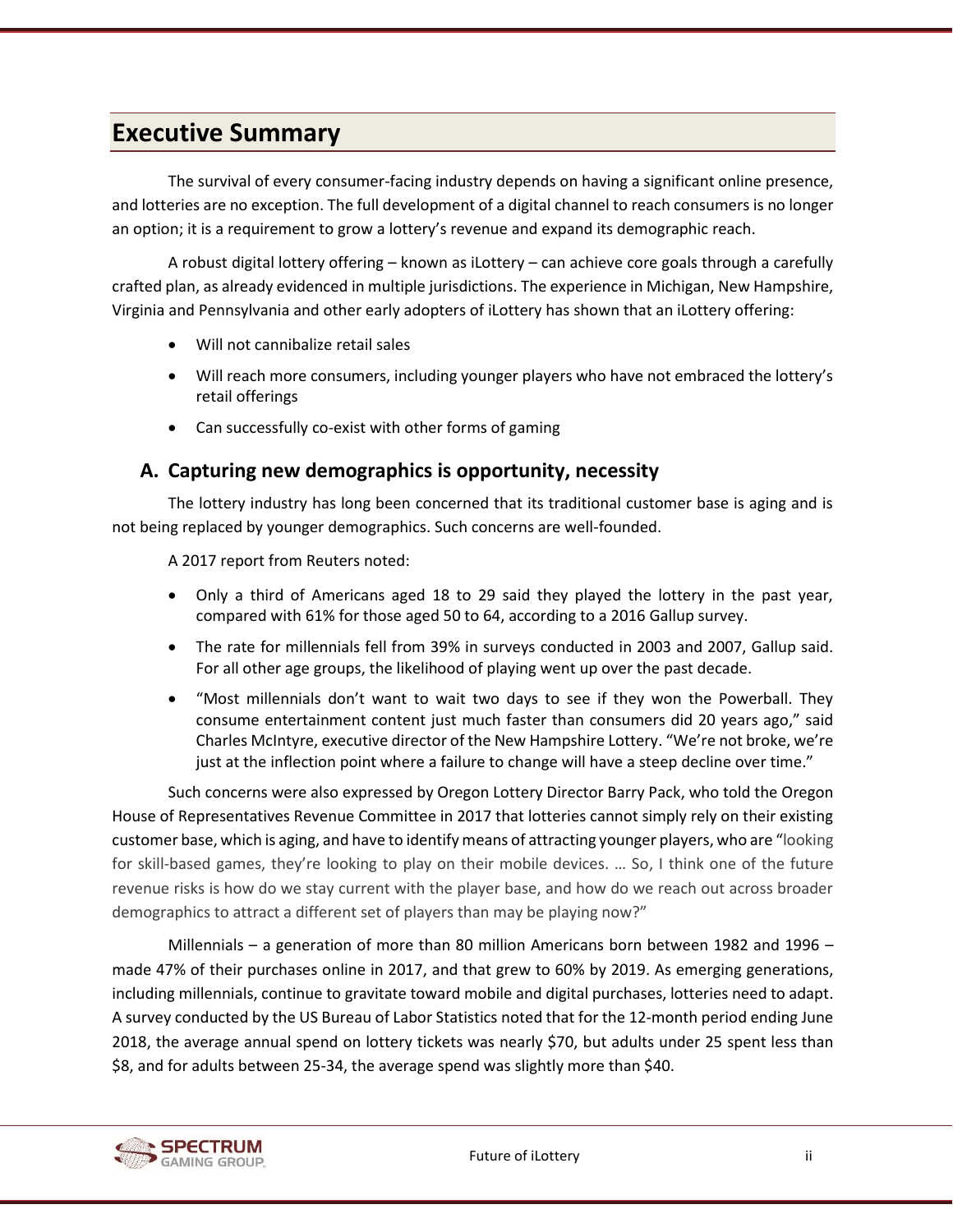While disparities in income account for some of that differential, as the following chart shows, younger adults are simply not as attracted to retail lottery.



<span id="page-2-1"></span>

Source: Statista, US Bureau of Labor Statistics

The growth of iLottery has demonstrated an ability to reach younger generations. Data gleaned from the participating iLottery jurisdictions of Michigan, New Hampshire, North Carolina, Virginia, and the Canadian province of Alberta, show that, in Fiscal Year ("FY") 2021:

- 25% of those who played digital draw-based games were 35-44 years old, an increase of 3 percentage points over FY 2016.
- 27% of those who played digital Instant games were 35-44 years old, an increase of 5 percentage points over FY 2016.

<span id="page-2-0"></span>The data also showed that the average age of adults who played iLottery on mobile devices was 47, That data point makes clear that the willingness of consumers to purchase lottery tickets via a mobile device cuts across all age groups. This creates an opportunity to capture a younger demographic, while also making inroads into older age groups.

Enhancing the ability to capture a full range of age groups has motivated retailers of all stripes to create digital channels for their offerings. The goal extends beyond reaching younger consumers, and can best be described as providing consumers with a broader, more convenient range of options.

# **B. Working with Retailers to Achieve Common Goals**

Achieving policy goals, including reaching more consumers, requires establishing clear policies and partnerships with stakeholders, most notably with retailers, who are critically important partners. Lottery retailers have expressed concerns that are both understandable and addressable. These retailers seek to ensure that they have a role in the digital future, and they have developed suggestions that are gaining consideration in various jurisdictions.

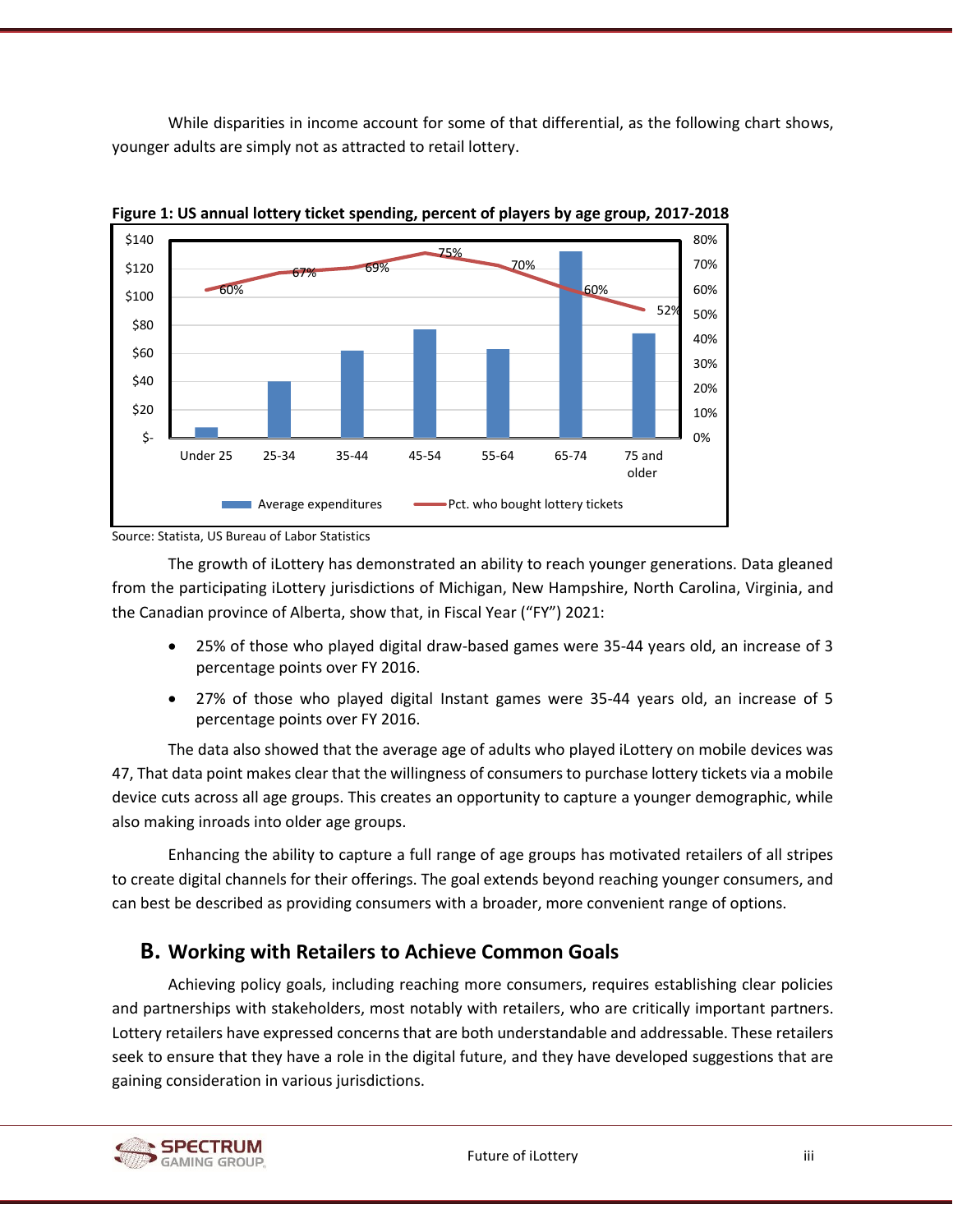Such suggestions include:

- Review of retailer commissions
- Enabling features to redeem online winnings at retailers
- Sharing of databases with retailers
- Offering retailers free advertising opportunities to lottery players within their local regions and through their affiliate programs.

Based on the experience in all states that Spectrum has evaluated for this and other studies dating back to 2010, the data clearly demonstrate that:

- Retailers will not be hurt by the advent of iLottery
- iLottery and traditional lottery can co-exist and grow

By way of example[, Figure 2](#page-3-0) below contrasts Pennsylvania retail sales and iLottery sales, showing clearly that the introduction of digital products has not cannibalized traditional lottery products.



<span id="page-3-0"></span>**Figure 2: Pennsylvania iLottery vs. traditional retail, FY 2017-FY 2021**

Source: H2 Gambling Capital

[Figure 3](#page-4-0) shows similar trends in Michigan, again demonstrating parallel growth of iLottery alongside traditional retail sales. The iLottery sales are plotted against the right axis on the graph, which highlights the 183% compound annual growth rate in the six years from 2014, and the more than doubling of sales since 2019.

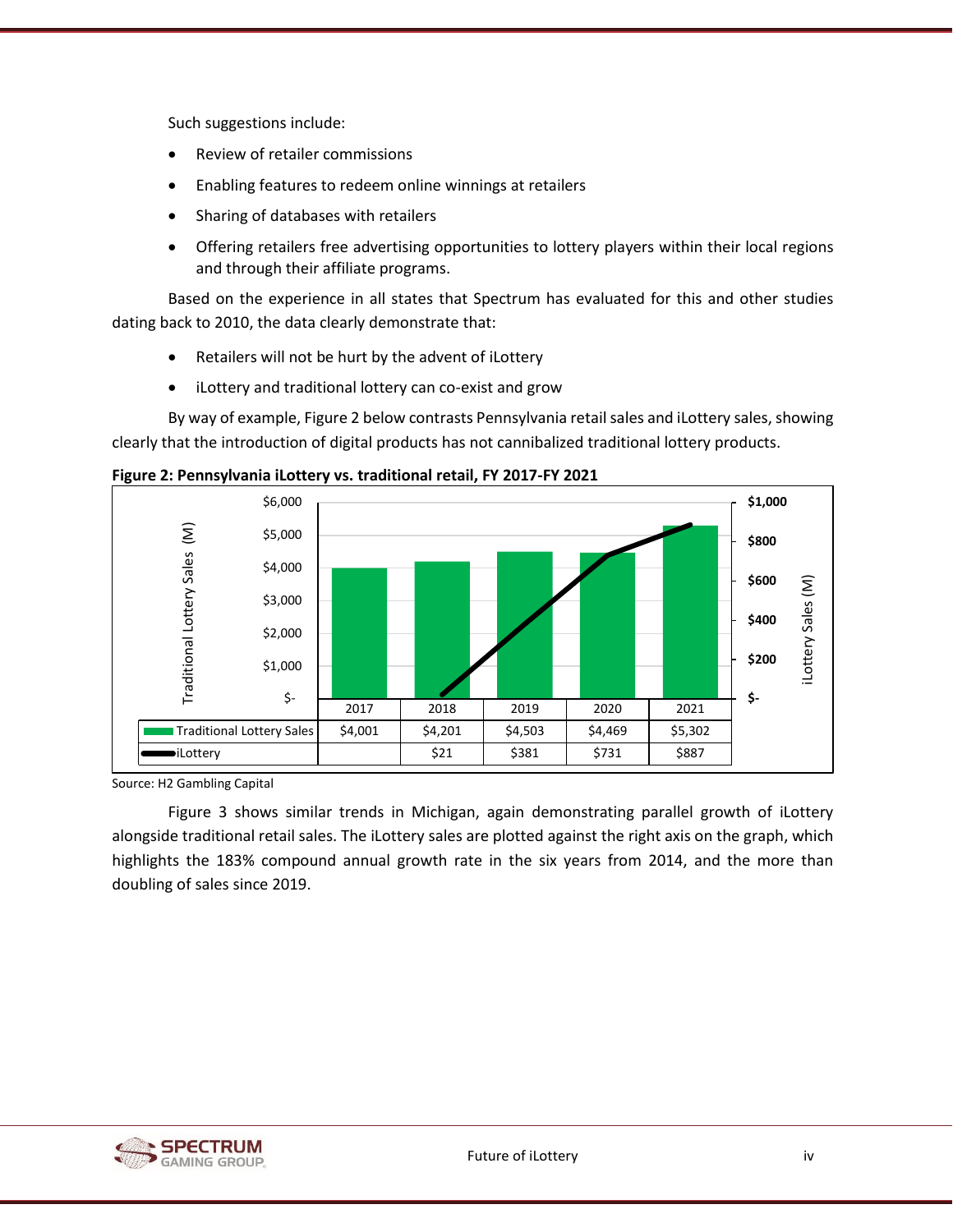

<span id="page-4-0"></span>

Source: H2 Gambling Capital

Various lottery directors and their teams are having productive discussions with their retailer networks, and they are developing promising ideas that can be shared. For example, the Pennsylvania Lottery has developed an initiative in which a retailer can earn a greater commission on in-store sales if that store increases its quarterly sales by an amount equal to or exceeding the total sales goal established for the Lottery.

As an additional example, to illustrate to the retailers that iLottery can drive players to retail, the Michigan Lottery and the Pennsylvania Lottery provided their iLottery players with coupons that could only be redeemed in stores. In a normal lottery coupon program, about 5% of coupons are typically redeemed. The redemption rate on the coupons offered online, for retail redemption only, reached 25%.

Lotteries that have experience with launching iLottery programs, including Michigan, Virginia and Pennsylvania, have developed programs that further engage the retailer in iLottery. In Michigan and Pennsylvania, the lotteries allowed retailers to sell bar-coded iLottery vouchers that could be used to play iLottery games. The cost of the voucher was \$20, and it provides the player \$25 in iLottery play. Consequently, the retailer becomes a part of iLottery by providing an additional method for a player to play the lottery online while the retailer earns its normal retailer commission for the sale of the voucher.

The data from FY 2021 in Michigan shows that retailers are participating fully, noting that the state's retailer base earned \$370.9 million in commissions last year. That record amount was more than double the \$167.3 million in commissions earned in FY 2015. Among Michigan's 10,000-plus retailers, the payment to retailers last year was 7.4%.

The New Hampshire Lottery adopted an innovative approach to making the retailers an integral part of the iLottery process: Upon the launch of iLottery, the lottery would hold back 5% of the net gaming revenue of iLottery sales. Then, on a quarterly basis, each retailer receives a check representing the retailer's percentage of the 5% iLottery hold-back based upon the retailer's total in-store sales compared to all other New Hampshire lottery retailers' in-store sales.

In Virginia, the lottery offered a program called "Online Cash." In this promotion, players can purchase vouchers at retail that are processed like a typical terminal-based sales, so the retailer earns its

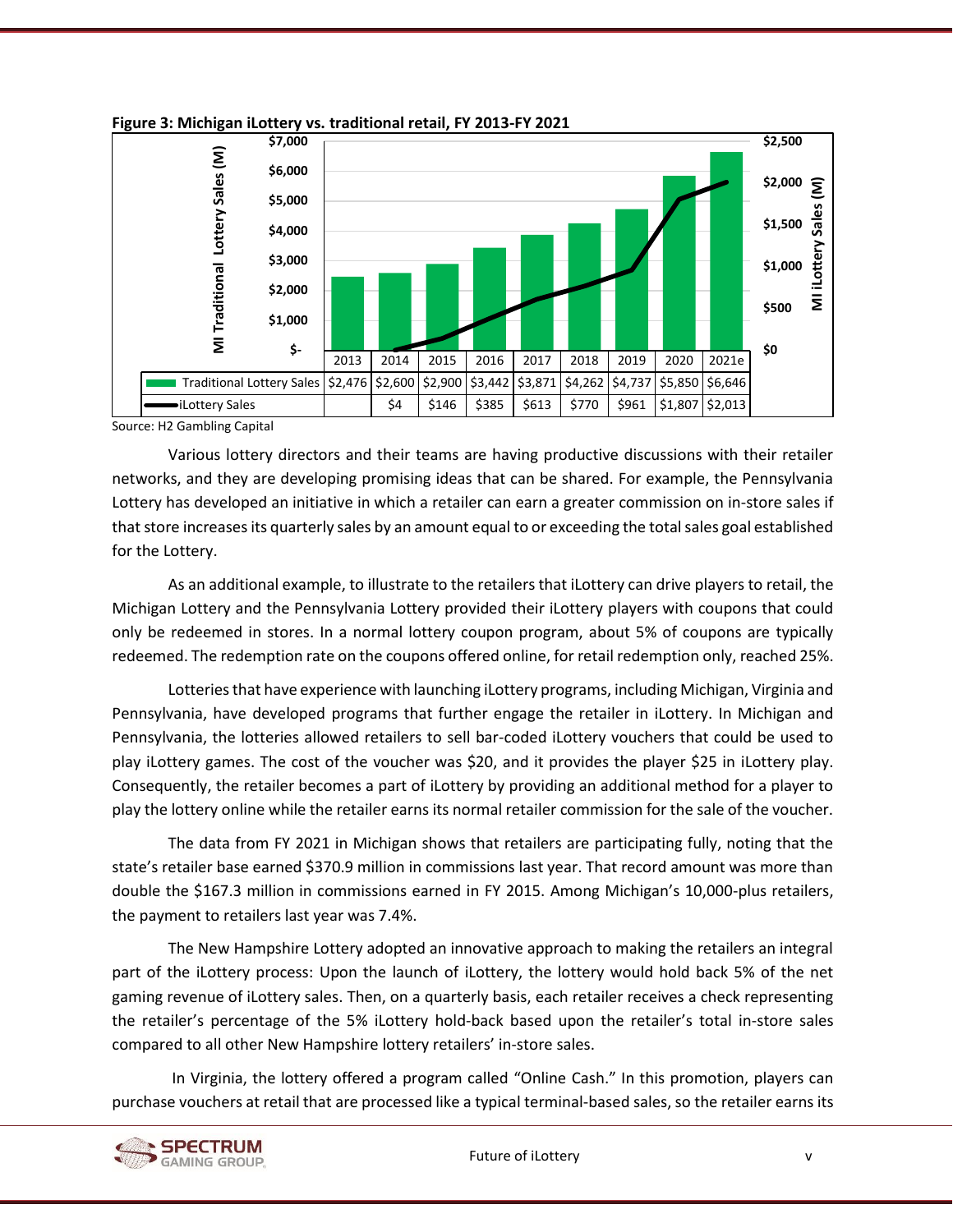normal sales commission. These vouchers can be used by players to redeem and/or fund their iLottery accounts. Periodically, these vouchers have promotional values added as an additional incentive (particularly during the December Holiday Season).

### <span id="page-5-0"></span>**C. Responsible Gaming programs can adapt, respond**

The growth of iLottery offers opportunities to better identify and address problem gambling. Traditional lottery products are sold anonymously, with no requirements for player identification in advance of a purchase. As anonymity is not an option with iLottery, consumer patterns become detectable and opportunities to identify and address problem gambling behavior can be implemented quickly and thoroughly.

However, the ability of iLottery to make lottery purchases more accessible makes the need for effective Responsible Gaming ("RG") programs more pressing. Lotteries should provide a Responsible Gaming program that includes evidence-based Responsible Gaming tools.

Strategies that have been developed for Responsible Gaming include setting self-imposed deposit limits and accurately assessing gaming expenditure. The anonymity and absence of data in traditional retail lottery makes it difficult for players to accurately track their wins and losses. Mobilebased venues and player-rewards programs can provide the opportunity to better inform players about their play behavior.

Responsible Gaming training programs can help educate lottery players about healthy positive play. Lotteries also can develop school-based programs to train adolescents toward healthier internet use habits.

Researchers indicate that the internet and mobile platforms can raise new addictive gaming risks due to improved availability and accessibility. They raise the concern that smartphones are ubiquitous and therefore may accelerate "maladaptive learning behaviors" from recreational players. Therefore, they recommend using effective RG strategies to minimize harm.

Every state that has adopted iLottery has also adopted measures designed to address this issue. For example, Michigan's Responsible Gaming program includes the following iLottery controls, as posted on its website (excerpted here):

- **[Self-Exclusion](https://www.michiganlottery.com/responsible-gaming?neodl=SelfExclusion)** Players may choose to take a break from Michigan Lottery's online gaming.
- **[Deposit Limits](https://www.michiganlottery.com/responsible-gaming?neodl=DepositLimit)** Players may set daily and weekly deposit limits. A default \$505 weekly limit is set at registration.
- **Age Verification** Age and identity-verification technology is used during account registration to ensure all players are at least 18 years of age.
- **[Play History](https://www.michiganlottery.com/responsible-gaming?neodl=GamesHistory)** Players can monitor the time and money they spend on Michigan Lottery's online gaming through their personalized account histories.
- **Geolocation** Players must be physically located in Michigan to make purchases and use some other features. Advanced technology is used to determine each player's location.

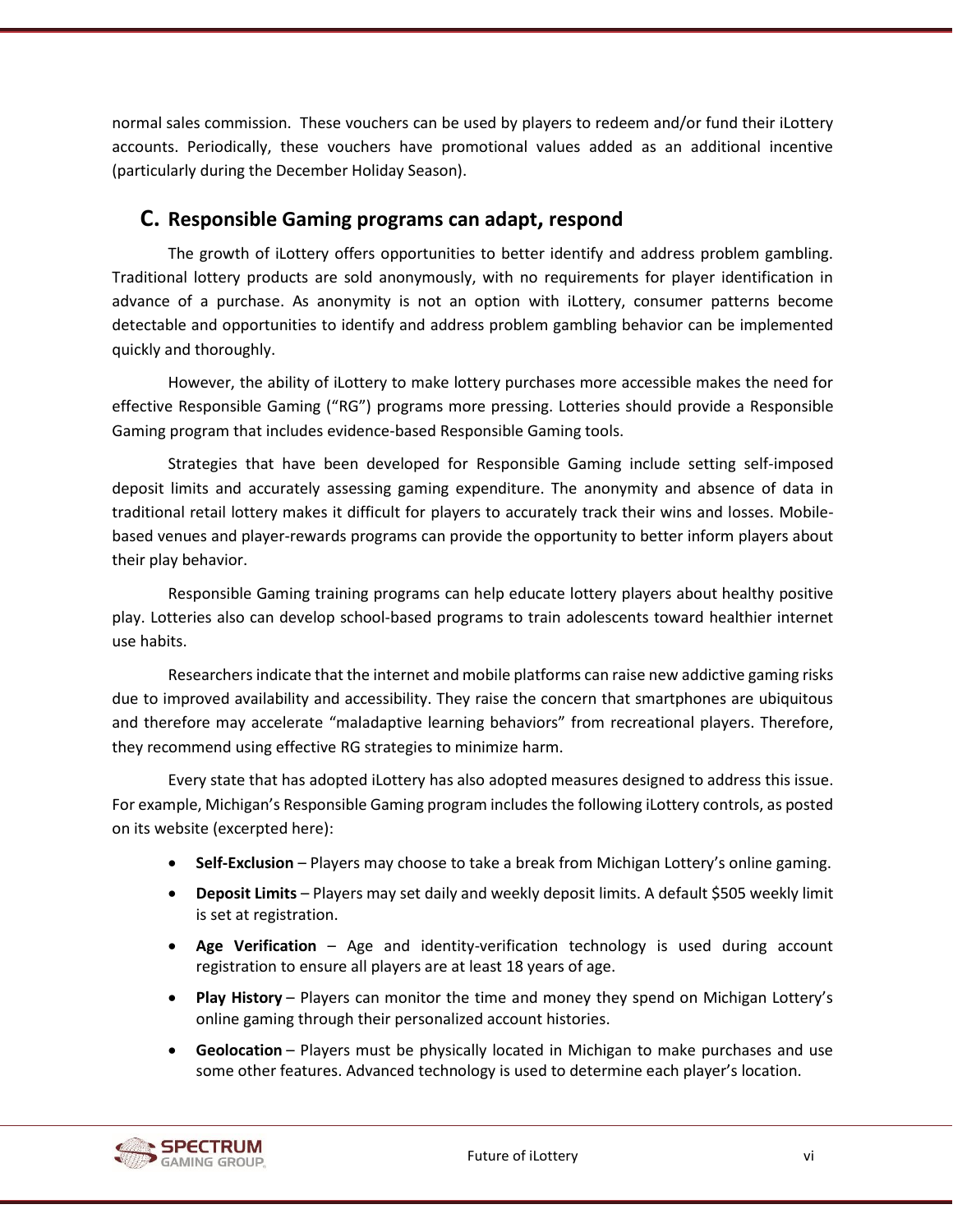• **Security and Privacy** – The Michigan Lottery has strong mechanisms in place to maintain the security of players' financial information and to protect their privacy.

# <span id="page-6-0"></span>**D. Coordinating with Other Forms of Gaming**

The lottery industry is not alone in expanding its offerings in the digital realm. The casino industry is simultaneously expanding into digital gaming – known as iGaming – for many of the same reasons.

While the data make it clear that iLottery and iGaming can co-exist, areas of contention and conflict have emerged, notably in the potential overlap between digital instant games and digital slot machines. Those potential conflicts can best be addressed through dialogue between the operators, as well as by policymakers who can devise lanes for their respective gaming industries, but there are no national solutions that will address these issues in all jurisdictions. These have to be addressed through detailed dialogue leading to substantive policy goals established in each gaming jurisdiction.



<span id="page-6-1"></span>**Figure 4: Pennsylvania gaming market data, 2017-2021**

The Pennsylvania data present net revenue (revenue after prizes) for traditional lottery and other forms of gaming. As in the earlier charts, the importance lies in tracking the trends of the lines. While casino gaming has declined from 2017, we believe that is largely due to capacity restrictions during the Covid-19 pandemic. Pennsylvania authorized both iLottery and iGaming, and has been offering both for three years. Both forms have grown significantly in the state since inception as seen in the data presented in [Figure 5](#page-7-0) below.



Source: H2 Gambling Capital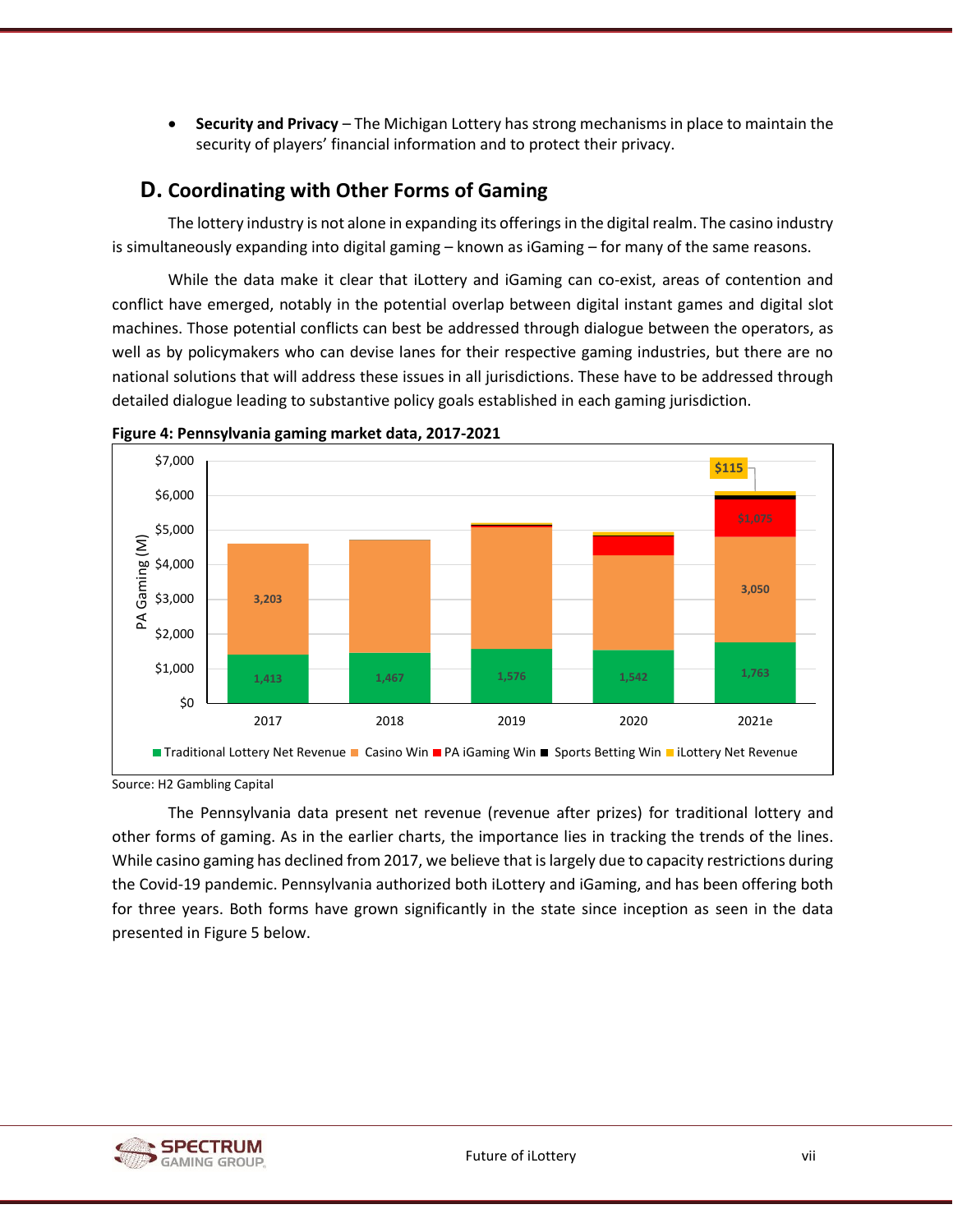

<span id="page-7-0"></span>**Figure 5: Pennsylvania online gaming revenue, 2018-2021**

Source: H2 Gambling Capital

Michigan was an early adopter of iLottery, having started in 2014. Since the introduction of iLottery, Michigan has expanded gaming to include online casino gaming and sports betting. Neither of these introductions seems to have impacted traditional lottery, as can be seen below. Michigan began offering iGaming in January of 2021, making year-over-year comparisons impossible. However, it is notable that the growth of iLottery sales continued in 2021 even as iGaming was simultaneously being implemented.



<span id="page-7-2"></span>**Figure 6: Michigan gaming market data, 2013-2021**

<span id="page-7-1"></span>Source: H2 Gambling Capital

## **E. Rolling out iLottery: Guidance for emerging states**

As consumers across the United States become more accepting of various forms of digital commerce, the acceptance of iLottery in emerging states can be expected to result in rollouts that are smooth and robust. By way of example, the chart below depicts the first month of gross sales for

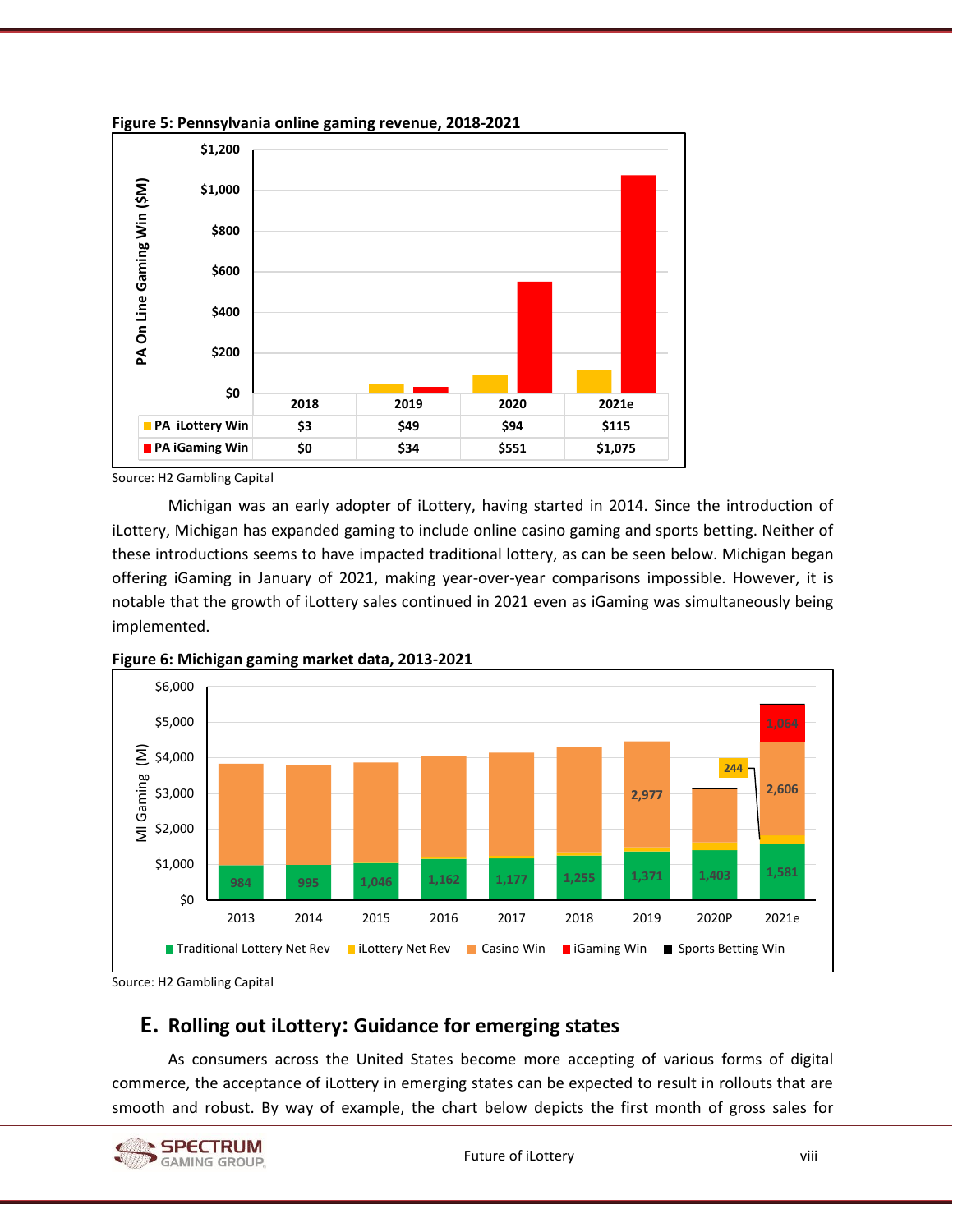Michigan, Pennsylvania, New Hampshire and Virginia on a per capita basis. Our analysis focuses on percapita sales because this allows comparisons among states with differing populations, although we caution this is not a perfect comparison, as other factors – such as disposable income – can lead to differing results.

This comparison is significant because Michigan was an early adopter of iLottery, having launched in 2014. Notably, Michigan started with a much more limited product selection compared to the three other states. However, the initial success of the three other states as shown i[n Figure 7](#page-8-0) below indicates a changing consumer acceptance of digital commerce and a growing acceptance and knowledge of iLottery products, specifically digital instant tickets.



<span id="page-8-0"></span>

Source: NeoGames, S.A. Form F-1: Preliminary Prospectus, November 16, 2020

As a pioneering iLottery state, Michigan offers an experience that is both relevant and replicable. Because lottery markets are geographically defined and restricted, there are no first-mover advantages or second-mover disadvantages, yet there are lessons to be learned.

While Michigan started slowly with a limited iLottery offering, it managed to achieve a threeyear compound annual growth rate ("CAGR") of 34% in its first three fiscal years, which were all prepandemic. In FY 2020, the growth was even more dramatic, nearly doubling, in part due to pandemicrelated factors such as the combined effects of casinos being closed and residents staying home more.<sup>1</sup>

<sup>&</sup>lt;sup>1</sup> "NeoGames, S.A. Form F-1: Preliminary Prospectus NeoGames S.A. November 16, 2020, at p. 89. [https://www.sec.gov/Archives/edgar/data/1821349/000110465920125524/tm2029242-14\\_f1a.htm#tBUS.](https://www.sec.gov/Archives/edgar/data/1821349/000110465920125524/tm2029242-14_f1a.htm#tBUS)

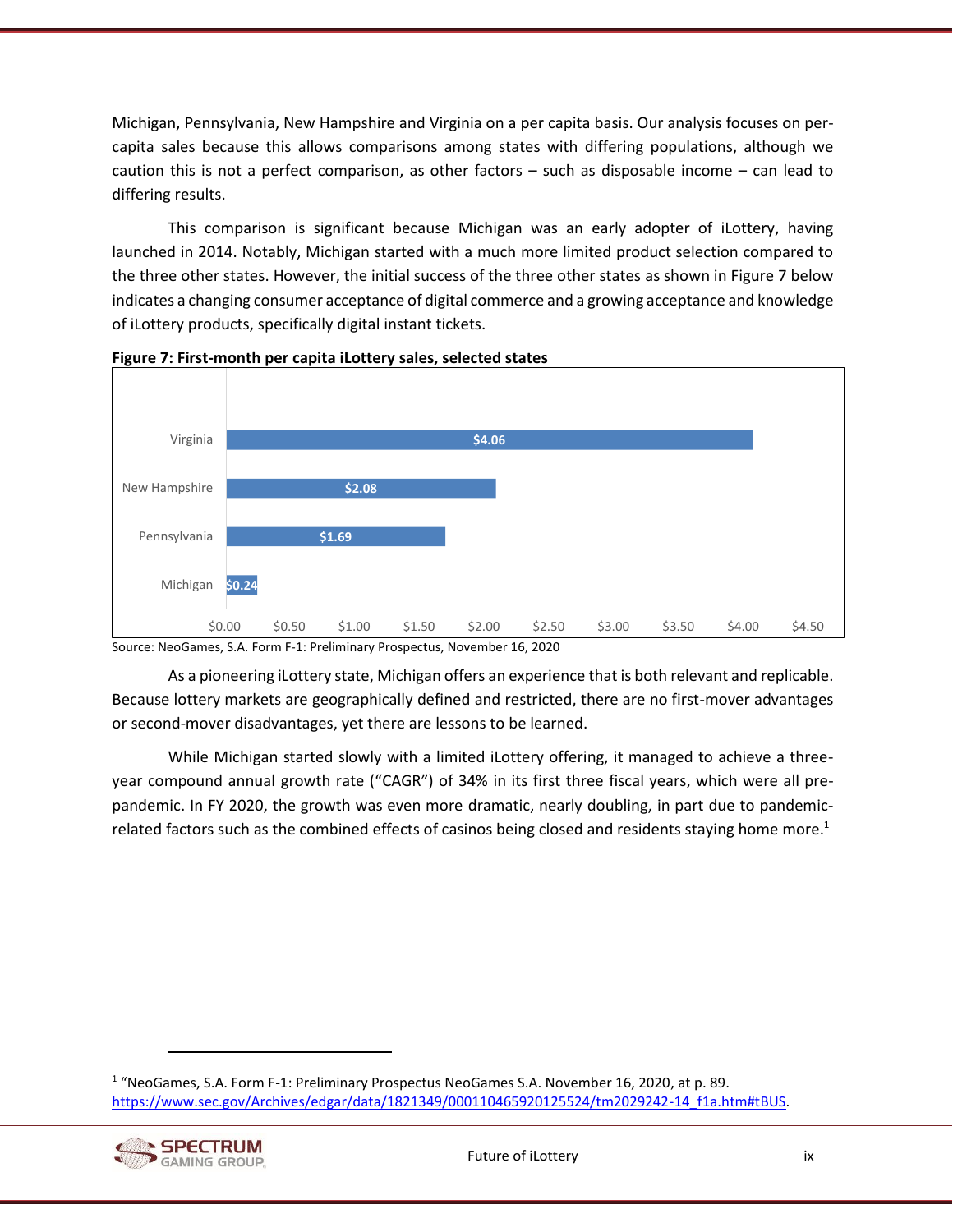

<span id="page-9-0"></span>

Source: Michigan Lottery, Spectrum Gaming Group

So, while focusing on the pre-pandemic period to avoid such distortions, traditional retail lottery sales in Michigan increased at a CAGR of 7.8% from the introduction of iLottery through the last full pre-pandemic year of 2019, a rate that outpaced growth in traditional retail lottery in most states that have yet to implement iLottery.<sup>2</sup>

<sup>2</sup> Ibid., p. 78

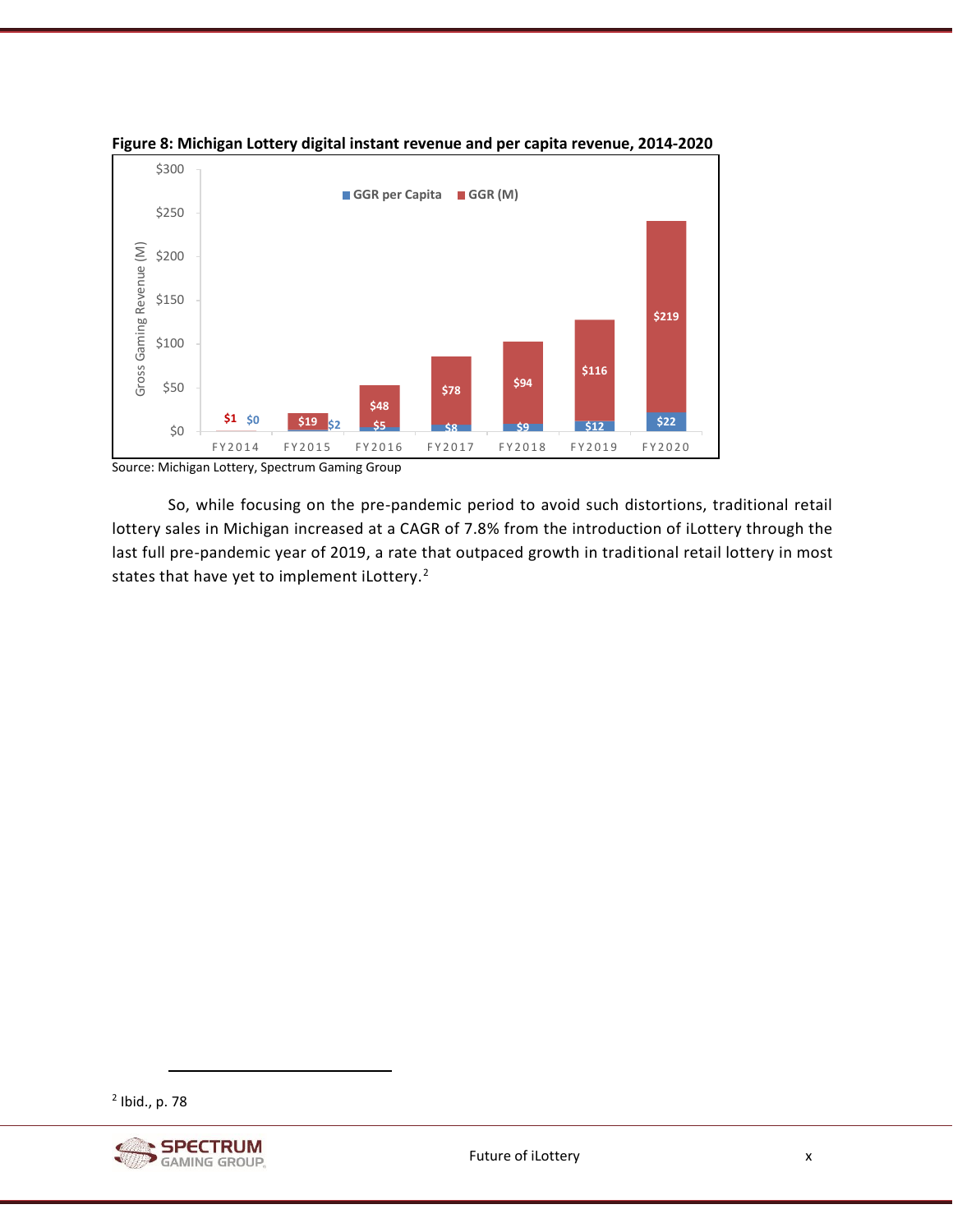# **Contents**

|    | А.             |     |  |
|----|----------------|-----|--|
|    | <b>B.</b>      |     |  |
|    | C.             |     |  |
|    | D.             |     |  |
|    | E.             |     |  |
| 1. |                |     |  |
|    | A.             |     |  |
| 2. |                |     |  |
| 3. |                |     |  |
|    | Α.             |     |  |
|    | <b>B.</b>      |     |  |
|    |                | 1.  |  |
|    |                | 2.  |  |
| 4. |                |     |  |
|    | А.             |     |  |
|    | <b>B.</b>      |     |  |
|    | $\mathsf{C}$ . |     |  |
|    | D.             |     |  |
|    | E.             |     |  |
|    | $F_{\perp}$    |     |  |
| 5. |                |     |  |
|    | Α.             |     |  |
|    |                | 1.  |  |
|    |                | 2.  |  |
|    |                | 3.  |  |
|    |                | 4.  |  |
|    |                | 5.  |  |
|    |                | 6.  |  |
|    |                | 7.  |  |
|    |                | 8.  |  |
|    |                | 9.  |  |
|    |                | 10. |  |
|    |                | 11. |  |
|    | В.             |     |  |
|    |                | 1.  |  |
|    |                | 2.  |  |
|    |                | 3.  |  |
|    |                | 4.  |  |
|    |                | 5.  |  |
|    | $C_{\cdot}$    |     |  |
| 6. |                |     |  |
| 7. |                |     |  |

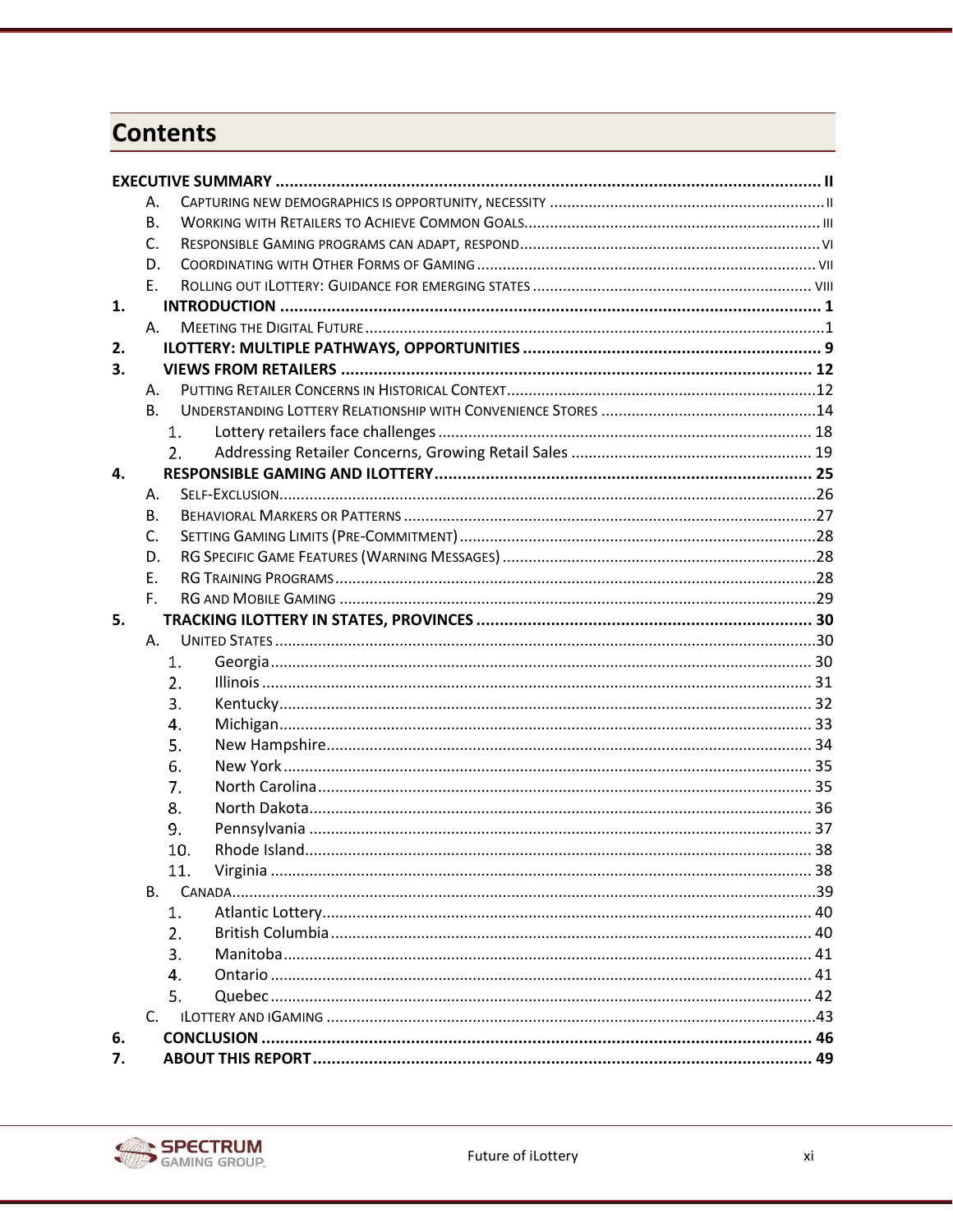# **Figures**

| Figure 1: US annual lottery ticket spending, percent of players by age group, 2017-2018 iii    |  |
|------------------------------------------------------------------------------------------------|--|
|                                                                                                |  |
|                                                                                                |  |
|                                                                                                |  |
|                                                                                                |  |
|                                                                                                |  |
|                                                                                                |  |
| Figure 8: Michigan Lottery digital instant revenue and per capita revenue, 2014-2020           |  |
|                                                                                                |  |
| Figure 10: Average lottery and pari-mutuel expenditures by age group, 3Q 2017 through 2Q 2018  |  |
| Figure 11: Annual lottery and pari-mutuel sales by income group, 3Q 2017 through 2Q 2018 4     |  |
| Figure 12: US annual lottery ticket spending, percent of players by age group, 2017-2018  5    |  |
|                                                                                                |  |
|                                                                                                |  |
| Figure 15: Demographics of participants in online vs. casino vs. sports betting 10             |  |
| Figure 16: Share of the public who gamble online in Great Britain, 2017-2021, by age group  11 |  |
|                                                                                                |  |
|                                                                                                |  |
| Figure 19: Percentage of c-store customers who purchased various items 17                      |  |
|                                                                                                |  |
| Figure 21: Michigan Lottery sales and iLottery digital instants net win, 2013-2019 21          |  |
|                                                                                                |  |
|                                                                                                |  |
|                                                                                                |  |
| Figure 25: Illinois VGT locations, units, win, and win per unit, CY 2013-CY 2021 32            |  |
|                                                                                                |  |
|                                                                                                |  |

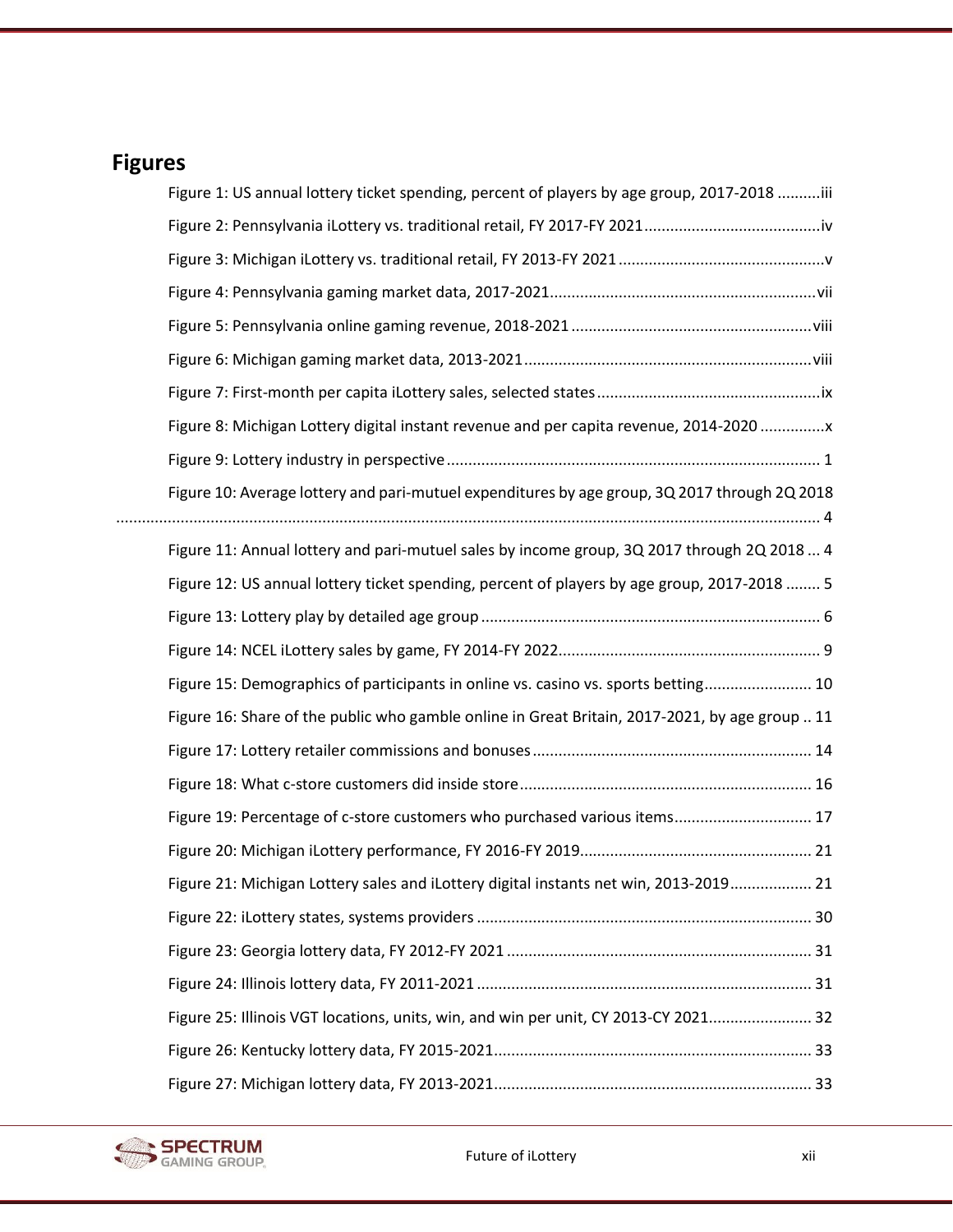| Figure 42: United States iLottery sales and iGaming win trends, 2012-2021 43               |
|--------------------------------------------------------------------------------------------|
| Figure 43: Gaming revenue by source for states with both gaming and iLottery, 2016-2019 44 |
| Figure 44: Per capita iLottery sales in first month after launch, selected states 47       |
| Figure 45: Michigan Lottery digital instant GGR and per capita GGR, 2014-2020  48          |

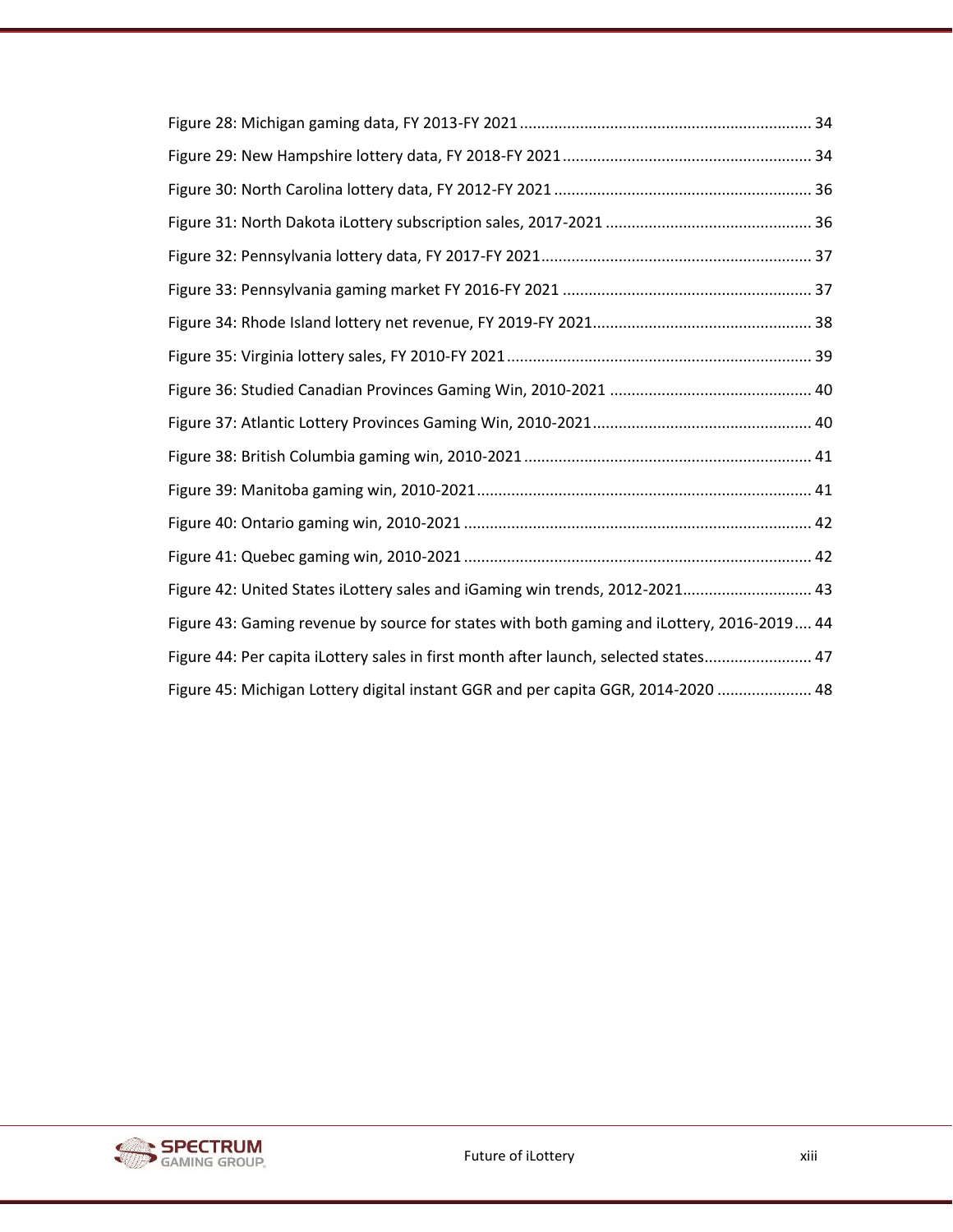# <span id="page-13-0"></span>**1. Introduction**

NeoPollard Interactive commissioned Spectrum Gaming Lottery Group ("Spectrum," "we" or "our") to produce a study to advise critical stakeholders as to the potential impact of iLottery on state policies, including – but not limited to – a focus on the impact to lottery retailers. This independent report endeavors to:

- Provide state policymakers with guidance as to the need for lotteries, as a major consumerfacing industry, to expand their delivery channels to include digital offerings.
- Examine how a well-designed iLottery system can grow revenues, gain consumer acceptance, and allow lotteries to reach a broader range of adults.

# <span id="page-13-1"></span>**A. Meeting the Digital Future**

At some point in their respective life-cycles, all consumer-facing industries will have to determine how to reach consumers through digital offerings. That time has already arrived for lotteries in North America. The lottery industry's fiscal and economic impact makes this industry too large and too important to continue to maintain such heavy reliance on retail-only sales.

This evolution is critical, particularly if lotteries seek to retain their popularity and economic value. Recent Gallup polls have found that playing the lottery is the most popular form of gambling, showing that approximately half of all respondents have purchased a lottery ticket in the previous year.<sup>3</sup>

So, how big has the lottery industry become and how important to a state is the additional revenue generated by its lottery? [Figure 9](#page-13-2) below illustrates the total economic weight of the US lottery industry:

| US Lottery Sales, FY 2021                        | \$94.9 billion |
|--------------------------------------------------|----------------|
| Prizes, FY 2021                                  | \$57.0 billion |
| Transfers to Beneficiaries, FY 2021              | \$26.0 billion |
| <b>Retailer Commissions and Bonuses, FY 2021</b> | \$4.3 billion  |
| Number of Lottery Retailers                      | 185,000        |

#### <span id="page-13-2"></span>**Figure 9: Lottery industry in perspective**

Source: All info estimated on most recent and complete data by North American Association of State and Provincial Lotteries (NASPL) and LaFleur's (TLF Publications).

Moreover, the lottery industry does not show any immediate sign of slowing down.

Lottery sales help states recognize revenues that are not raised through taxes and bond sales. $4$ Most states designate lottery proceeds to one or more designated causes, such as education, senior

<sup>4</sup> Ibid.



<sup>3</sup> Amelia Josephson, "The Economics of the Lottery," *Smart Asset*, March 18, 2021. <https://smartasset.com/taxes/the-economics-of-the-lottery>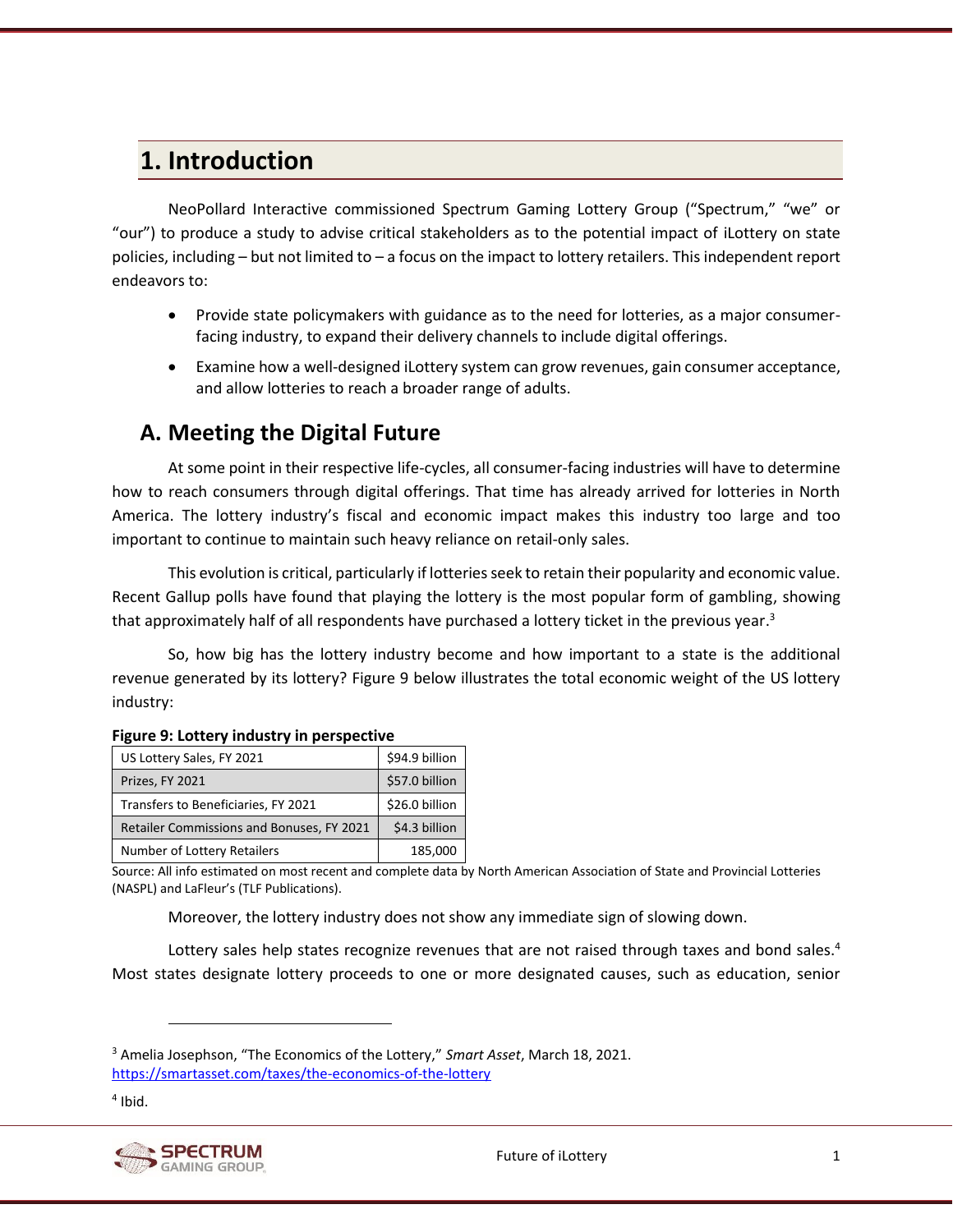services, natural resources or the environment.<sup>5</sup> Regardless of how lottery funds are earmarked, the fiscal impact is clearly material. Notably, in some states lottery proceeds can equal or exceed proceeds from corporate income taxes.<sup>6</sup> States also recognize tax revenues from the retailers on the amount of commissions and bonuses earned, along with tax revenues on the players' winnings.

Irrespective of their size, few industries can maintain or sustain a business model that ignores massive shifts in consumer sentiment or buying preferences. Those preferences are clear, unassailable and unyielding. In pre-pandemic 2019, the last full year for which data are available, US consumers spent \$578.5 billion on online purchases, a 14.3% increase over 2018.<sup>7</sup> In an economy weighted down by a pandemic, the e-commerce spending trends became even more pronounced. E-commerce sales for the second quarter of 2021, adjusted for seasonal variation, totaled \$222.5 billion, an increase of 3.3% over the first quarter.<sup>8</sup>

For millennials – a generation of more than 80 million Americans born between 1982 and 1996 – the trend toward e-commerce is even more pronounced. In 2017, millennials made 47% of their purchases online, and that grew to 60% by 2019.<sup>9</sup>

That growing preference, however, does not in any sense portend the doom of in-store sales. In 2018, *Forbes* noted:

The facts are clear. In most major markets, physical retail continues to grow, albeit at a far slower rate than online shopping. Lots of stores continue to be opened, including by quite a few brands that are hardly new or "digital-first" (think Dollar General or Aldi). And it is true that physical stores account for roughly 90 percent of all retail sales (at least in North America). Five years from now, by most estimates, that number is still likely to be well over 80 percent. $^{10}$ 

Lotteries are not immune to such trends, and those who fear for the future of in-store sales can take heart in the clear understanding that physical stores will continue to represent the overwhelming majority of sales for the foreseeable future.

<sup>10</sup> Steve Dennis, "E-Commerce May be Only 10% of Retail, but That Doesn't Tell the Whole Story," *Forbes*, April 9, 2018. [https://www.forbes.com/sites/stevendennis/2018/04/09/e-commerce-fake-news-the-only-10](https://www.forbes.com/sites/stevendennis/2018/04/09/e-commerce-fake-news-the-only-10-fallacy/?sh=59f5b0ec39b4) [fallacy/?sh=59f5b0ec39b4](https://www.forbes.com/sites/stevendennis/2018/04/09/e-commerce-fake-news-the-only-10-fallacy/?sh=59f5b0ec39b4)



<sup>5</sup> Olivia Berlin and Jackson Brainard, "Keeping State Lottery Revenues Alive," National Conference of State Legislatures, September 2017. [https://www.ncsl.org/research/fiscal-policy/keeping-state-lottery-revenue](https://www.ncsl.org/research/fiscal-policy/keeping-state-lottery-revenue-alive.aspx#:~:text=On%20average%2C%20about%201%20percent%20of%20state%20revenue,projects%2C%20like%20schools%2C%20senior%20services%20or%20environmental%20protection)[alive.aspx#:~:text=On%20average%2C%20about%201%20percent%20of%20state%20revenue,projects%2C%20like](https://www.ncsl.org/research/fiscal-policy/keeping-state-lottery-revenue-alive.aspx#:~:text=On%20average%2C%20about%201%20percent%20of%20state%20revenue,projects%2C%20like%20schools%2C%20senior%20services%20or%20environmental%20protection) [%20schools%2C%20senior%20services%20or%20environmental%20protection](https://www.ncsl.org/research/fiscal-policy/keeping-state-lottery-revenue-alive.aspx#:~:text=On%20average%2C%20about%201%20percent%20of%20state%20revenue,projects%2C%20like%20schools%2C%20senior%20services%20or%20environmental%20protection)

<sup>6</sup> Ibid.

<sup>&</sup>lt;sup>7</sup> "2019 E-Stats Report: Measuring the Electronic Economy," US Census Bureau, August 5, 2021 <https://www.census.gov/newsroom/press-releases/2021/e-estats-report-electronic-economy.html>

<sup>&</sup>lt;sup>8</sup> "Quarterly Retail E-Commerce Sales, 2<sup>nd</sup> Quarter 2021," US Census Bureau, August 19, 2021 [https://www.census.gov/retail/mrts/www/data/pdf/ec\\_current.pdf](https://www.census.gov/retail/mrts/www/data/pdf/ec_current.pdf)

<sup>&</sup>lt;sup>9</sup> "The Millennial Shopping Report," CouponFollow, March 19, 2019. <https://couponfollow.com/research/millennial-shopping-report>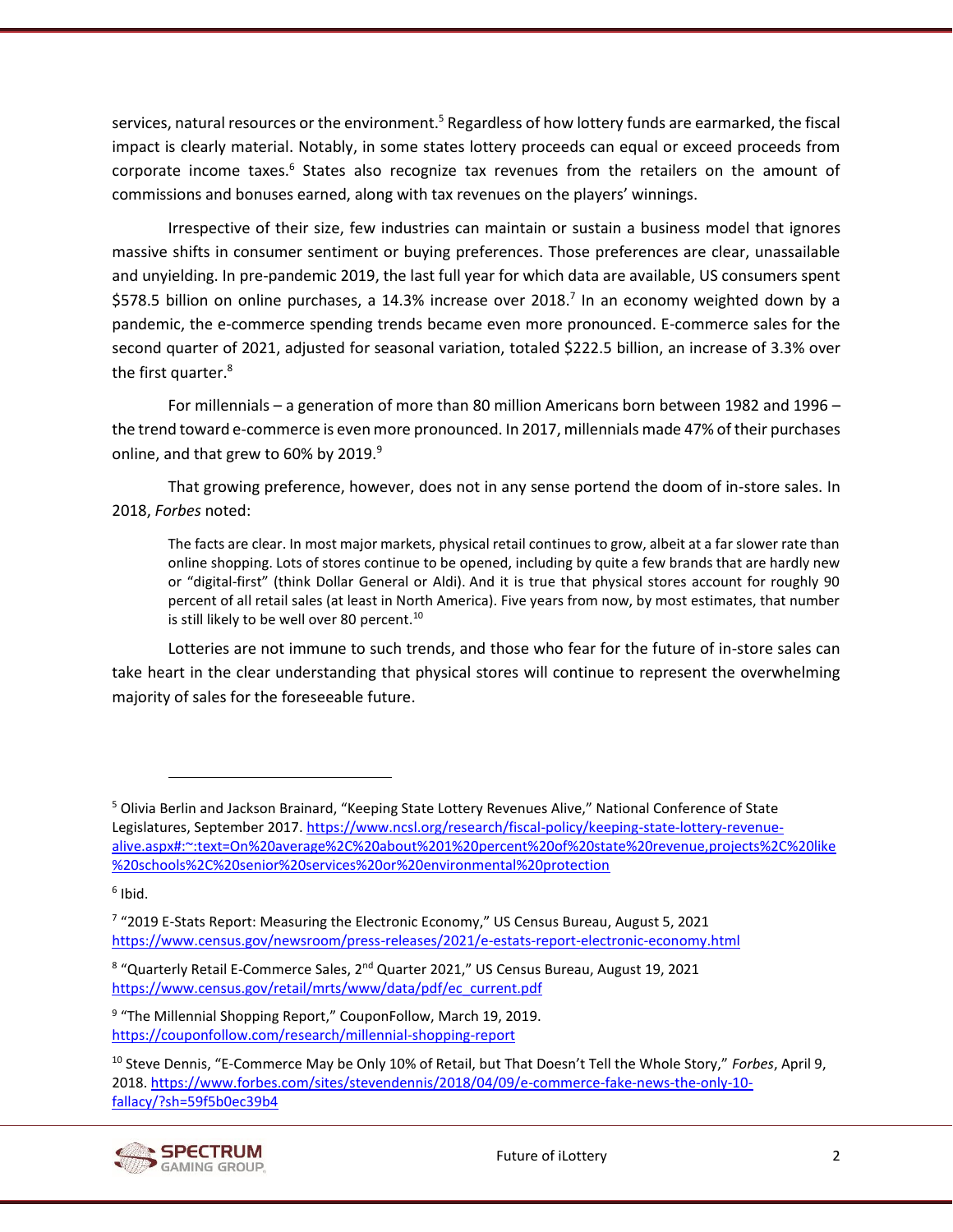By way of example, convenience stores – a longstanding pillar of the lottery industry – offer some encouraging data of their own, including statistics that were reported during the Covid-19 pandemic.

While many retail segments lost in-store customers during the pandemic, convenience-store inside sales (not counting fuel revenue) increased 1.5% in 2020 to a record \$255.6 billion, and the average purchase rose by 18.4% to \$7.34, although total transactions fell by 13.9%. $^{11}$ 

To put that data in context, however, we note that, during the pandemic and the many stay-athome orders that were enacted across the country, convenience stores were always deemed by the respective authorities to be "essential services" and, as such, were allowed to remain open.<sup>12</sup>

While the growth of in-store revenues indicates a positive outlook for convenience stores, the opportunities afforded by online shopping cannot be ignored. Indeed, another long-term trend must also be considered: Online offerings reach a broader demographic, including consumers who are often younger, may not be familiar with retail offerings or who simply find such in-store purchases to be  $inconvenient.<sup>13</sup>$ 

Enhancing the ability to capture a full range of age groups has motivated retailers of all stripes to create digital channels for their offerings. The goal extends beyond reaching younger consumers, and can best be described as providing consumers with a broader, more convenient range of options.

The willingness of consumers to purchase lottery tickets via a mobile device cuts across all age groups. This creates an opportunity to capture a younger demographic, while also making inroads into older age groups.

Enhancing the ability to capture a full range of age groups has motivated retailers of all stripes to create digital channels for their offerings. The goal extends beyond reaching younger consumers, and can best be described as providing consumers with a broader, more convenient range of options.

The following tables show average US spending on lottery sales, based on a survey conducted by the US Bureau of Labor Statistics, for the 12-month period ending June 2018. The survey notes how much consumers spent on such purchases, and not the amount wagered on individual tickets and pari-mutuel bets. Such information has always been unknown for the retail purchase due to anonymity of the transaction. While the US Bureau of Labor Statistics ("BLS") combines lottery and pari-mutuel expenditures, the survey makes clear that lottery accounts for the majority of those purchases.<sup>14</sup>

<sup>&</sup>lt;sup>14</sup> "How Much Money do Americans Spend on Lottery Tickets?" US Bureau of Labor Statistics, August 29, 2019. <https://www.bls.gov/opub/ted/2019/how-much-money-do-americans-spend-on-lottery-tickets.htm>



<sup>11</sup> "Convenience Stores Saw In-Store Sales Growth During Tumultuous 2020," National Association of Convenience Stores, April 14, 2021 [https://www.convenience.org/Media/Daily/2021/Apr/14/1-C-Stores-Saw-In-Store-Sales-](https://www.convenience.org/Media/Daily/2021/Apr/14/1-C-Stores-Saw-In-Store-Sales-Growth-2020_Research)[Growth-2020\\_Research](https://www.convenience.org/Media/Daily/2021/Apr/14/1-C-Stores-Saw-In-Store-Sales-Growth-2020_Research)

<sup>12</sup> "Homeland Security Recognizes C-Stores as Essential Businesses," *CSNews*, March 20, 2020 <https://www.csnews.com/homeland-security-recognizes-c-stores-essential-businesses>

 $13$  Paul Skeldon, "Gen Z and Millennial shoppers have shifted online, and the move is permanent for many," *Internet Retailing,* December 16, 2020 [https://internetretailing.net/customer/customer/gen-z-and-millennial](https://internetretailing.net/customer/customer/gen-z-and-millennial-shoppers-have-shifted-online-and-the-move-is-permanent-for-many--22461)[shoppers-have-shifted-online-and-the-move-is-permanent-for-many--22461](https://internetretailing.net/customer/customer/gen-z-and-millennial-shoppers-have-shifted-online-and-the-move-is-permanent-for-many--22461)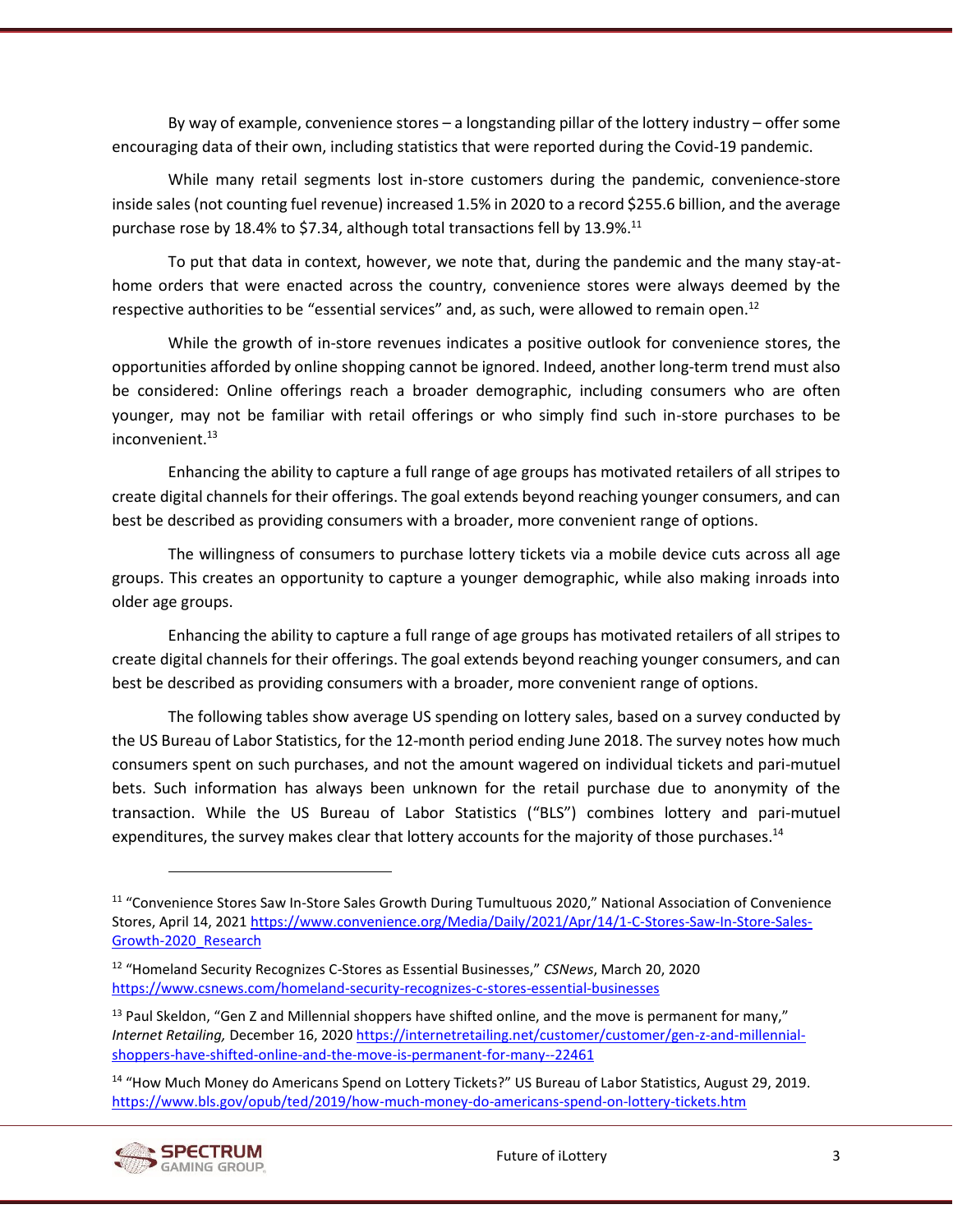The following table shows average expenditures by age groups.

| <b>Age Group</b> | <b>Average expenditures</b> |
|------------------|-----------------------------|
| All ages         | \$69.52                     |
| Under 25         | \$7.55                      |
| 25-34            | \$40.32                     |
| 35-44            | \$62.08                     |
| 45-54            | \$77.04                     |
| 55-64            | \$63.20                     |
| 65-74            | \$132.43                    |
| 75 and older     | \$74.29                     |

#### <span id="page-16-0"></span>**Figure 10: Average lottery and pari-mutuel expenditures by age group, 3Q 2017 through 2Q 2018**

Source: US Bureau of Labor Statistics

According to a 2017 Gallup survey, 49 percent of US adults reported buying a lottery ticket in the last year. About 56 percent of people earning between \$36,000 and \$89,999 said they had bought a ticket in the past year. That compared to 40 percent of people making less than \$36,000 and 53 percent of people making \$90,000 or more.<sup>15</sup>

The next table shows lottery expenditures by income grouping.

#### <span id="page-16-1"></span>**Figure 11: Annual lottery and pari-mutuel sales by income group, 3Q 2017 through 2Q 2018**

| Income group   | <b>Average expenditures</b> |
|----------------|-----------------------------|
| All households | \$69.52                     |
| Lowest 20%     | \$32.94                     |
| Second 20%     | \$81.98                     |
| Third 20%      | \$64.55                     |
| Fourth 20%     | \$94.72                     |
| Highest 20%    | \$73.37                     |

Source: US Bureau of Labor Statistics

The following chart combines the expenditures and the percentage of adults in each age group who played the lottery within the most recent 12-month period, relying on a 2018 survey by Statista.<sup>16</sup>

<sup>&</sup>lt;sup>16</sup> "Lottery Play in the US by Age, 2018," June 25, 2021. [https://www.statista.com/statistics/1108791/lottery-play](https://www.statista.com/statistics/1108791/lottery-play-age/)[age/](https://www.statista.com/statistics/1108791/lottery-play-age/)



<sup>&</sup>lt;sup>15</sup> Chris Isidore, "Who is Buying Powerball and Mega Millions Tickets?" CNN, January 6, 2018. <https://money.cnn.com/2018/01/06/news/powerball-mega-millions-who-buys/index.html>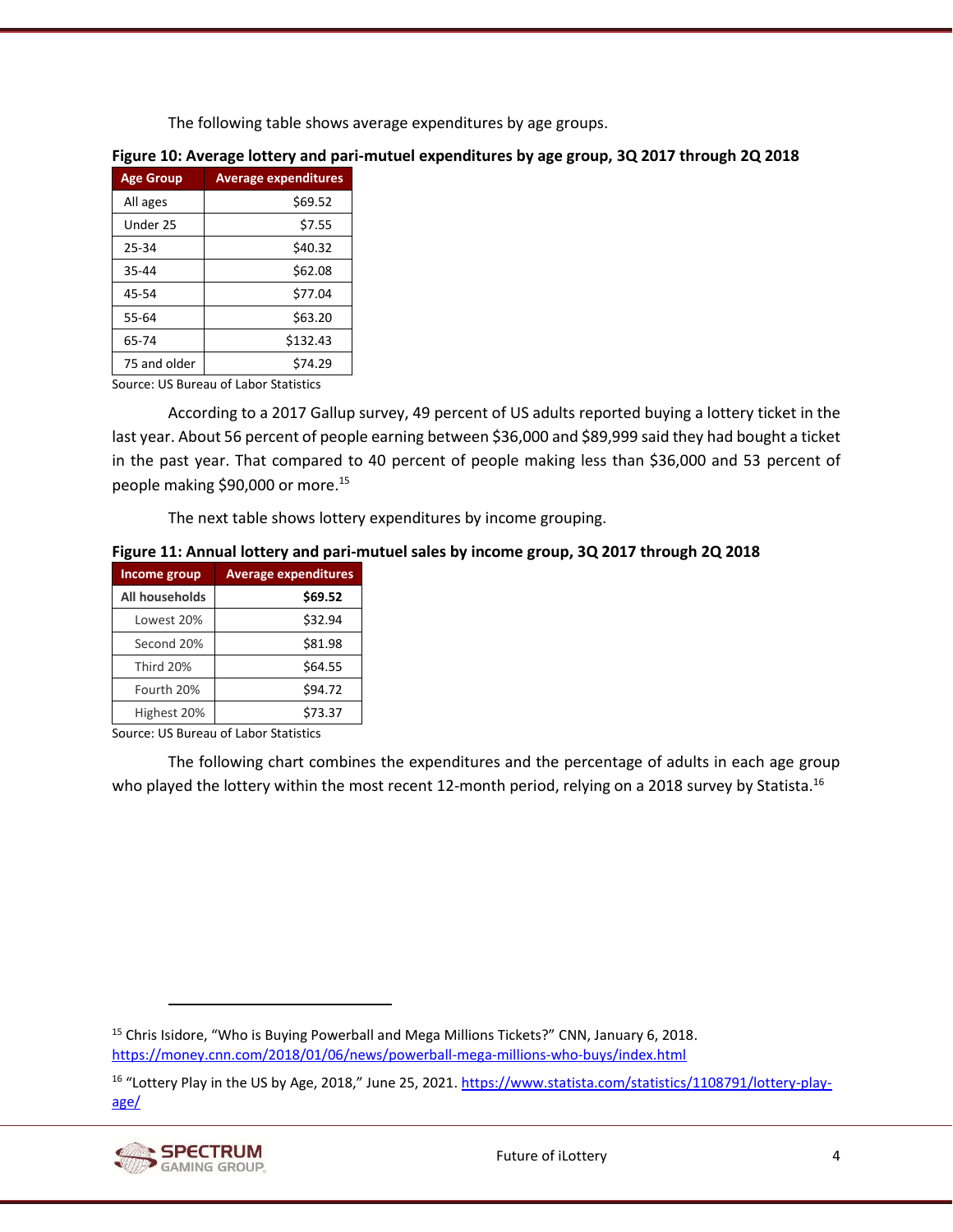

<span id="page-17-0"></span>**Figure 12: US annual lottery ticket spending, percent of players by age group, 2017-2018**

Source: Statista, BLS

The combination of those two surveys illustrates both the level of lottery play, and the opportunities for future growth, noting that while only 25 percent of adults in the 45-to-54 group have not played the lottery within the past year, that percentage of non-players increases to 33% and 40% for the 25-to-34 group and the under-25 group, respectively.

The following chart, based on a 2011 survey, shows the level of lottery play in detail, and the data clearly shows increased lottery play among the older age groups.<sup>17</sup>

<sup>17</sup> Barnes, Welte, Tidwell, Hoffman, "Gambling on the Lottery: Sociodemographic Correlates Across the Lifespan," Journal of Gambling Studies, December 27, 2011. <https://link.springer.com/article/10.1007%2Fs10899-010-9228-7>

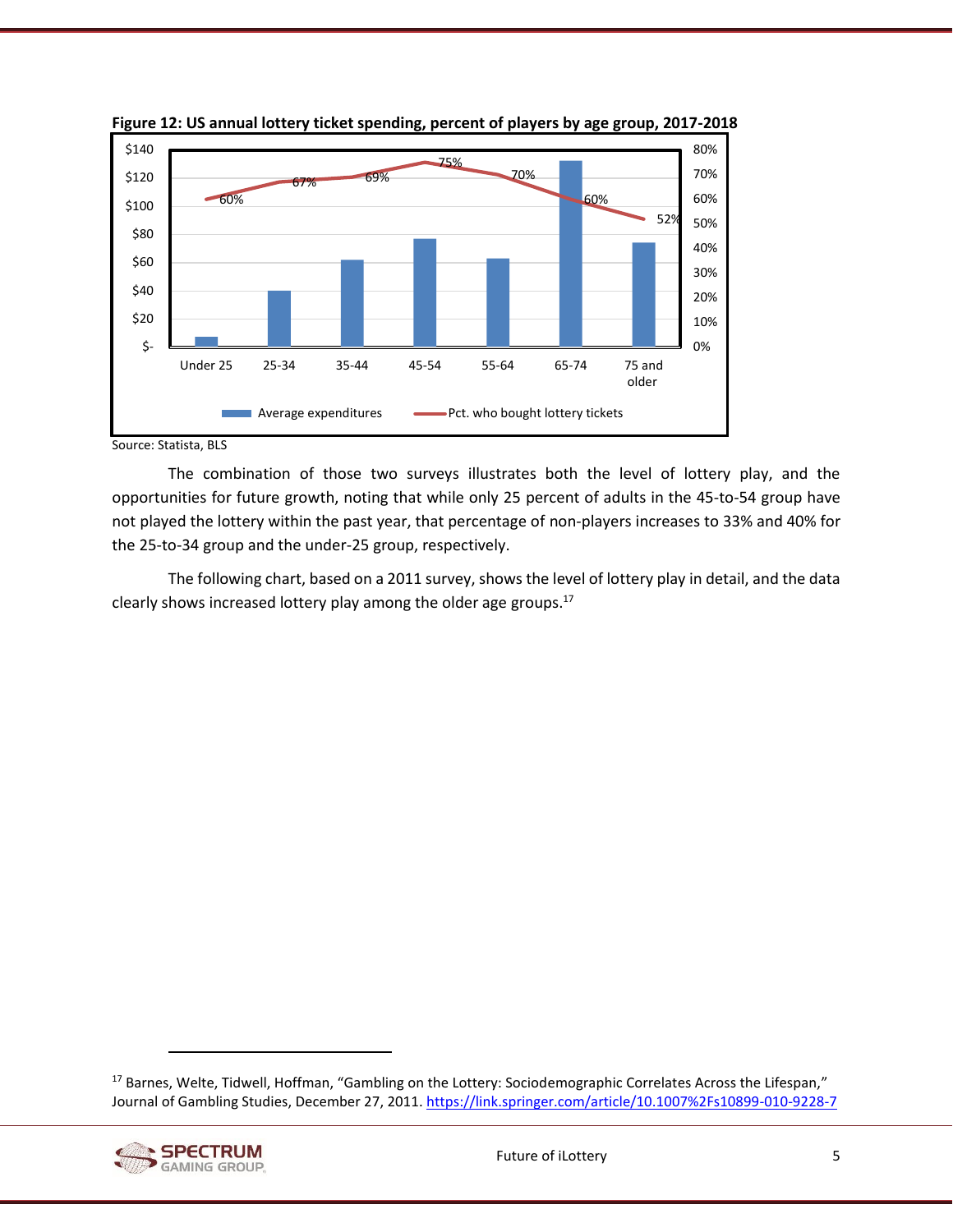| Sociodemographic<br><b>Group</b> |           | <b>Percent Who Gambled</b><br>on Lottery<br>(past year) | <b>Mean Number of Days</b><br><b>Gambled on Lottery</b><br>(past year) |
|----------------------------------|-----------|---------------------------------------------------------|------------------------------------------------------------------------|
| <b>Total Sample</b>              |           | 49%                                                     | 14.9                                                                   |
| Gender                           | Male      | 50%                                                     | 18.3                                                                   |
|                                  | Female    | 48%                                                     | 11.7                                                                   |
|                                  | 18-19     | 49%                                                     | 9.6                                                                    |
|                                  | $20 - 21$ | 48%                                                     | 13.6                                                                   |
| Age                              | $22 - 29$ | 70%                                                     | 16.2                                                                   |
|                                  | 30-39     | 71%                                                     | 24.8                                                                   |
|                                  | 40-49     | 69%                                                     | 25.7                                                                   |
|                                  | 50-59     | 64%                                                     | 26.6                                                                   |
|                                  | 60-69     | 67%                                                     | 26.4                                                                   |
|                                  | $70 +$    | 45%                                                     | 18.5                                                                   |

<span id="page-18-0"></span>**Figure 13: Lottery play by detailed age group**

Source: US National Library of Medicine, National Institutes of Health

Younger groups are likely to have lower income levels, but a more realistic explanation is that the individuals in the two youngest age categories are only playing the national jackpot games when the jackpot is extremely high. The number of times these two age groups play is not much less than the other age groups, yet they are spending the least amount when they do play. It is unlikely, however, that having less discretionary income is the main reason. Notably, a Next Gen Personal Finance report from November 2021 states that Americans spent \$56.9 billion on video games in 2020.<sup>18</sup>

In a 2021 survey, Statista discovered that the 18-to-34 age group represented 38% of video gamers, followed by the 35-to-44 age group, which represented 14% of video gamers. With that in mind, the 18-to-34 age group would certainly appear to have sufficient discretionary income to play lottery games, if the games had some of the features of video games.<sup>19</sup>

This is one area where iLottery can attract a younger demographic, particularly through the einstant games, which offer a different playing experience than the retail instant game. The e-instant game contains different playstyles, graphics, bonus rounds, partial wins within the game, perceived skill, and various price points than the retail product. Use of these features can bring the e-instant games closer to the video game experience. That illustrates how iLottery, especially through the e-instant category, could be instrumental in reaching a new generation of lottery players.

While the traditional retail lottery, which allows players to purchase tickets anonymously, relies on surveys, iLottery tracks the age of players with precision, as all players must register their dates of

<sup>19</sup> J. Clement, "Distribution of video gamers in the United States in 2021, by age group," *Statista*, Aug 20, 2021. <https://www.statista.com/statistics/189582/age-of-us-video-game-players/>



<sup>18</sup> Mason Butts, "Question of the Day: How much money did Americans spend on video games in 2020?" *Next Gen Personal Finance*, Nov 10, 2021. [https://www.ngpf.org/blog/question-of-the-day/question-of-the-day-how-much](https://www.ngpf.org/blog/question-of-the-day/question-of-the-day-how-much-money-did-americans-spend-on-video-games-in-2020/)[money-did-americans-spend-on-video-games-in-2020/](https://www.ngpf.org/blog/question-of-the-day/question-of-the-day-how-much-money-did-americans-spend-on-video-games-in-2020/)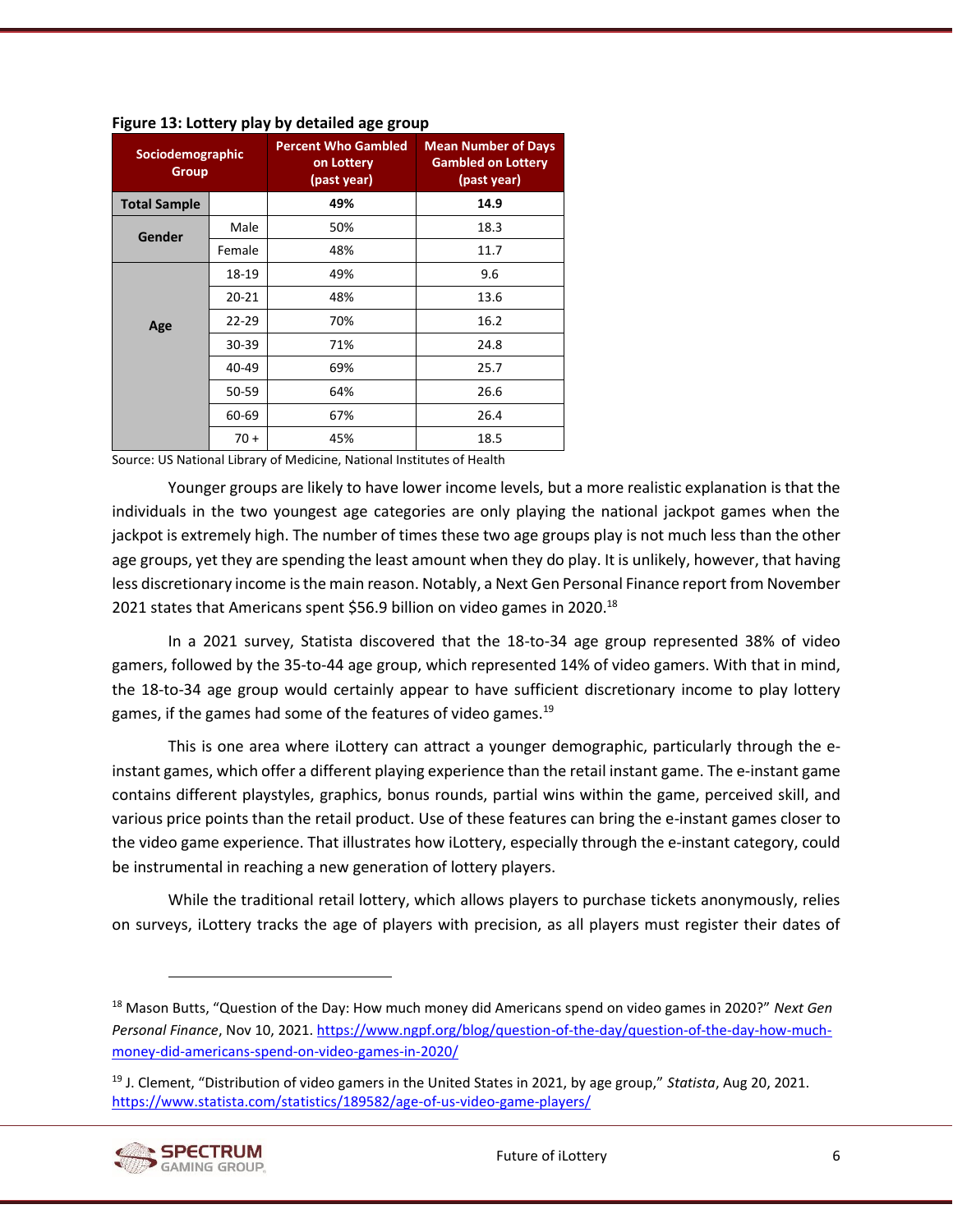birth. With that in mind, the data on iLottery ages should be considered a census – i.e., they track virtually all players.

Looking at FY 2021 data compiled by NeoPollard Interactive, which would constitute a census of iLottery play in the participating jurisdictions of Michigan, New Hampshire, North Carolina, Virginia and the Canadian province of Alberta, we note that:

- 25% of those who played digital draw-based games were 35-44 years old, an increase of 3% over FY 2016.
- 27% of those who played digital Instant games were 35-44 years old, an increase of 5% over FY 2016.
- The average age of players for draw-based games played on mobile apps was 50.5.
- The average of players for e-instant games played on mobile apps was 47.<sup>20</sup>

Enhancing the ability to capture a full range of age groups has motivated retailers of all stripes to create digital channels for their offerings. The goal extends beyond reaching younger consumers, and can best be described as providing consumers with a broader, more convenient range of options.

With that in mind, the challenge for the lottery industry in North America is clear:

- To remain relevant for consumers
- To reach consumers through their preferred channels
- To grow revenue through an expanded demographic reach
- To be aware of, and sensitive to, the concerns of all lottery stakeholders

That final point represents a particularly critical challenge. A broad range of stakeholders have an interest in the future of lotteries, ranging from retailers to lottery players to the beneficiaries of the causes that lottery revenues support. With that in mind, this report will state a necessary principle: Those who have a stake in the future of the lottery can best help shape that future by recognizing the larger trends that are both relevant and inexorable.

Harold Mays, a veteran lottery executive who serves as Acting Director of the Illinois Lottery which was the first US lottery to offer single-ticket iLottery sales – put it succinctly: "Every state is different and brings a different set of concerns, but there are things that are common, that lottery is an industry. Either we can continue to develop and expand, or we won't." $^{21}$ 

Expanding the demographic reach of lottery products will also serve to advance critical policy goals, such as ensuring that lotteries do not prey on those who can least afford it. This longstanding criticism of lotteries is exemplified in a 2015 article in *The Atlantic*:

A political cynic might say lotteries are the perfect public policy: A tax disguised as a game without an organized lobby to oppose it. Corporate income taxes punish corporations, and companies respond with lobbyists. Personal income taxes and estate taxes hurt the rich, and rich families fund elections, so no need

<sup>&</sup>lt;sup>21</sup> Interview with Harold Mays, December 23, 2021.



<sup>&</sup>lt;sup>20</sup> Age Analysis Summary, NeoPollard Interactive, provided by email, January 4, 2022.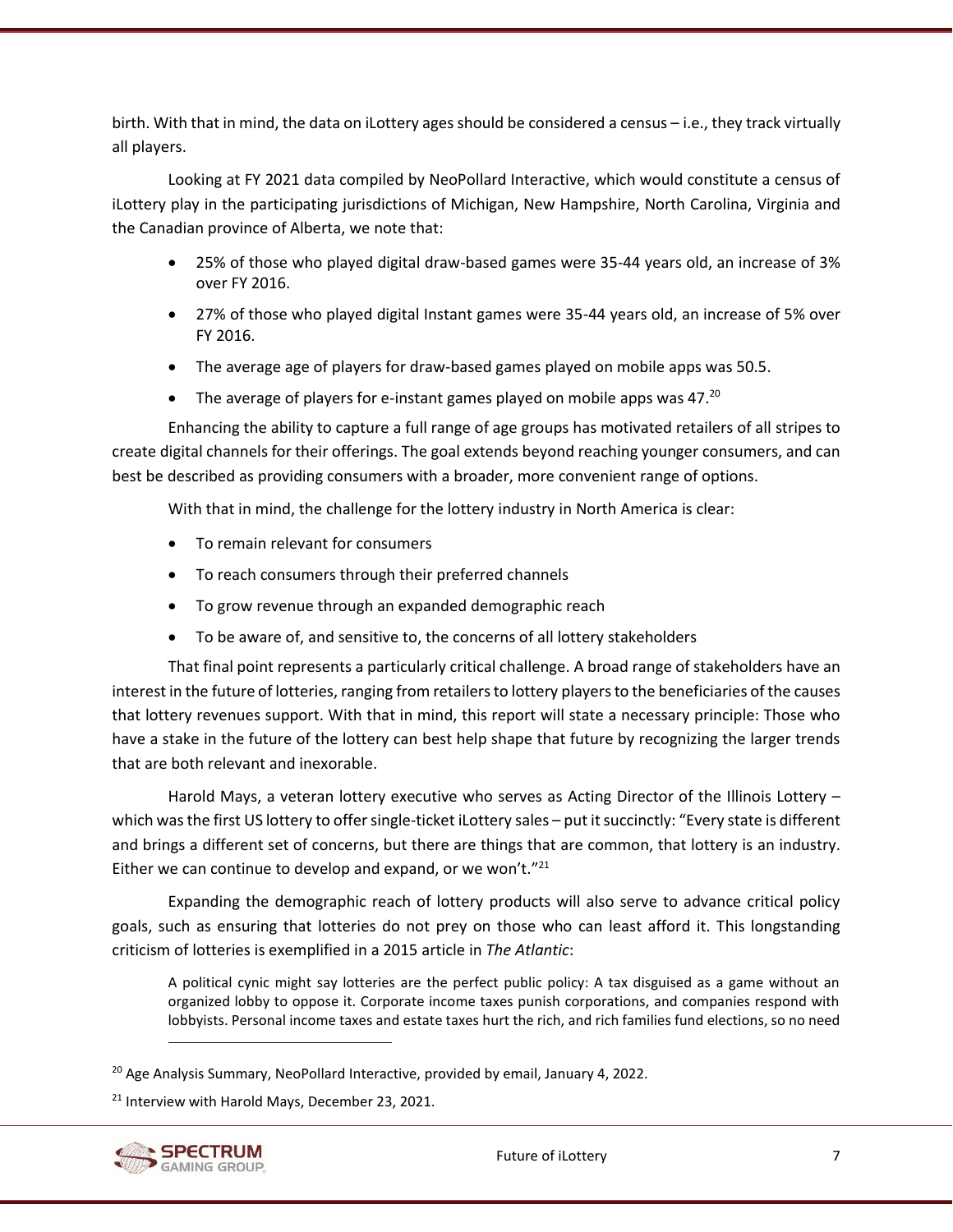to elaborate on that problem. But lotteries disproportionately affect the poor, who vote at lower rates, donate less to campaign funds, and have inconstant representation on K Street and its equivalents in the states $22$ 

Lotteries and their critics have long been involved in providing dueling data that show whether lotteries are – or are not – disproportionately popular with lower-income groups. Irrespective of whether lotteries or their critics are on the right side of these policy debates, the core issue for purposes of this study is that lotteries can best advance policy goals by expanding the ability of lotteries to reach a broader demographic base.

A 2012 Spectrum report for the Massachusetts State Lottery on the prospect of a digital lottery noted:

The overarching finding that is at the heart of our research can be summed up thusly: The status quo is not a viable option. This is true, regardless of the equally undeniable finding that many stakeholders have a vested interest in the status quo, and an understandable fear of the unknown consequences of online wagering. The Lottery has historically operated under a business-to-business model ("B2B"), and online wagering is, by definition, a business-to-consumer ("B2C") model. By any measure, this will alter the historic and successful relationship, and retailers fear that their supplier will become their competitor. Still, we must note that the lottery population is aging, and coming generations of adults cannot necessarily be expected to adopt the same spending habits of their forebears, and this is particularly true as new technologies are quickly adopted and just as quickly replace previous technologies.<sup>23</sup>

While the Massachusetts Lottery elected at the time not to pursue an iLottery offering, the points made then remain valid. As this report will make clear, the macro trend toward digital offerings will not translate into automatic success for iLottery. The offerings must be sufficiently compelling to fully capture the opportunities inherent in these trends, and they must endeavor to take into account the interests, hopes and concerns of a full range of stakeholders.

As Harold Mays of Illinois put it: "It's all in how you sell and develop the messaging around it."<sup>24</sup>

<sup>&</sup>lt;sup>24</sup> Mays interview.



<sup>22</sup> Derek Thompson, "Lotteries: America's \$70 billion Shame," *The Atlantic,* May 11, 2015. <https://www.theatlantic.com/business/archive/2015/05/lotteries-americas-70-billion-shame/392870/>

<sup>&</sup>lt;sup>23</sup> "Facing the Lottery's Future: Implications and Strategies Regarding Internet Sales," Spectrum Gaming Group, December 4, 2012.

[https://assets.ctfassets.net/45roy5e8ztfd/30gMZeRNnHpxUX2349bM1M/14ea74ce4cfbc157231d36dded9c7b17/S](https://assets.ctfassets.net/45roy5e8ztfd/30gMZeRNnHpxUX2349bM1M/14ea74ce4cfbc157231d36dded9c7b17/SpectrumGamingGroupFinalReport12-4-12Ammended.pdf) [pectrumGamingGroupFinalReport12-4-12Ammended.pdf](https://assets.ctfassets.net/45roy5e8ztfd/30gMZeRNnHpxUX2349bM1M/14ea74ce4cfbc157231d36dded9c7b17/SpectrumGamingGroupFinalReport12-4-12Ammended.pdf)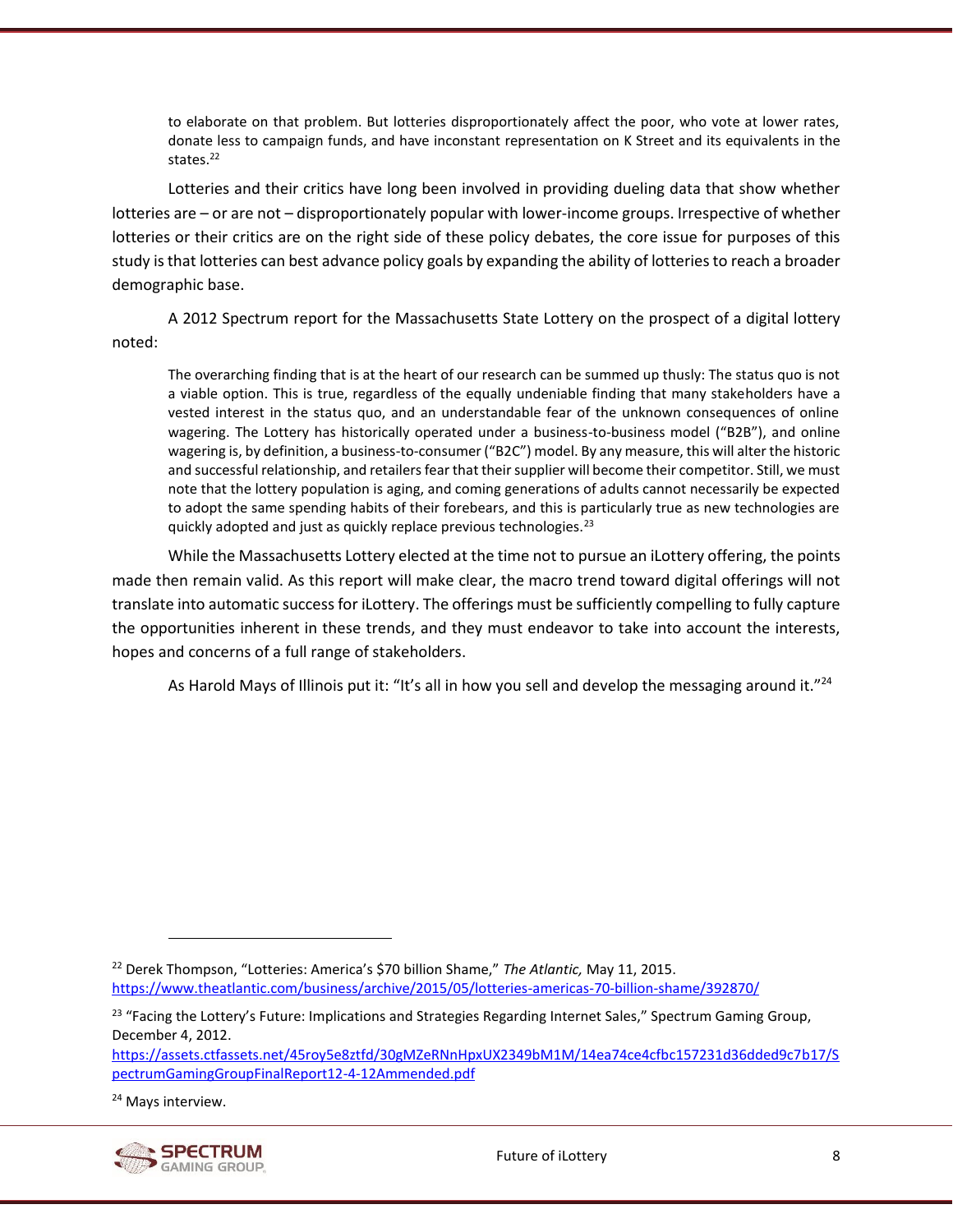# <span id="page-21-0"></span>**2. iLottery: Multiple Pathways, Opportunities**

Lotteries hold a distinct advantage over most other industries in their ability to study and adopt emerging opportunities for expansion: Because lotteries in North America are agencies of their respective state and provincial governments, they do not do business beyond their respective borders, and thus do not compete against each other. This creates an opportunity to learn what works and what doesn't work, and to adapt. Different circumstances mean that lotteries do not need to mimic each other, but they can learn from each other.

The iLottery offering that Is most common and least controversial – offering draw games online – can move the needle slightly. For example, the North Carolina Education Lottery ("NCEL"), which has been offering draw games since 2013, has found that the iLottery player is approximately two years younger than the retail player, and while that demographic differential is slight, the revenue numbers are more dramatic.

When NCEL first offered a subscription model, it was viewed by players as more of a convenience. Since 2017, when it began offering same-day, single-draw games, sales have risen noticeably. Single ticket sales began in FY 2018, then converted to the NeoPollard Interactive Platform in late October 2019 (FY 2020).

As shown below, the growth trend has been dramatic since 2019, when NCEL began the partnership with NeoPollard Interactive that included significant marketing efforts; annual online sales increased to approximately \$65 million in FY 2021, and as of this writing, digital sales are on track to generate between \$82 million and \$85 million in the current fiscal year.<sup>25</sup>

| <b>Fiscal Year</b>    | Cash 5       | <b>Powerball</b> | <b>Mega Millions</b> | <b>Lucky for Life</b> | <b>Total</b> |  |
|-----------------------|--------------|------------------|----------------------|-----------------------|--------------|--|
| 2014                  | \$223,208    | \$228,655        | \$163,388            |                       | \$615,251    |  |
| 2015                  | \$462,391    | \$507,075        | \$332,203            |                       | \$1,301,669  |  |
| 2016                  | \$600,962    | \$732,003        | \$405,740            | \$195,470             | \$1,934,175  |  |
| 2017                  | \$1,018,324  | \$1,127,358      | \$559,686            | \$527,930             | \$3,233,298  |  |
| 2018                  | \$1,868,174  | \$2,375,657      | \$1,630,346          | \$975,760             | \$6,849,937  |  |
| 2019                  | \$3,615,436  | \$4,489,730      | \$4,060,004          | \$1,612,832           | \$13,778,002 |  |
| 2020                  | \$7,891,511  | \$7,182,282      | \$7,028,332          | \$3,079,234           | \$25,181,359 |  |
| 2021                  | \$17,554,987 | \$20,651,664     | \$19,901,146         | \$6,943,164           | \$65,050,961 |  |
| 2022 YTD              | \$8,082,228  | \$20,041,303     | \$9,172,145          | \$7,226,840           | \$44,522,516 |  |
| <b>Weekly Average</b> |              |                  |                      |                       |              |  |
| 2021                  | \$337,596    | \$397,147        | \$382,714            | \$133,522             | \$1,250,980  |  |
| 2022 YTD              | \$278,698    | \$691,079        | \$316,281            | \$249,201             | \$1,535,259  |  |

#### <span id="page-21-1"></span>**Figure 14: NCEL iLottery sales by game, FY 2014-FY 2022**

Source: North Carolina Education Lottery

<sup>&</sup>lt;sup>25</sup> Interview with NCEL Executive Director Mark Michalko and Deputy Executive Director of Product Development and Digital Gaming Randy Spielman, January 6, 2022.

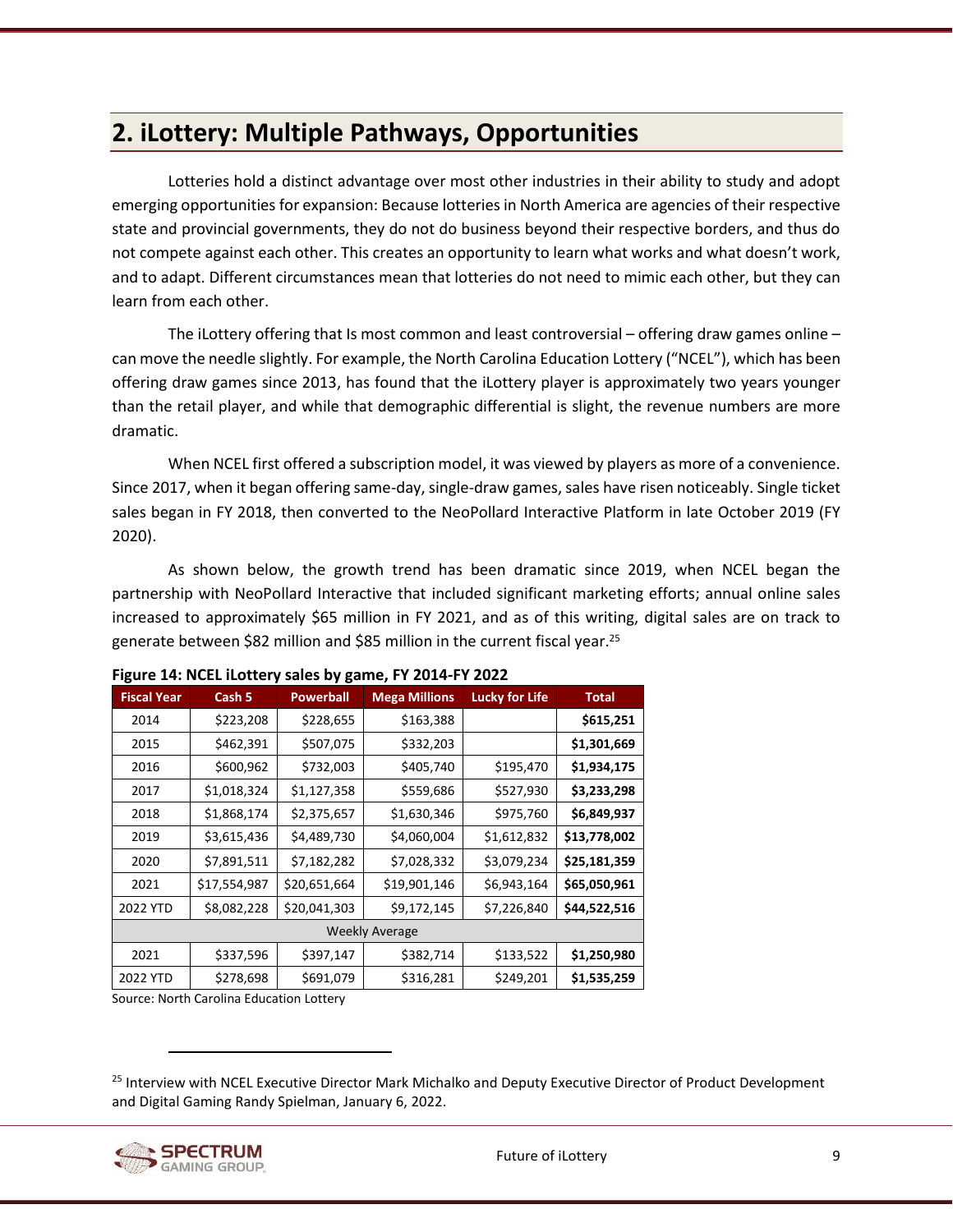The casino industry has also produced data that make clear the demographic opportunities presented by digital forms of gaming. Golden Nugget Online Gaming President Thomas Winter presented the following graphic in 2020:



<span id="page-22-0"></span>

Source: Thomas Winter, Golden Nugget Online Gaming

Such demographic differences demonstrate that the quest for a new demographic is quite warranted. Considering the potential overlap between iLottery and iGaming, this shows that the digital player can be expected to be younger than traditional lottery players as well.

In Great Britain, which has a longer history of digital gaming, the data show that all age groups participate in iGaming, and that participation has generally grown, although the sweet spot tends to be adults between ages 45 to 54. According to the survey firm Statista, as of September 2021, 32.8% of respondents in Great Britain in that demographic said they participated in some form of online gambling in the four weeks prior to being surveyed. The age group that participated the least during this period was those between 16 and 24.<sup>26</sup>

As [Figure 16](#page-23-0) below shows, the oldest and youngest groups are generally the least likely to participate in digital gaming, although the 65+ demographic has grown significantly, particularly during the pandemic. Such data do offer salutary implications for the future of iLottery as a strategy for both growth and sustainability, allowing the lottery to expand while maintaining its existing demographic base.

<sup>&</sup>lt;sup>26</sup> "Share of the Public Who Gamble Online in Great Britain from 2017 to 2021 by Age Group," Statista <https://www.statista.com/statistics/543361/online-gambling-participation-united-kingdom-uk/> (Accessed December 9, 2021)

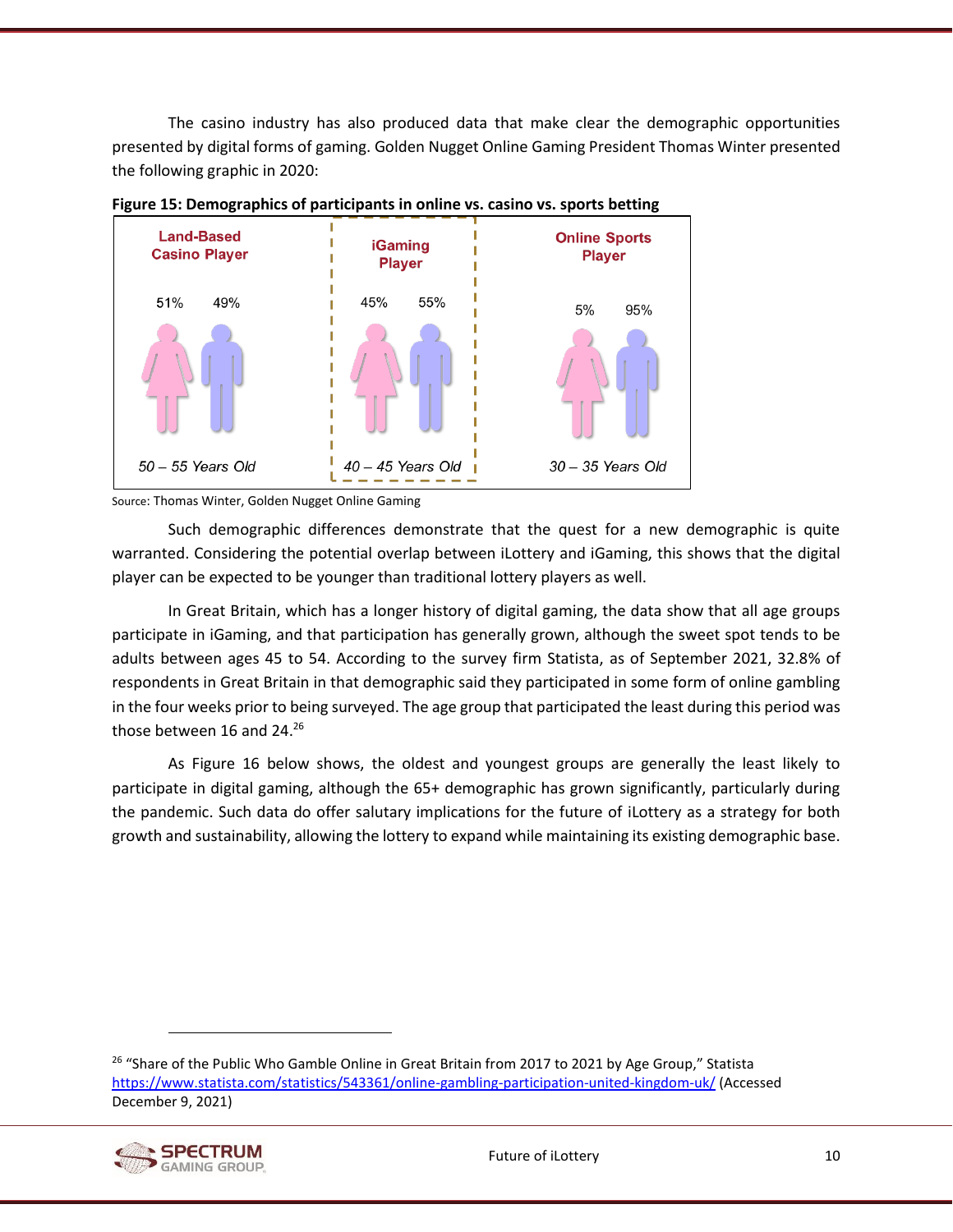

<span id="page-23-0"></span>**Figure 16: Share of the public who gamble online in Great Britain, 2017-2021, by age group**

Source: Statista

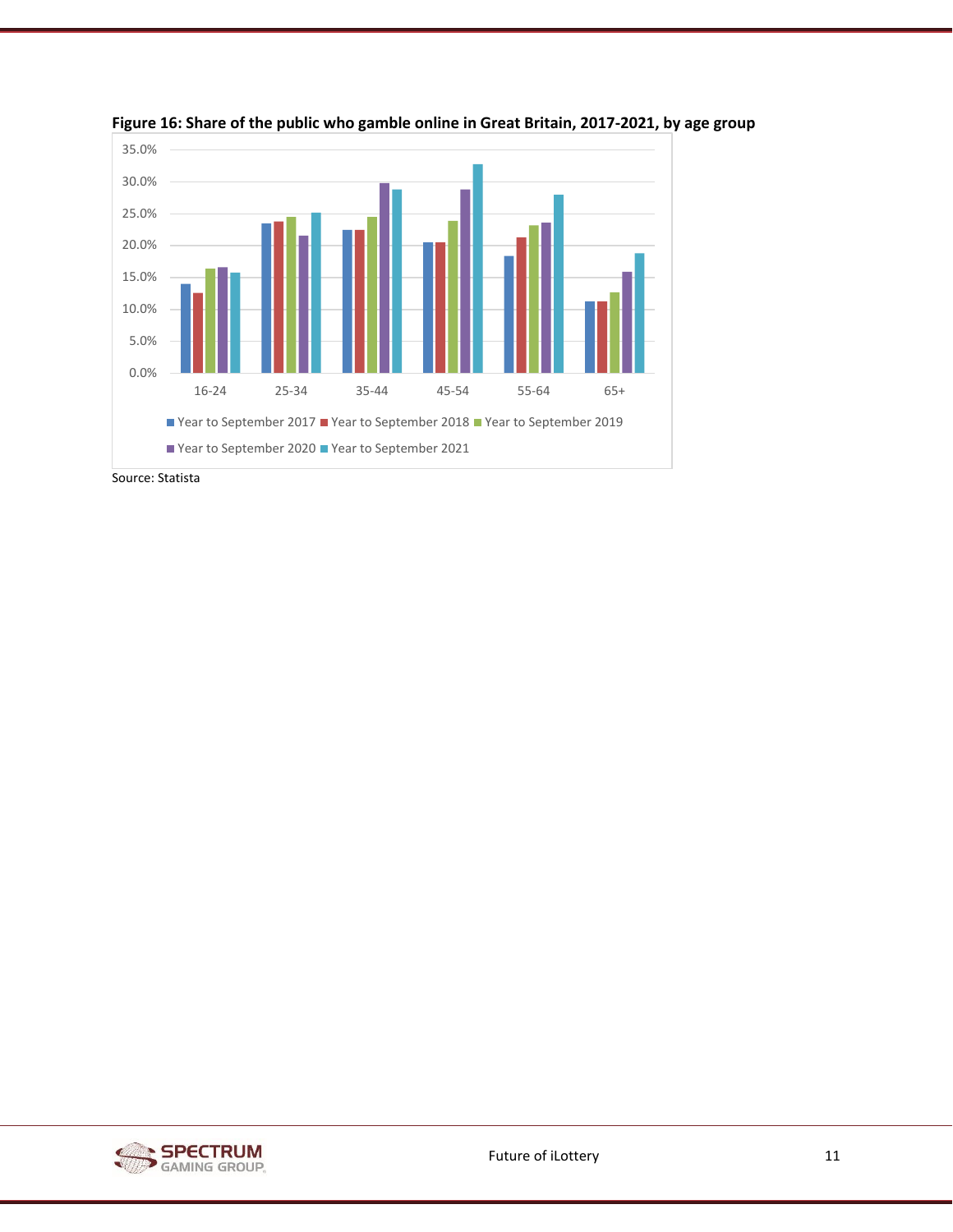# <span id="page-24-0"></span>**3. Views from Retailers**

The vast networks of lottery retailers across the United States offer varying levels of concern regarding their role(s) in the coming age of iLottery. The concerns range from cannibalization to a sense that lotteries may be leaving retailers behind as iLottery takes hold. The initial concerns were expressed by Joe Rossi, president of the 7-Eleven Franchise Owners Association of Chicagoland, who told a radio station one month prior to the launch of iLottery in Illinois in 2012: "At the end of the day we could possibly see this being a 7,000-job decrease in the state of Illinois." Rossi estimated in another interview that lottery sales accounted for 30% of the business at 7-Elevens in the state, noting that lottery players spent an average of \$5 in goods on top of their tickets. In the interview, Rossi asked the Lottery to help protect convenience stores ("c-stores").<sup>27</sup>

At the same time, retailers also voice the optimistic view that they can play a role in a digital future, as long as lotteries keep their interests in mind.

Across this range of views, retailers are generally unanimous in their beliefs that:

- Retailers serve as the spine of the current lottery business model the critical link between the lotteries and their consumers
- The success of lotteries, to date, is built on a partnership with retailers, with both partners striving toward the common goal of increased sales
- Lottery sales are an essential element of any retailer's business, with clear ties toward the sale of other merchandise, thus magnifying the benefits of lottery commissions

# <span id="page-24-1"></span>**A. Putting Retailer Concerns in Historical Context**

The near-universal concern by lottery retailers as to how iLottery will impact their bottom lines is both understandable and welcome. The expression of such concerns will help ensure that lotteries will take reasonable steps to ensure that retailers remain as key stakeholders, and that they will retain a role in the digital future.

These concerns are understandable because they are hardly unique. The unstoppable progress of digital commerce had similarly created concerns among other forms of gaming, most notably the landbased casino industry.

The early concerns that had been expressed by casino operators are extraordinarily similar to the concerns now being expressed by lottery retailers: A new technology is creating new competition – and threatening a proven business model.

In 2002, Spectrum developed a response to that concern, known as the Spectrum Internet Gaming Heuristic Theorem ("SIGHT"), which accurately forecast how the relationship between retail and iGaming

<sup>27</sup> "Illinois Online Lottery Could Cost Jobs," *NACS Daily*, February 20, 2012. <https://www.convenience.org/Archive/News/NACSDailyArticles/2012/ND0220122>

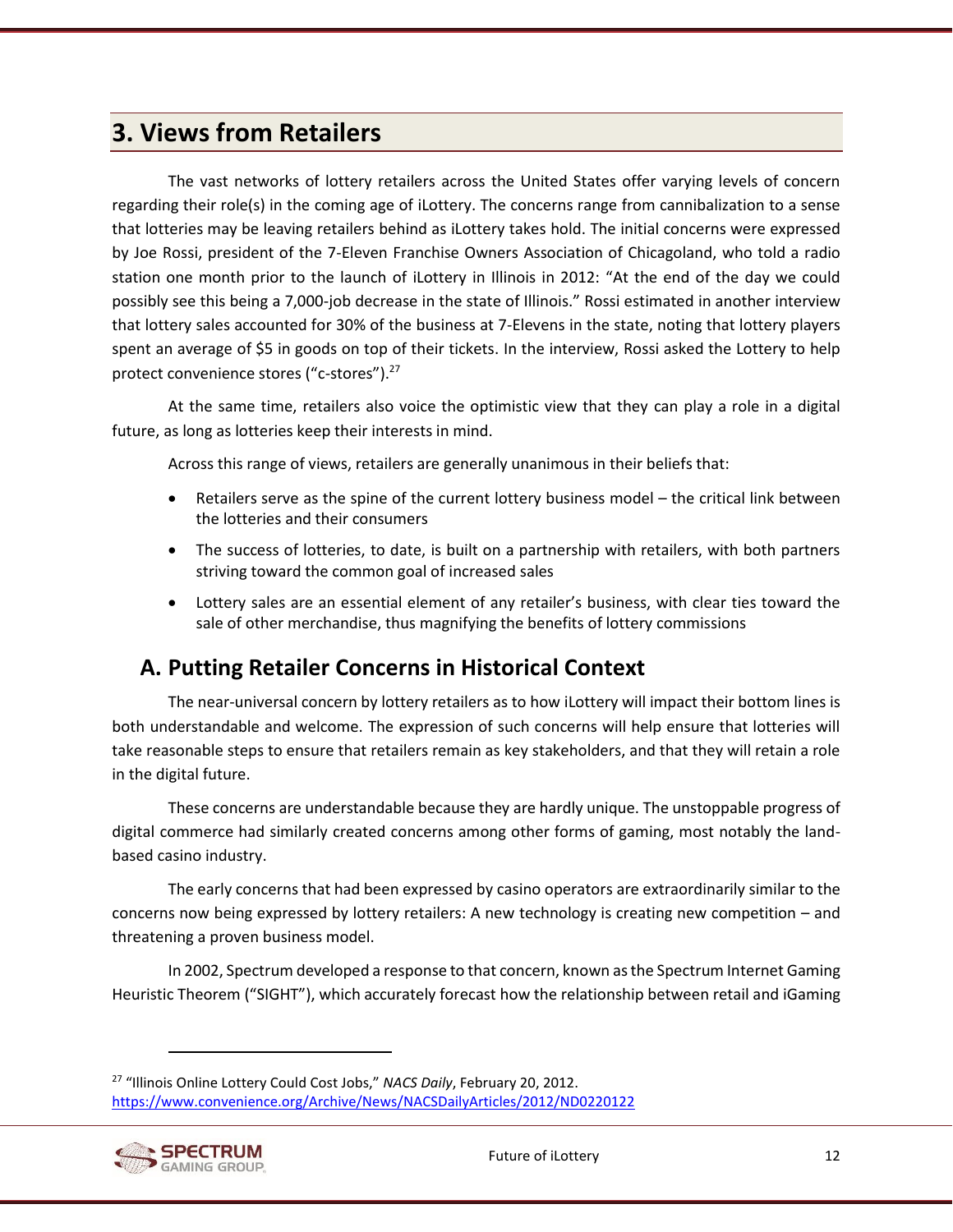would evolve from rejection to acceptance to embrace, and that relationship has precisely followed that projected continuum. 28

The development of that projection required an examination as to how other, similar industries have reacted to landscape-shifting technologies, such as the Internet. Indeed, history has shown that many industries initially react to new technologies as a threat. Rather than adapt the technology to create a new business model, existing industries often begin by affirmatively rejecting the technology. This rejection evolves into acceptance and ultimately into an embrace.

SIGHT is grounded in a long-term view of history, initially noting by way of example that the tension between land-based gaming and Internet gaming was not the first time that private industries in the entertainment field have wrestled with the challenges created by new technologies. In the late 1920s and early 1930s, professional baseball — then in its heyday as the national pastime — was faced with the new technology of radio, which was viewed as a threat to the game's primary source of revenue: ticket sales.

In their book, "Baseball," authors Geoffrey C. Ward and Ken Burns quote pioneer broadcaster Red Barber:

When radio came along and began to broadcast some baseball games, some of the entrenched conservative owners said, "Wait a minute. Why give away something that you're trying to sell for your living, to try and keep your enterprise afloat? And especially on days of threatening weather when people would say, 'Well, it looks like it may rain. I'll just listen to the radio. I won't go.' " They did not realize at the time the beneficial effect of radio, that it would be making families of fans.<sup>29</sup>

It is no coincidence that baseball's greatest years of attendance — when top teams could draw 3 million, 4 million or more fans a season — happened long after the advent of radio and television. Those potential threats ultimately generated new interest, which laid the groundwork that encouraged that live attendance.

So, past has been proven to be prologue when some existing industries are confronted by worldchanging technologies such as radio and the Internet. But will that same pattern – rejection to acceptance to embrace – follow in the relationship between lottery retailers and iLottery?

To some degree, the same pattern that emerged in the relationship between retail casinos and iGaming is emerging in the lottery world in a similar fashion.

When Spectrum first studied the potential of iLottery in 2010, rejection by lottery retailers was fairly universal. Since then, more states are recognizing the opportunities afforded by iLottery, and in doing so, are demonstrating that retailers are not adversely affected by this new form of commerce with lottery players, thus the movement from rejection to acceptance by retailers is underway.

<sup>&</sup>lt;sup>29</sup> "Baseball," by Geoffrey C. Ward and Ken Burns, Alfred A. Knopf Publishers, 1994, p. 236.



<sup>&</sup>lt;sup>28</sup> "Online Gaming from Land-Based Perspective: Observing 15<sup>th</sup> Anniversary of SIGHT," Spectrum Gaming Group, June 2017. [https://spectrumgaming.com/wp-content/uploads/2017/12/spectrum-internet-gaming-heuristic](https://spectrumgaming.com/wp-content/uploads/2017/12/spectrum-internet-gaming-heuristic-theorem-white-paper-june-2017.pdf)[theorem-white-paper-june-2017.pdf](https://spectrumgaming.com/wp-content/uploads/2017/12/spectrum-internet-gaming-heuristic-theorem-white-paper-june-2017.pdf)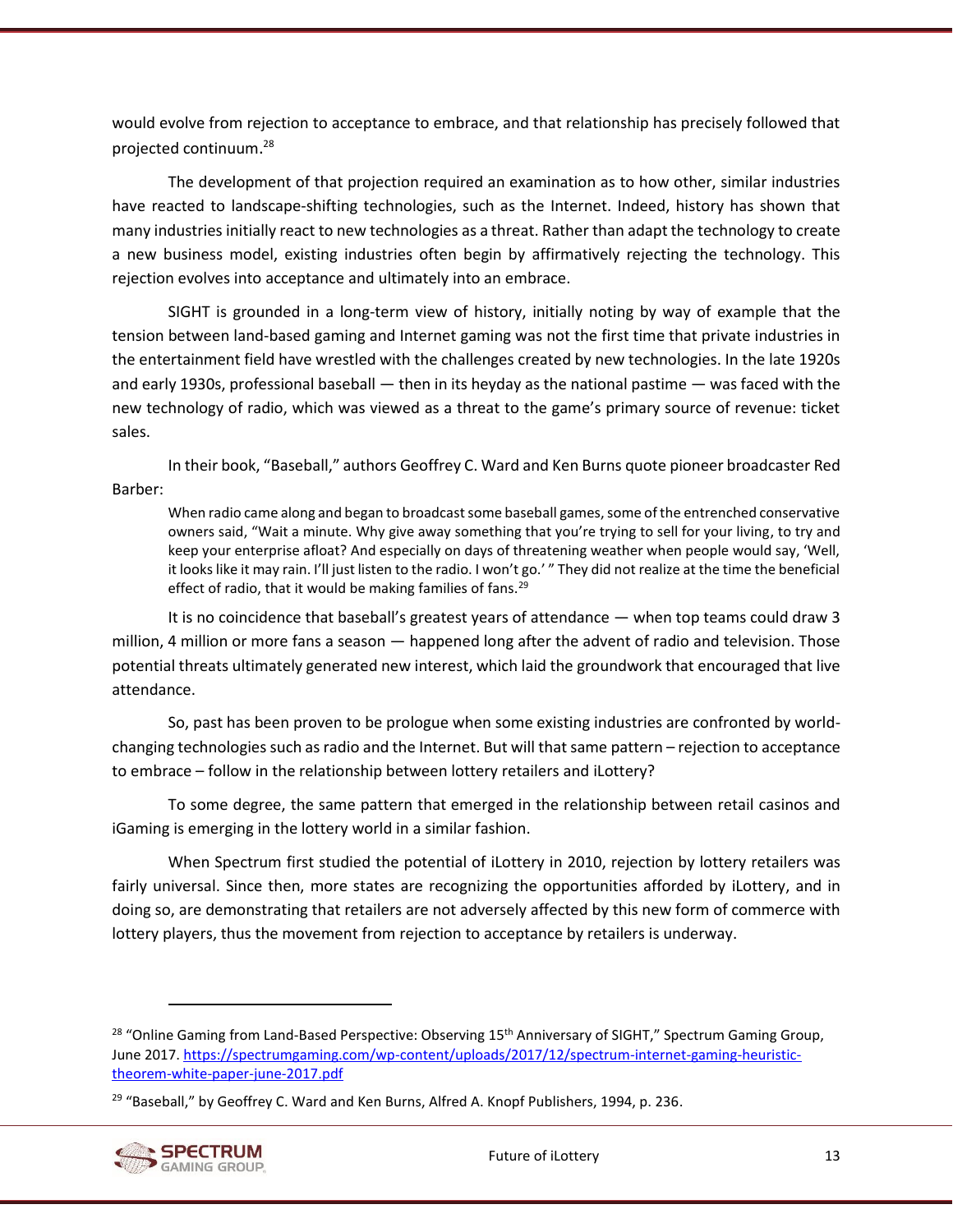The movement from acceptance to embrace, however, will require more than simply an understanding that retailers will not be adversely impacted by iLottery. It will require creativity and effort by lotteries to work with their retailers to help them turn iLottery into what iGaming has done for casinos and what broadcasting did for professional sports: a vehicle that can help attract new demographics and create new revenue streams.

The first step in that process is to view the lottery from the retailers' perspective.

# <span id="page-26-0"></span>**B. Understanding Lottery Relationship with Convenience Stores**

Convenience stores have historically served as the most common form of lottery retailers. C-store operators indicate that the net margin to the c-store on the sale of lottery tickets is one of the smallest of all items that the c-store offers, second only to the sale of gasoline, which is estimated to be 5%.<sup>30</sup> This comports with the estimates provided by Sheetz as to its range of margins.

The range of the sales commission for the sale of lottery tickets varies by state but typically ranges between 5% and 7%. In addition to sales commissions, most states also offer a winning-ticket bonus of prizes exceeding certain amounts. A breakdown of sales commissions and winning ticket bonuses for each state lottery is shown below.

| <b>State</b>    | <b>Commission on Ticket Sales</b>    | <b>Winning Ticket Bonuses</b>             |
|-----------------|--------------------------------------|-------------------------------------------|
| Arizona         | 6.5% on all sales                    | \$50,000 on jackpot ticket                |
| Arkansas        | 5% base commission                   | 1% of prize; max bonus \$50,000           |
| California      | $4.5 - 6%$                           | 1/2 of 1% of prize; max bonus\$ 1 million |
| Colorado        | 6% on all sales                      | \$50,000 on jackpot ticket                |
| Connecticut     | 5% on every \$1 in lottery sales     | 1% of prize                               |
| Delaware        | 5% on all games allowed by license   | \$10,000 on jackpot ticket                |
| Florida         | 5% on all lottery sales              | \$20,000 on jackpot ticket                |
| Georgia         | 6% on all sales                      | \$50,000 on jackpot ticket                |
| Idaho           | 5% on all sales                      | \$20,000 on jackpot ticket                |
| <b>Illinois</b> | 5% on draw games and instant tickets | 1% of prize                               |
| Indiana         | 6% on draw and scratch-off sales     | 1% of prize; plus, extra bonuses          |
| lowa            | 5.5% on ticket sales                 | \$10,000 on jackpot ticket                |
| Kansas          | 5% selling commission                | \$10,000 on jackpot ticket                |
| Kentucky        | Based on sales goals/performance     | Based on sales goals/performance          |
| Louisiana       | 5% on every ticket sale              | Min \$25,000 or 1% of LA's contribution   |
| Maine           | 7% on instant tickets                | Up to \$50,000 on jackpot ticket          |
| Maryland        | 5.5% on ticket sales                 | 1/10th of 1% of jackpot ticket            |
| Massachusetts   | 5% on sales                          | 1% on prizes claimed                      |
| Michigan        | 6% on ticket sales                   | \$50,000 bonus commission for jackpot     |
| Minnesota       | 5.5% on ticket sales                 | 1% bonus                                  |
| Mississippi     | 6% on ticket sales                   | Various bonuses for high tier winning     |
| Missouri        | 5 cents for every \$1 sold           | \$50,000 on jackpot ticket                |
| Montana         | 5% sales commission                  | None (quarterly additional commission)    |
| Nebraska        | 5.5% on ticket sales                 | 1% on jackpot ticket up to \$50,000       |

#### <span id="page-26-1"></span>**Figure 17: Lottery retailer commissions and bonuses**

<sup>30</sup> "Improve Your Lottery Sales with C-Store Management," Success Systems 2021. [https://success](https://success-systems.com/lottery-sales-c-store-management/)[systems.com/lottery-sales-c-store-management/](https://success-systems.com/lottery-sales-c-store-management/)



Future of iLottery 14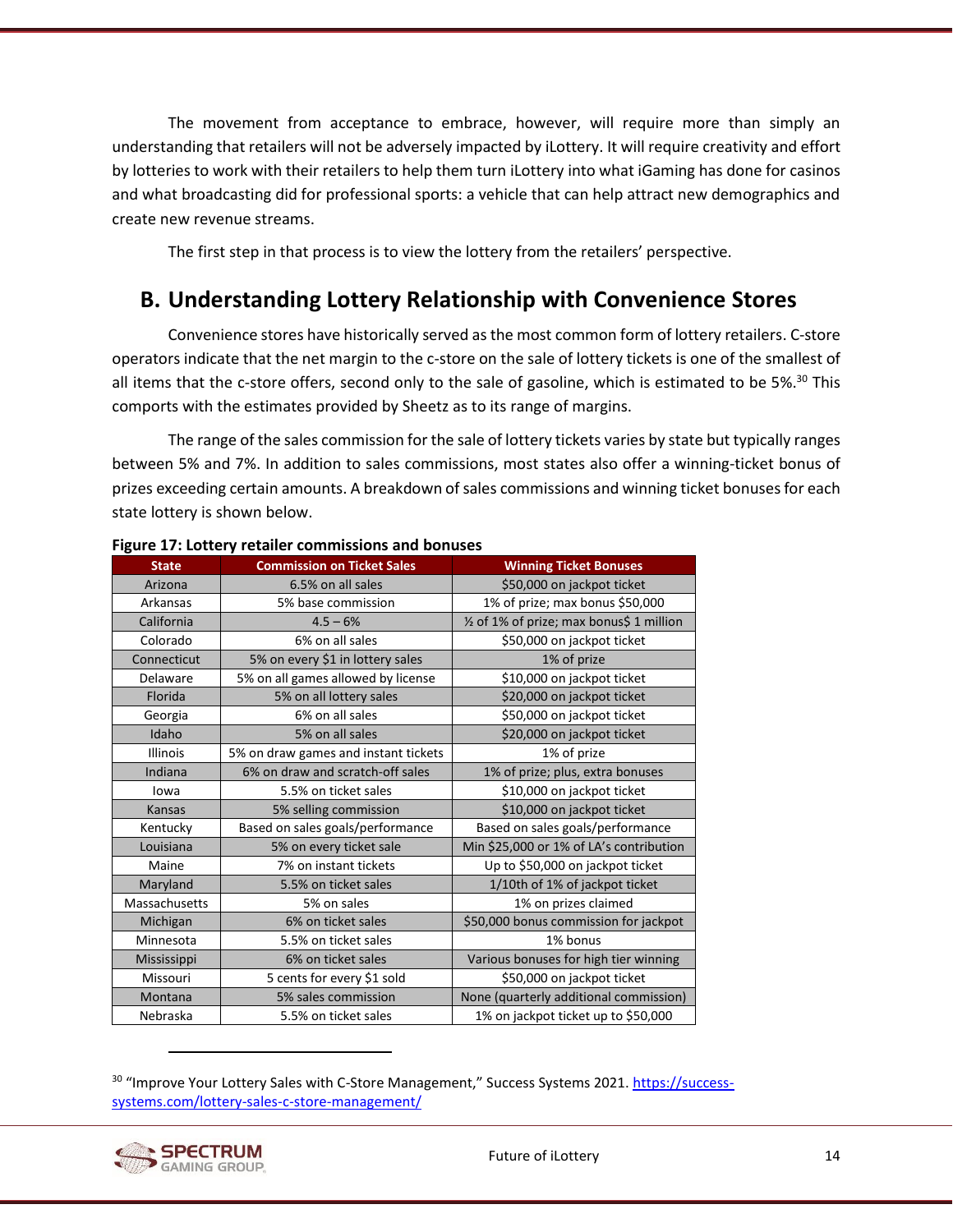| <b>State</b>          | <b>Commission on Ticket Sales</b> | <b>Winning Ticket Bonuses</b>         |
|-----------------------|-----------------------------------|---------------------------------------|
| New Hampshire         | 5% sales commission               | 1% on NH games only                   |
| New Jersey            | 5% on sales                       | \$30,000 on jackpot ticket            |
| <b>New Mexico</b>     | 6% on each ticket sold            | \$50,000 on a jackpot ticket          |
| New York              | 6% with no cap                    | None                                  |
| <b>North Carolina</b> | 7% sales commission               | \$50,000 on a jackpot ticket          |
| North Dakota          | 5% commission                     | None                                  |
| Ohio                  | 5.5% on every sale                | Up to 1.5% of jackpot ticket          |
| Oklahoma              | 6% sales commission               | Various bonuses                       |
| Oregon                | $5 - 10%$                         | 1% of prize                           |
| Pennsylvania          | 5% commission rate                | Various bonuses                       |
| Rhode Island          | $5 - 8%$                          | 1% of prize                           |
| South Carolina        | 7% sales commission               | Up to \$50,000 (cap)                  |
| South Dakota          | 5% on all sales                   | Various bonuses for high tier winning |
| Tennessee             | 6.5% of sales                     | \$25,000 on a jackpot ticket          |
| Texas                 | 5% commission on all sales        | 1% of jackpot; \$1 million cap        |
| Vermont               | 5.75% sales commission            | 1% of jackpot; \$30,000 cap           |
| Virginia              | 5% on all sales                   | 1% of prize                           |
| Washington            | 5% commission                     | Various bonuses                       |
| <b>West Virginia</b>  | 7% commission                     | 1% of jackpot; \$100,000 cap          |
| Wisconsin             | 5.5-6.25%                         | 2% of jackpot; \$100,000 cap          |

Source: Playport Gaming Systems, LLC. August 5, 2019.

In late 2019, Playport Gaming Systems estimated that on average, a c-store earns approximately \$15,000 per year in commissions and bonuses for selling lottery tickets. $31$ 

Many variables can determine the actual yearly return a particular c-store could recognize on lottery sales. These variables include, but are not limited to, customer traffic, which can vary considerably between rural and urban locations, the number of mega-jackpots during any given year, the total number of different instant ticket games offered, the method of instant ticket display, and the overall commitment of the c-store owner and employees to selling lottery tickets, including always asking the customer if they want any lottery tickets.

Under any circumstance, however, it is clear that, to some extent, selling lottery tickets can drive additional foot traffic into the c-store, which leads to additional sales of non-lottery items. The importance of lottery to the c-store business model has long prompted concerns dating back several years.

The National Association of Convenience Stores ("NACS"), the industry trade group, and its state associations have historically had significant influence in decisions affecting lotteries. It is not surprising that NACS and the state retailer associations feel strongly about the importance of lottery sales for their member stores.

The 2020 NACS Consumer Fuels Survey found that the previous decade saw a steady climb of more and more people filling up at retailer gas stations and then going inside the adjacent c-store. In fact, for the first time in the history of the NACS's surveys, the majority of drivers who bought gas also went

<sup>&</sup>lt;sup>31</sup> "Do Stores Make Money Selling Lottery Tickets – How Much?" Playport Gaming Systems, LLC 2019. <https://playport.com/do-stores-make-money-selling-lottery-tickets-how-much/>

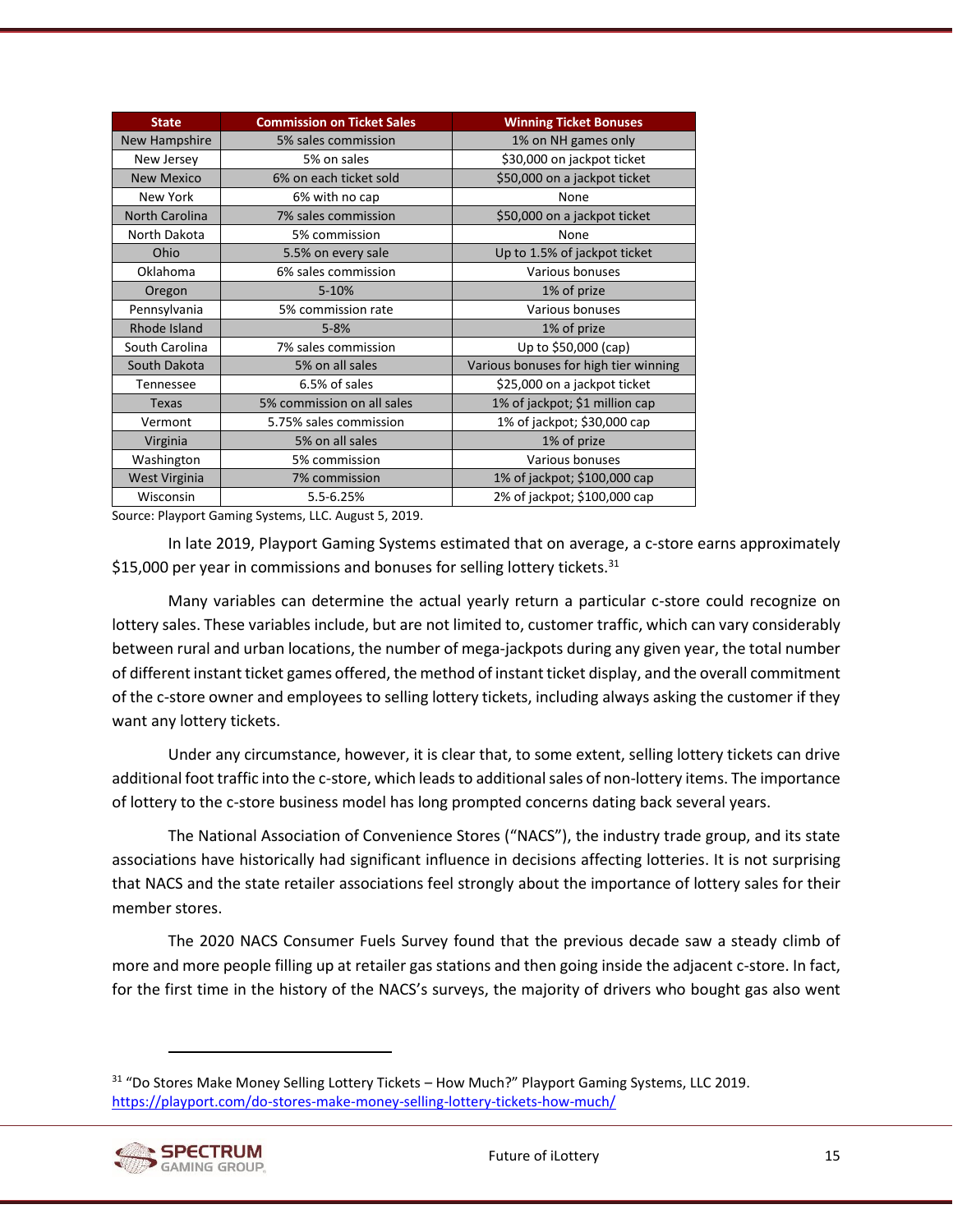inside the store (52% in 2020 vs. 35% in 2015). Further, more than two in three drivers ages 18-34 go inside the store when they fill up their vehicles  $(68\%)$ .<sup>32</sup>

The NACS study also detailed what those customers did while they were inside the store:

| <b>Activity in Store</b>   | <b>Activity</b><br>Percentage |
|----------------------------|-------------------------------|
| Paid for gas at register   | 42%                           |
| Bought a drink             | 39%                           |
| Bought a snack             | 30%                           |
| Bought lottery tickets     | 20%                           |
| Used the restroom          | 19%                           |
| Bought a tobacco product   | 19%                           |
| Bought sandwich/other meal | 13%                           |
| Bought gum/mints           | 13%                           |
| Used ATM                   | 12%                           |
| Bought beer/wine           | 11%                           |
| Bought grocery items       | 9%                            |
| Went in but did nothing    | 6%                            |

#### <span id="page-28-0"></span>**Figure 18: What c-store customers did inside store**

Source: *NACS Magazine*, March 2020

At 42%, the most frequent reason for coming into the store was to pay for the gasoline. Except for cash purchases, however, the customer could have easily paid for the gasoline at the pump. Consequently, something else must be drawing the customer into the store. As seen above, the next most common activity was purchasing a drink or a snack. The third most common thing that the customer did while in the store was to purchase a lottery ticket. $33$ 

This in-store activity is consistent with the NACS findings in its 2018 survey. In that survey, NACS looked at the in-store behavior of frequent customers and rare customers. "Frequent customers" are defined as the 28% of fuel purchasers who shop "daily" or "multiple times per week." The "rare customers" are defined as the 37% of fuel purchasers who shop in a convenience store either "less than once or twice per month" or "never." The products purchased inside the store by the frequent and rare customers (other than fuel) for the top 10 items are listed i[n Figure 19](#page-29-0) below.<sup>34</sup>

 $33$  Ibid.

<sup>&</sup>lt;sup>34</sup> "Three Insights on Frequent Convenience Store Customers," NACS Magazine, May 2018. <https://www.convenience.org/Topics/Fuels/Documents/Three-Insights-on-Frequent-C-Store-Customers.pdf>



<sup>&</sup>lt;sup>32</sup> "The 2020 NACS Consumer Fuels Survey," NACS Magazine March 2020.

<https://www.nacsmagazine.com/issues/march-2020/2020-nacs-consumer-fuels-survey>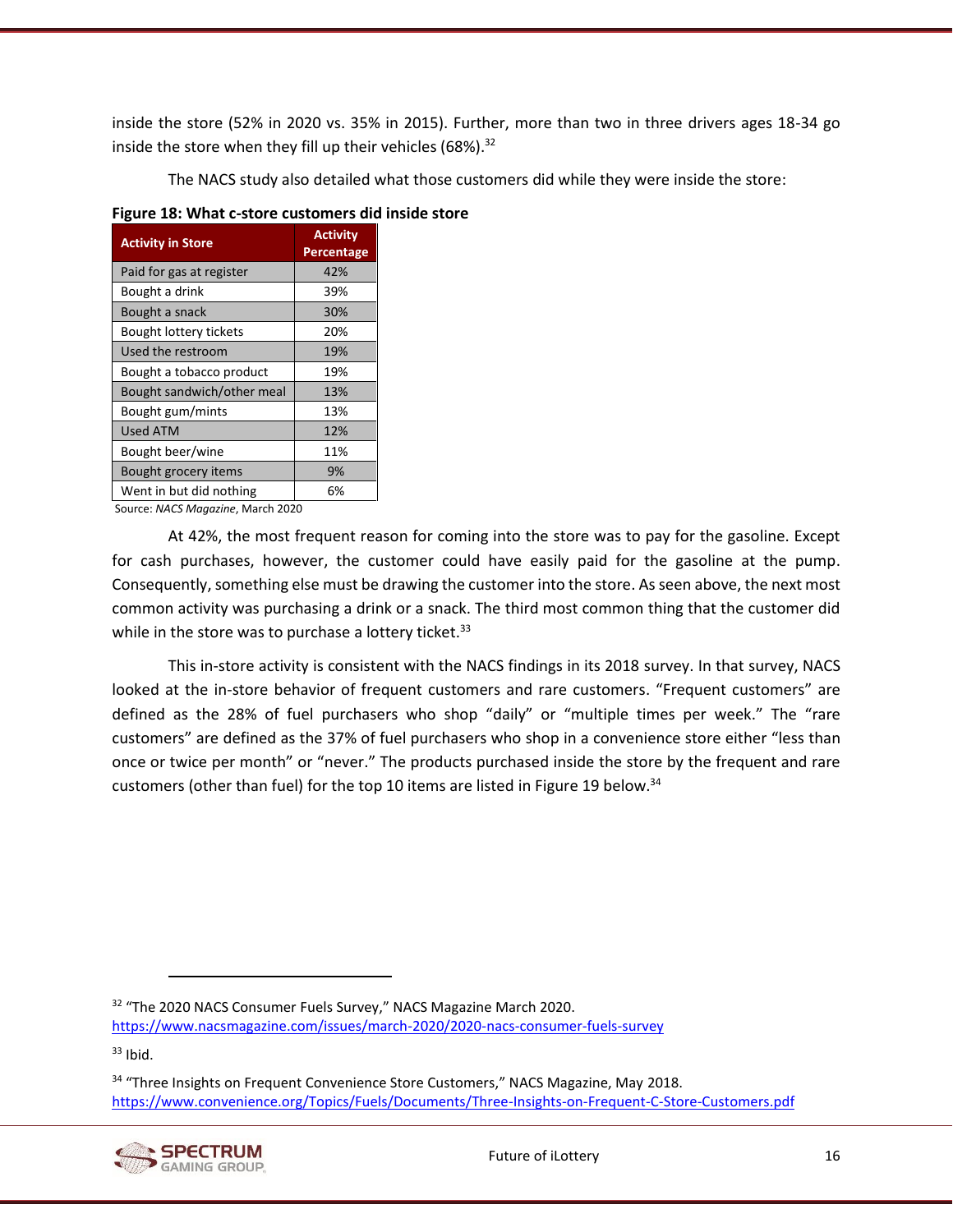| <b>Item Purchased</b>    | <b>Frequent Shopper</b> | <b>Rare Shopper</b> |
|--------------------------|-------------------------|---------------------|
| Soda/fountain drink      | 49%                     | 8%                  |
| Coffee                   | 39%                     | 7%                  |
| Candy                    | 36%                     | 7%                  |
| Lottery ticket           | 44%                     | 3%                  |
| Chips                    | 10%                     | 3%                  |
| <b>Bottled water</b>     | 31%                     | 4%                  |
| Cigarettes/tobacco       | 37%                     | 2%                  |
| Energy drink/energy shot | 24%                     | 1%                  |
| Doughnut                 | 17%                     | 2%                  |
| Beer/alcohol             | 19%                     | 2%                  |

#### <span id="page-29-0"></span>**Figure 19: Percentage of c-store customers who purchased various items**

Source: NACS Magazine, May 2018

As reflected by the NACS data above, lottery sales are an integral component to a c-store's overall business. NACS suggests that lottery sales drive foot traffic, which results in more sales of non-lottery products, which have a greater margin of return. It is not surprising then, that the NACS data and the story they tell are very similar to the views of those c-store owners and state associations cited in this report: lottery sales are important to c-stores.

NACS is the predominant association for the c-store industry. Yet, other c-store studies reflect similar buying habits of in-store customers.

In 2021, Success Systems stated that: "Adding lottery sales to your product mix has residual beneficial effects across your operation. In addition to the financial gains from lottery ticket sales alone, its research found that 95% of lottery ticket buyers will buy at least one additional item while visiting a convenience store. This behavior translates to a spend by lottery customers 65% higher than non-lottery customers." 35

Playport's position regarding the benefits of selling lottery is consistent with NACS. Playport tells its c-store clients that "the revenue the store will realize from the commission/winning ticket bonus amounts is not going to support your entire business. … (T)he real money you make will come from the additional foot traffic the lottery can draw." 36

In September 2019, *Small Business Trends* provided insights on the process of becoming a lottery retailer and its ensuing benefits. The immediate benefits certainly include the commission the retailer stands to earn on the direct sales, but also the bonuses that can be earned in many states. As for the commissions alone, licensed retailers in Michigan in 2018 received \$5.2 million from Mega Millions alone and \$264 million in total lottery earnings.<sup>37</sup>

 $36$  Ibid.

<sup>&</sup>lt;sup>37</sup> "How to Become a Lottery Retailer," Small Business Trends September 25, 2019, and updated February 4, 2020. <https://smallbiztrends.com/2019/09/lottery-retailer.html>



<sup>35</sup> "Do Stores Make Money Selling Lottery Tickets – How Much?" Playport.com, August 5, 2019. <https://playport.com/do-stores-make-money-selling-lottery-tickets-how-much/>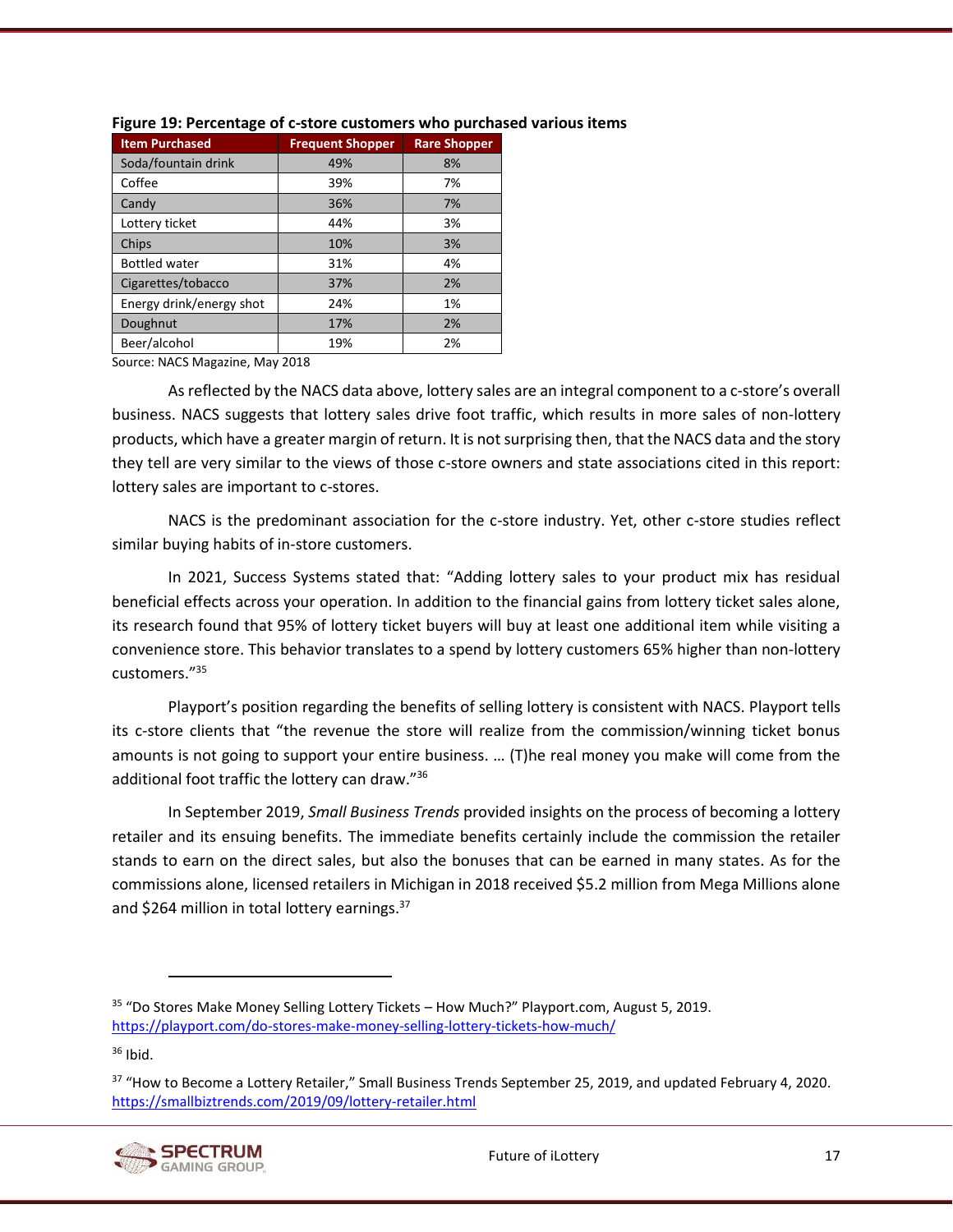In addition to the commission, however, another important reason for a retailer to add lottery sales is that selling lottery tickets drives more customers into the store who are then more likely to purchase other items that offer a higher profit margin. Also, because lottery tickets are such a popular product, those customers may likely become frequent customers of the store.<sup>38</sup>

## <span id="page-30-0"></span>**Lottery retailers face challenges**

Whether they operate convenience stores, gas stations, taverns or big-box retailers  $-$  or a combination of these – lottery retailers face a host of challenges to their existing business model.

In the present climate, that means they are navigating multiple challenges, which in recent years have ranged from supply-chain issues to labor shortages to a pandemic. As iLottery is being layered atop such challenges, retailers generally agree that the timing is less than propitious.

The pandemic led to a 26.1% decline in fuel sales in the United States in 2020, and that in turn led to a drop of 13.9% in retail sales at convenience stores.<sup>39</sup> Notably, c-stores account for about 80% of fuel sales.<sup>40</sup> On the positive side, for convenience stores, the average purchase – or "basket size" – was clearly rising in 2021 from its 2020 level of \$7.34, but that hardly means an end to challenges for these retailers.

As the Conference Board noted in an October 2021 report:

Bottlenecks in global supply chains made it difficult for businesses to keep up with elevated demand for many goods earlier this year, resulting in a sharp contraction in private inventories. We expect this trend to reverse over the coming months as the December holiday period approaches, and forecast a rebound in private inventories. However, the pace of restocking will be slower than previously anticipated as the Delta variant has hindered manufacturing and shipping activity in key economies around the world.<sup>41</sup>

Amid this stew of macro issues, lottery retailers do not view the expansion of iLottery as particularly well-timed. From the perspective of many retailers, lottery sales are somewhat akin to fuel sales in that they drive foot traffic to the sale of higher-margin products.

Indeed, the question of whether lottery sales drive foot traffic – or benefit from foot traffic – is central to the future of lottery sales, and this report addresses that concern in the next chapter. But whether their lottery offerings are the catalyst for or the beneficiary of foot traffic is not the sole reason for concern. As Alex Boehnke, Manager of Public Affairs for the Ohio Retail Merchants Association, noted: "It is hard to convince that group that having potentially fewer people come into the store is beneficial for them." 42

 $40$  Ibid.

<sup>42</sup> Interview with Ohio Retail Merchants Association, November 15, 2021.



<sup>38</sup> Ibid.

<sup>39</sup> Marianne Wilson, "C-Store Sales Fall Nearly 14% in 2020 as Fuel Sales Plunge," *Chain Store Age*, April 15, 2021. <https://chainstoreage.com/c-store-sales-fall-nearly-14-2020-fuel-sales-plunge>

<sup>41</sup> "Supply-Chain Trends to Extend into Mid-2022, Economists Say," NACS, The Association for Convenience & Fuel Retailing, October 18, 2021[. https://www.convenience.org/Media/Daily/2021/Oct/18/1-Supply-Chain-Strains-](https://www.convenience.org/Media/Daily/2021/Oct/18/1-Supply-Chain-Strains-Extend-Mid-2022_Research)[Extend-Mid-2022\\_Research](https://www.convenience.org/Media/Daily/2021/Oct/18/1-Supply-Chain-Strains-Extend-Mid-2022_Research)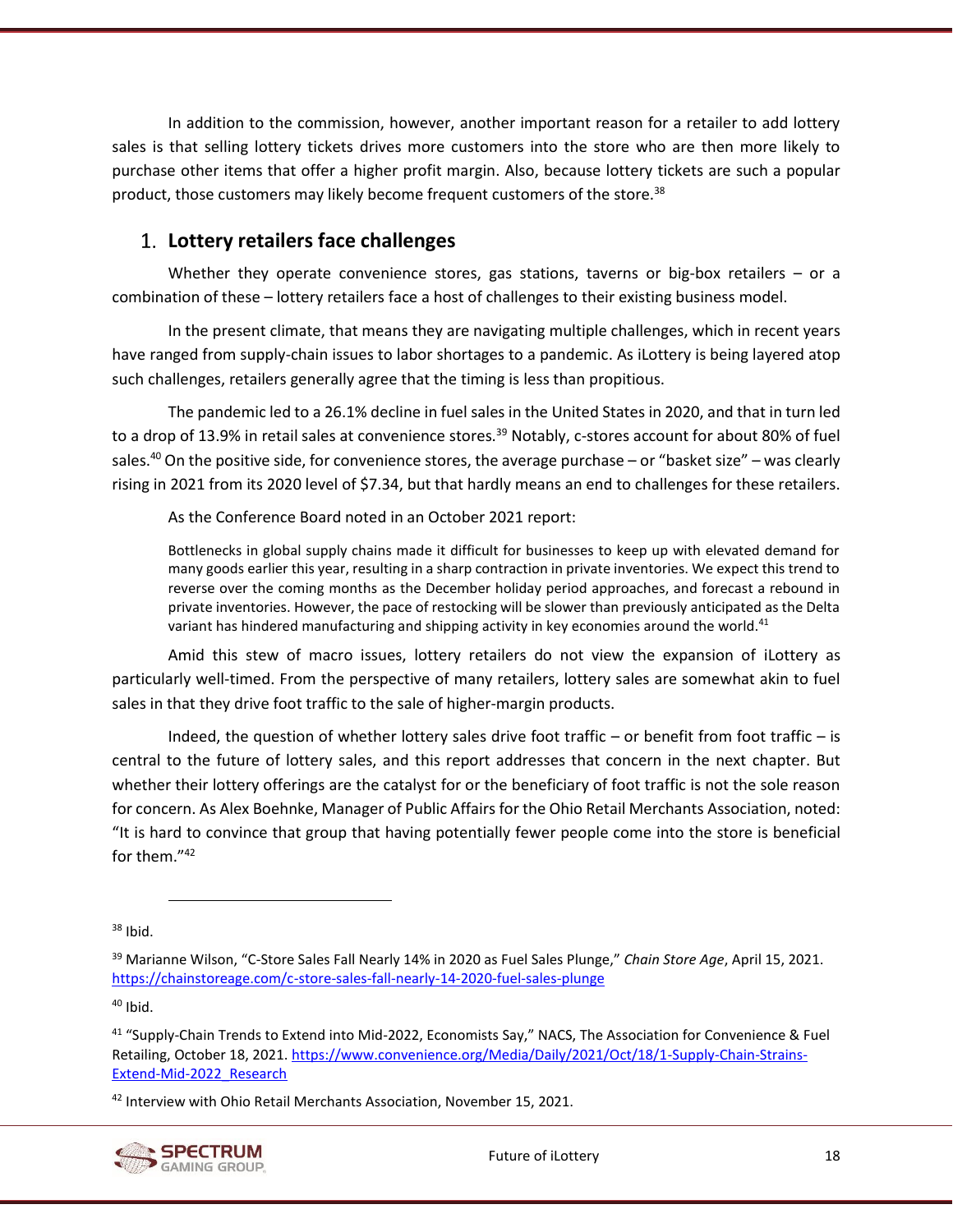Ashley Englefield Dewitt, Vice President of Merchandising and Marketing for Ohio-based Englefield Inc., which operates 120 Duchess convenience stores in Ohio and one in West Virginia, noted: "We have a customer base that is heavily lottery-only. They can spend a whole morning at our store."<sup>43</sup>

Sheetz, one of the prominent lottery retailers, is emblematic of the symbiotic relationship between lotteries and c-stores.

Sheetz, which sells lottery products in each of its 632 locations spread over six states, prides itself on being innovative and adaptable to changing circumstances, noting on its website: "We continue to reinvent ourselves and bring innovation to our industry. In fact, our Vision is to create the business that will put Sheetz, as we know it today, out of business. That's what keeps us on top and keeps us focused on ways to make our business even more successful in the future."44

In interviews, Sheetz executives made it clear that lotteries last year reached No. 3 in sales among all of the chain's sundry retail categories, but was  $13<sup>th</sup>$  in margin, far behind food sales, which had the leading margin.<sup>45</sup>

Still, Sheetz – like other lottery retailers – views lottery as a driver of traffic, more so than as an impulse buy for customers who are primarily focused on other items. That is a critical distinction behind the general wariness of lottery retailers to embrace iLottery.

In keeping with its corporate mission of remaining relevant and adaptable to change, Sheetz's leadership made clear that, if iLottery will become a fixture of the retail landscape, retailers need to fully participate, perhaps in ways that tie in to loyalty programs and other means that tie the lottery player – including the much-desired younger demographic – back to retailers, such as enabling signups or payouts at retailers.

# <span id="page-31-0"></span>**Addressing Retailer Concerns, Growing Retail Sales**

Retail representatives interviewed for this analysis make clear that they are not latter-day luddites who seek to blindly block the lottery industry from embracing online sales. Rather, they seek to ensure that they have a role in the digital future. The retailers and their associations would like the lotteries to directly provide the retailers benefits as the result of introducing an iLottery program. These benefits would include:

- Increasing retailer commissions
- Requiring the redemption of online winnings at retailer
- Allowing the retailers exclusivity on popular instant games

While these actions would certainly benefit the retailers, the actions would likely not have any positive impact on the growth of the Lottery, either retail or online. The most productive solution for both the retailers and the lottery would be to create opportunities for retailers to have a role in iLottery and

<sup>45</sup> Interview with Sheetz executives, December 9, 2021.



<sup>43</sup> Interview with Ashley Englefield DeWitt, November 16, 2021.

<sup>&</sup>lt;sup>44</sup> "Committed to Our Customers." <https://www.sheetz.com/sheetz> (accessed December 14, 2021)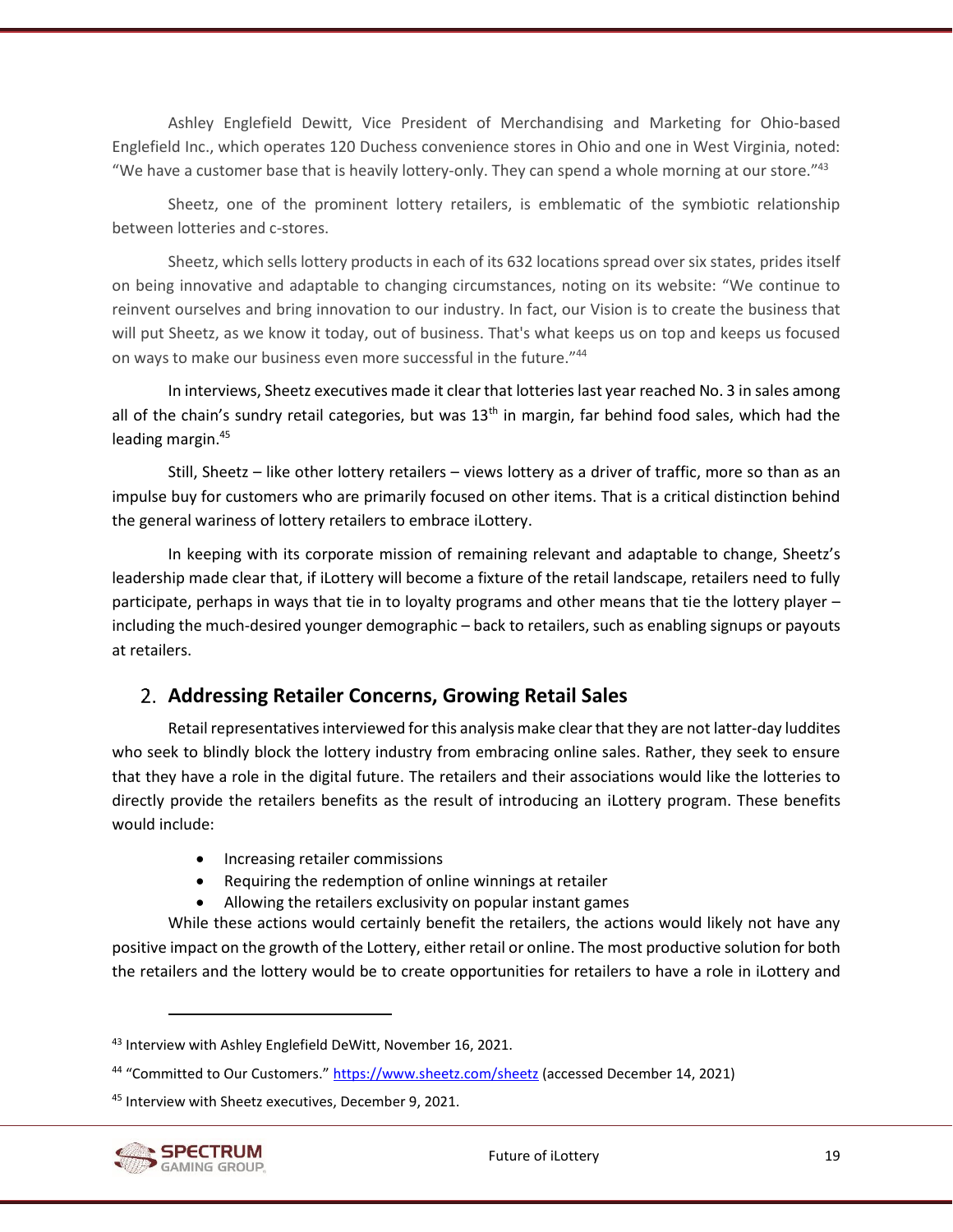receive additional benefits for their participation. Pennsylvania, New Hampshire, and Michigan have creatively provided retailers the opportunity to have a role in iLottery and, more importantly, the continued overall growth of retail lottery. Moreover, as seen in the retailer programs in these States, for their successful efforts associated with iLottery, retailers are proportionately rewarded with additional commissions.

Connecticut Lottery Corporation President and CEO Greg Smith suggests that an online presence helps grow overall lottery sales, including retail, through more extensive marketing efforts coupled with greater awareness of lottery products among adults who have never been players.<sup>46</sup>

Smith notes that the historic trend has been for lottery retail sales to grow by 2%-3% per year, while approximately 30% of retailers typically face declining sales. Such declines, he said, can largely be attributed to stores that face non-lottery challenges, such as a poor location, inadequate cleanliness or other factors.<sup>47</sup> <sup>48</sup>

Jason Lisiecki, Instant Win Gaming's Vice President, North America, and previously Digital Products Director for the Michigan Lottery, made a similar point in a 2018 *LaFleur's* interview: "It is understandable that lotteries have concerns about a new online platform eating into their retail income, but thankfully there isn't one single example of this being the case."<sup>49</sup>

In the *LaFleur's* interview, Lisiecki noted that: "Michigan (has) done a tremendous job in positioning products and promotions to drive players from online to retail. … When this is done correctly it boosts retail commission and the savvy retailers will pick up on this and actually promote online lottery." 50

*LaFleur's* followed up with: "His (Lisiecki's) claims are backed up by the numbers. In the first full year of its internet program, Michigan Lottery achieved online sales of \$146 million and after three years this had grown 320% to \$613 million. On the retail side, sales rose from \$2.75 billion in year one to over \$3 billion in year three — setting new sales records every year after the online lottery launched — which is an impressive feat especially when you consider the maturity of the retail offering."<sup>51</sup>

 $50$  Ibid.

 $51$  Ibid.



<sup>46</sup> Greg Smith interview, January 4, 2022.

 $47$  Ibid.

<sup>&</sup>lt;sup>48</sup> The Connecticut Lottery will only offer draw games online. This limitation is not attributable to pressure from retailers, but rather was negotiated by the state, which has given the two Indian casinos an online duopoly on digital slot machines.

<sup>49</sup> "Retail and Online Can Coexist in Perfect Harmony," *LaFleur's Magazine*, August 23, 2018. [https://lafleurs.com/magazine-feature/vendor-story/2018/08/23/retail-and-online-can-coexist-in-perfect](https://lafleurs.com/magazine-feature/vendor-story/2018/08/23/retail-and-online-can-coexist-in-perfect-harmony/#:~:text=There%20are%20always%20going%20to%20be%20clear%20differences,Article%20Ohio%20Lottery%20Launches%20Alchemy3-Licensed%20Skee-Ball%20Lottery%20Games)[harmony/#:~:text=There%20are%20always%20going%20to%20be%20clear%20differences,Article%20Ohio%20Lott](https://lafleurs.com/magazine-feature/vendor-story/2018/08/23/retail-and-online-can-coexist-in-perfect-harmony/#:~:text=There%20are%20always%20going%20to%20be%20clear%20differences,Article%20Ohio%20Lottery%20Launches%20Alchemy3-Licensed%20Skee-Ball%20Lottery%20Games) [ery%20Launches%20Alchemy3-Licensed%20Skee-Ball%20Lottery%20Games](https://lafleurs.com/magazine-feature/vendor-story/2018/08/23/retail-and-online-can-coexist-in-perfect-harmony/#:~:text=There%20are%20always%20going%20to%20be%20clear%20differences,Article%20Ohio%20Lottery%20Launches%20Alchemy3-Licensed%20Skee-Ball%20Lottery%20Games)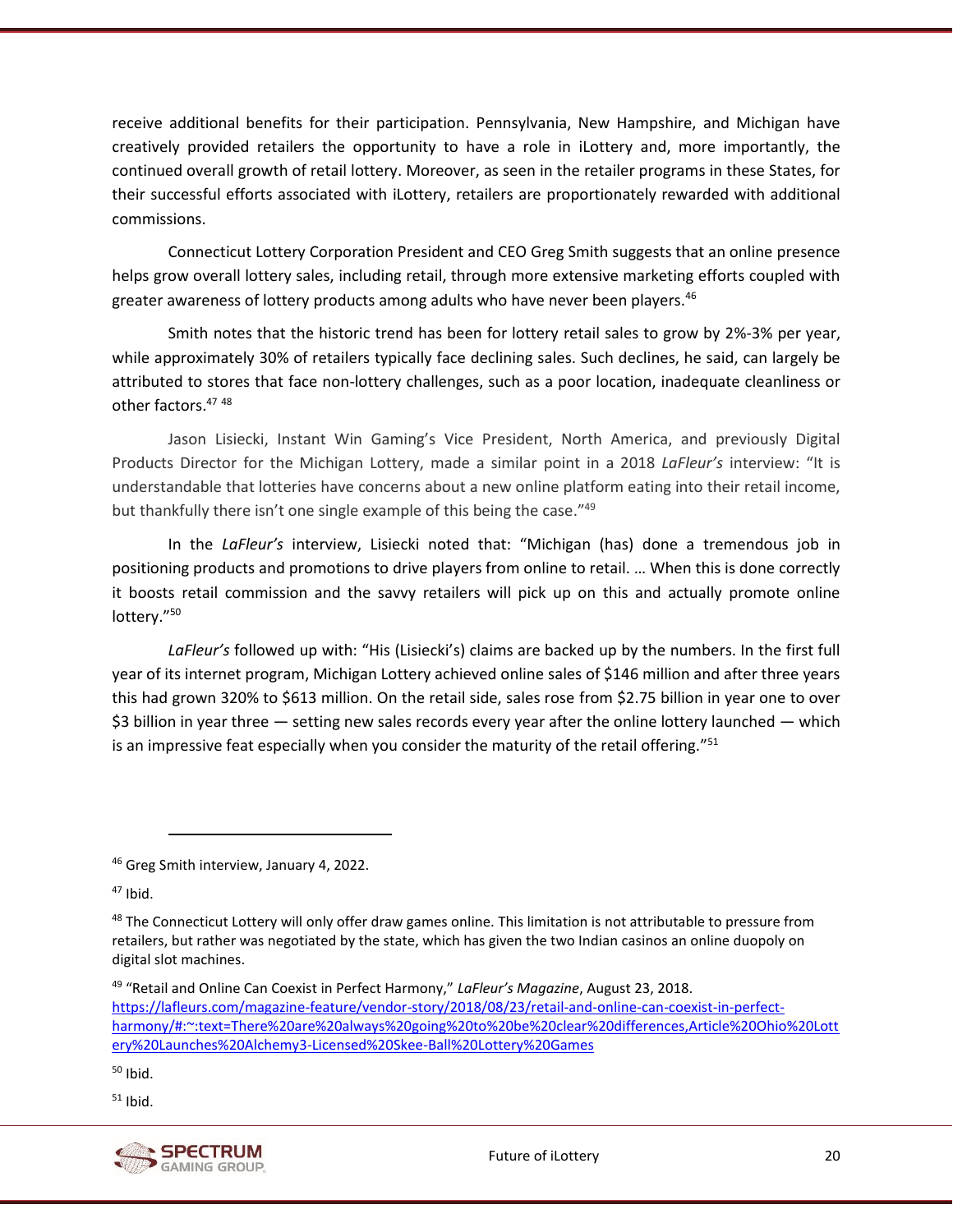The experience in Michigan has shown that steps can be taken to address the needs and concerns of lottery retailers. The strategy employed by the Michigan Lottery included a soft rollout combined with offering distinct digital instant ticket games that were not available at retailers.

At the same time, the Michigan Lottery employed a cross-marketing strategy that incentivized online players to visit the traditional lottery retailer and incentivized the customers of the traditional lottery retailer to visit the iLottery portal. The growth of Michigan iLottery GGR over the four prepandemic fiscal years is depicted i[n Figure 20](#page-33-0) below.

| 1 ISUI C 20. IVIICHISUIT ILOITCI Y PCHOHIIUITCC, IT 2010-TT 2019 |                |                |                |                |  |
|------------------------------------------------------------------|----------------|----------------|----------------|----------------|--|
|                                                                  | <b>FY 2016</b> | <b>FY 2017</b> | <b>FY 2018</b> | <b>FY 2019</b> |  |
| Gross Sales                                                      | \$384,992,537  | \$613,382,462  | \$770,064,903  | \$961,444,089  |  |
| Prizes                                                           | \$336,959,286  | \$535,477,984  | \$676,315,594  | \$845,128,490  |  |
| Net Sales (i.e., GGR)                                            | \$48,033,251   | \$77,904,478   | \$93,749,309   | \$116,315,599  |  |
|                                                                  |                |                |                |                |  |

<span id="page-33-0"></span>

|  | Figure 20: Michigan iLottery performance, FY 2016-FY 2019 |  |
|--|-----------------------------------------------------------|--|
|--|-----------------------------------------------------------|--|

Source: Michigan Lottery Comprehensive Annual Financial Reports

At the launch of its iLottery, Michigan introduced the Online Game Card program, which allowed players to purchase those cards at a retailer and provided the retailer a commission on the sale. The Michigan Lottery also offers regular cross promotions that drive traffic to both the iLottery platform and to traditional lottery retailers. As shown below in [Figure 21,](#page-33-1) in the pre-pandemic years of 2013 through 2019, the Michigan Lottery experienced growth across its platform after the launch of its iLottery in 2014.

| (M)                                               | 2013      | 2014      | 2015      | 2016      | 2017      | 2018      | 2019      |
|---------------------------------------------------|-----------|-----------|-----------|-----------|-----------|-----------|-----------|
| <b>Instant Tickets</b>                            | \$827.0   | \$913.1   | \$1013.2  | \$1136.8  | \$1321.6  | \$1488.2  | \$1655.5  |
| <b>ILottery Instants</b><br>Net Win <sup>52</sup> |           | \$0.6     | \$18.5    | \$48.0    | \$77.9    | \$93.7    | \$116.3   |
| Club Games                                        | \$565.8   | \$583.5   | \$613.8   | \$658.2   | \$673.7   | \$660.7   | \$650.9   |
| Draw Games                                        | 1,083.6   | 1,099.2   | 1.126.4   | 1,263.8   | 1,262.3   | 1,342.2   | 1,469.7   |
| <b>Total Ticket Sales</b>                         | \$2,476.4 | \$2,596.4 | \$2,771.9 | \$3,104.5 | \$3,329.8 | \$3,578.0 | \$3,884.2 |

<span id="page-33-1"></span>**Figure 21: Michigan Lottery sales and iLottery digital instants net win, 2013-2019**

Source: Michigan Lottery

At the same time, the Michigan Lottery improved its traditional product-development process, particularly in its instant games. That – combined with the development of the iLottery program – increased sales at retailers.

The data from FY 2021 in Michigan show that retailers are participating fully, noting that the state's retailer base earned \$370.9 million in commissions last year. That record amount was more than double the \$167.3 million in commissions earned in FY 2015. Among Michigan's 10,000-plus retailers, the payment to retailers last year was 7.4%. 53

<sup>53</sup> Nick Ware, "Michigan Lottery Raises Over \$1.4bn for Schools in Record-Breaking FY21," *Lottery Daily*, February 15, 2022. [https://lotterydaily.com/2022/02/15/region/north-america/michigan-lottery-raises-over-1-4bn-for](https://lotterydaily.com/2022/02/15/region/north-america/michigan-lottery-raises-over-1-4bn-for-schools-in-record-breaking-fy21/)[schools-in-record-breaking-fy21/](https://lotterydaily.com/2022/02/15/region/north-america/michigan-lottery-raises-over-1-4bn-for-schools-in-record-breaking-fy21/)



<sup>&</sup>lt;sup>52</sup> The term "win" is synonymous with gross gaming revenue (GGR) and refers to the amount of money players wager minus the amount players win (Handle X Hold% = GGR), before any expenses or taxes have been deducted.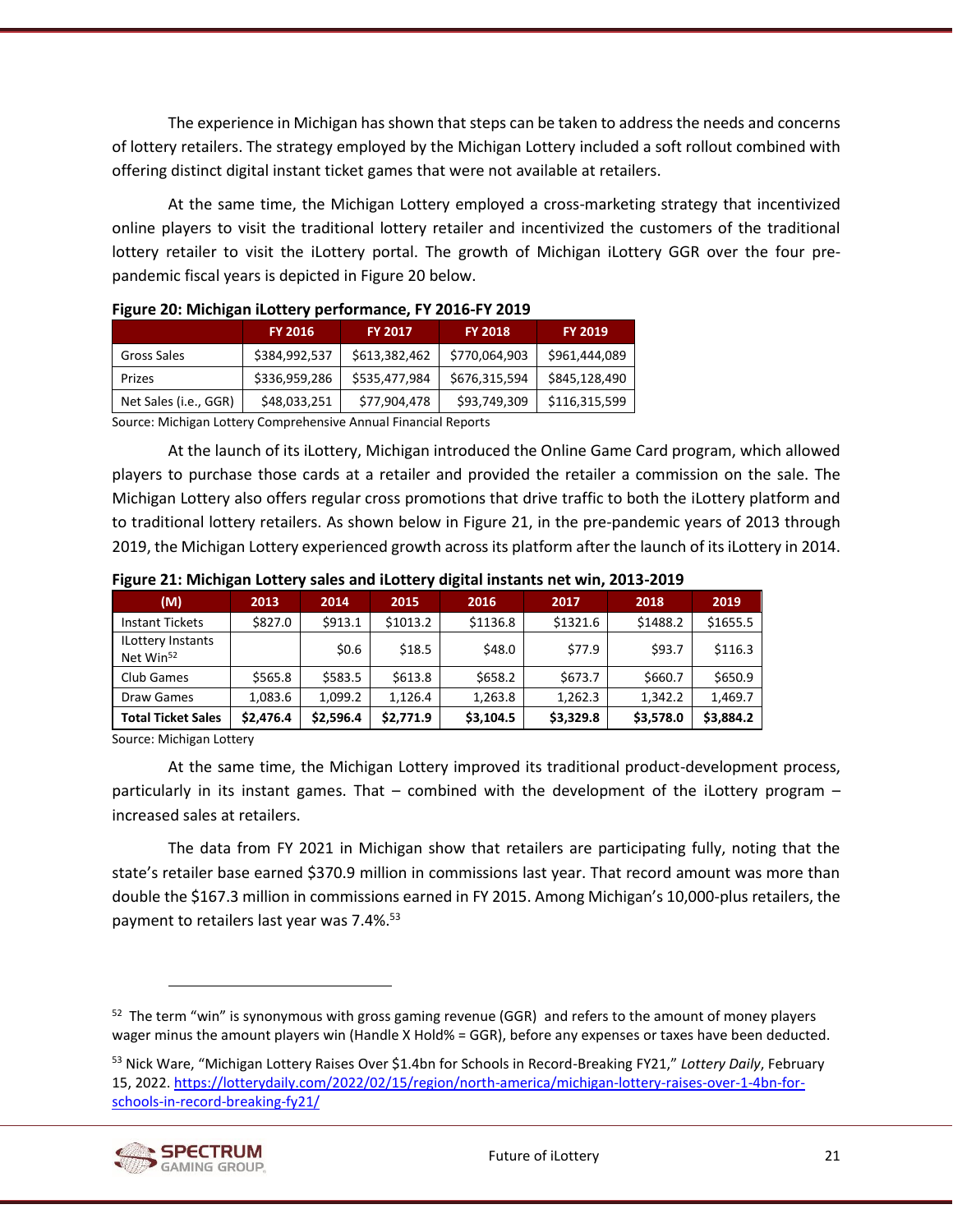As noted by *Lottery Daily*:

The lottery's record-breaking streak started in FY15 and its contribution to the School Aid Fund has increased by 78.5% over the previous six years, with \$1.18bn contributed in FY20, \$1.07bn in FY19, \$941.2m in FY18, \$924.1m in FY17, \$888.9 million in FY16, and \$795.5m in FY15.

Since 1972, the lottery has raised over \$26bn for public education in Michigan. Approximately \$7.2bn (28%) of that amount was raised over the last seven record-breaking years. Under state law, all profits from the lottery must go to the School Aid Fund.

In FY21, the lottery achieved more than \$5bn in sales and more than \$3.1bn in prizes to players. Record sales were driven in large part by instant games, a \$1bn Mega Millions jackpot, and the lottery's internet platform.

Lottery Commissioner Brian O. Neill added: "Lottery purchases help support Michigan schools and businesses. These incredible results would not be possible without our players, retailers, vendors, the dedicated team at Lottery, and support across state government."<sup>54</sup>

#### **Lessons from Pennsylvania**

Drew Svitko, Executive Director of the Pennsylvania Lottery, which launched its iLottery program in May 2020, <sup>55</sup> has addressed the concerns expressed by both individual lottery retailers and the Pennsylvania Food Merchants Association. The association's members include convenience stores and grocery stores. The concerns expressed mirrored those in other states, as they stemmed from the expectation that online lottery sales would reduce foot traffic in their stores by providing an alternative to customers who were otherwise coming to the store to purchase lottery tickets.

Suggestions were made by the retailers that their commission should be increased. The lottery, however, had historical data that showed that a higher retailer commission did not equate to more retail sales.

Svitko made it clear to the retailers that, collectively, they had always been – and would continue to remain – the lottery's most important partner. Subsequently, the lottery developed retailer program structures to demonstrate the importance of retailers to the lottery and its success. As was done in New Hampshire, Svitko wanted to make the retailers feel as though they had a vested interest in the success of online sales.

The lottery implemented several retailer incentive programs for both retail sales and iLottery sales: Regarding retail sales, a retailer can earn a greater commission on in-store sales if that store increases its quarterly sales by an amount equal to or exceeding the total sales goal established for the lottery. For example, if the lottery's annual retail sales goal for the year is 4 percent greater than the prior year's sales goal, then the retailer's sales must be 4 percent greater than the same period in the prior year to receive the extra commission. If the retailer sales meet the threshold of a 4 percent increase over the prior year, that retailer earns an extra 0.75 percent commission on any amount at or over the 4 percent increase goal. The normal lottery retailer commission is 5 percent.

 $54$  Ibid.

<sup>55</sup> Interview with Drew Svitko, January 7, 2022.



Future of iLottery 22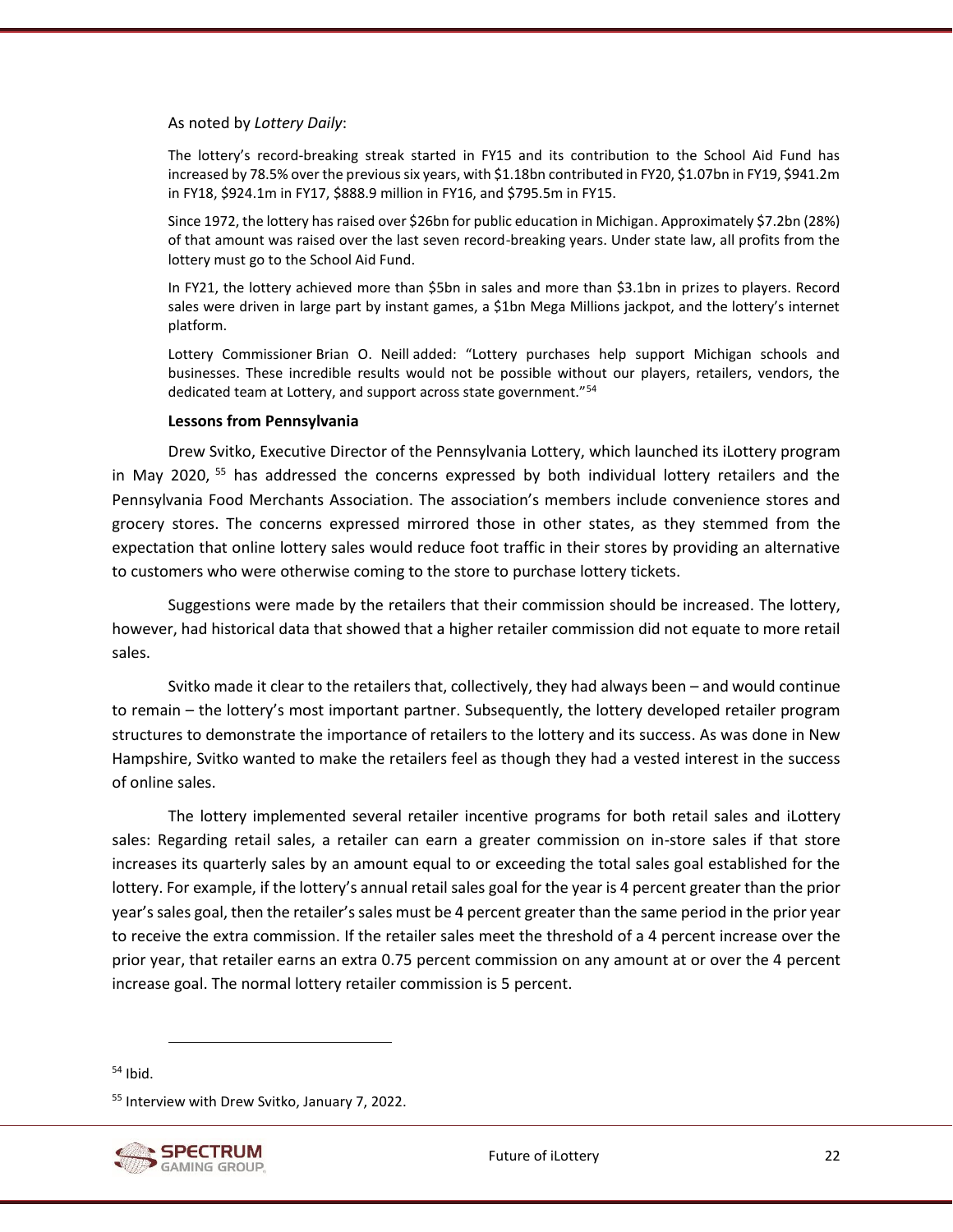As a result, the retailer would receive the normal 5 percent commission on the amount of the prior year's sales and a commission of 5.75 percent on the amount of the sales increase of 4 percent or greater over the prior year's sales.

Additionally, if the retailer's quarterly sales from the above example is 8 percent over the prior year's quarter or greater, the retailer would earn an extra 1.5 percent commission on the amount of the increased sales. In this example, the retailer would earn 5 percent on the base amount (prior year's sales) and 6.5 percent on the amount over the base amount.

The Pennsylvania Lottery also has implemented retailer programs that further engage the retailer in iLottery. First, the lottery allowed retailers to sell bar-coded iLottery vouchers that could be used to play iLottery games. The cost of the voucher was \$20, and it provided the player \$25 in iLottery play. Consequently, the retailer becomes a part of iLottery by providing an additional method for a player to play the lottery online while the retailer earns its normal retailer commission for the sale of the voucher.

Further, to illustrate to the retailers that iLottery can drive players to retail, the lottery provided its iLottery players with coupons that could only be redeemed in-store. In a normal lottery coupon program, a typical percentage of coupons that are redeemed is around 5 percent. For the coupons offered online for retail redemption only, the redemption rate reached 25 percent.

The initiatives implemented by the Pennsylvania Lottery have confirmed to the lottery retailers in Pennsylvania that they are the lottery's most important partner. According to Svitko, the retailer concerns voiced prior to the iLottery launch have not been heard since these steps were taken.<sup>56</sup>

#### **Lessons from New Hampshire**

New Hampshire offers an important example as to how lotteries can potentially work with their retailer networks with digital offerings. When New Hampshire launched its digital draw and e-instants in 2018, it faced expected opposition from retailer groups that were afraid the online offerings would cannibalize in-store sales.

Charles McIntyre, the New Hampshire Lottery Director, adopted an innovative approach to making the retailers an integral part of the iLottery process: Upon the launch of iLottery, the lottery would hold back 5 percent of the gross revenue of iLottery sales. Then, on a quarterly basis, each retailer would receive a check representing the retailer's percentage of the 5 percent iLottery hold-back based upon the retailer's total in-store sales compared to all other New Hampshire lottery retailers' in-store sales.<sup>57</sup>

For example, if a retailer's total sales for a quarter equaled 0.64 percent of total retailer sales, then that retailer would receive 0.64 percent of the iLottery hold back (5 percent of gross iLottery revenue sales). During the first year of iLottery, there were still some complaints heard from retailers, but after the first year the complaints diminished. The retailers feel as though they are a part of the iLottery sales

<sup>56</sup> Ibid.

<sup>57</sup> Charles McIntyre interview, January 4, 2022.



Future of iLottery 23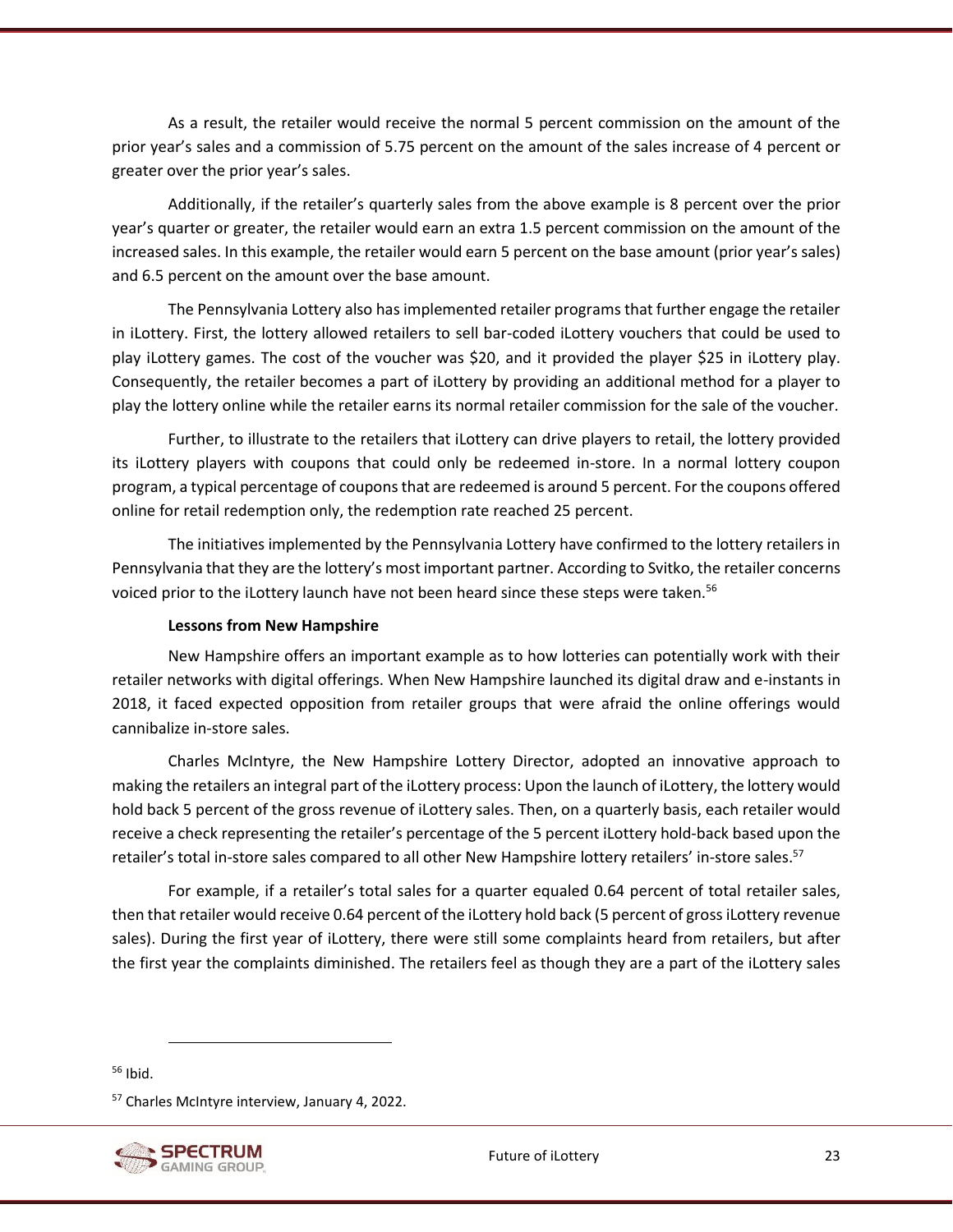and are being compensated, according to McIntyre. Moreover, the lottery solidified the notion that the retailers are the lottery's largest partner and always will be.

In Virginia, the lottery offered a program called "Online Cash." In this promotion, players can purchase vouchers at retail that are processed like a typical terminal-based sales, so the retailer earns its normal sales commission. These vouchers can be used by players to redeem and/or fund their iLottery accounts. Periodically, these vouchers have promotional values added as an additional incentive (particularly during the December Holiday Season).<sup>58</sup>

<sup>&</sup>lt;sup>58</sup> Email from Deborah Courtney, Director of Finance, Virginia Lottery, March 14, 2022

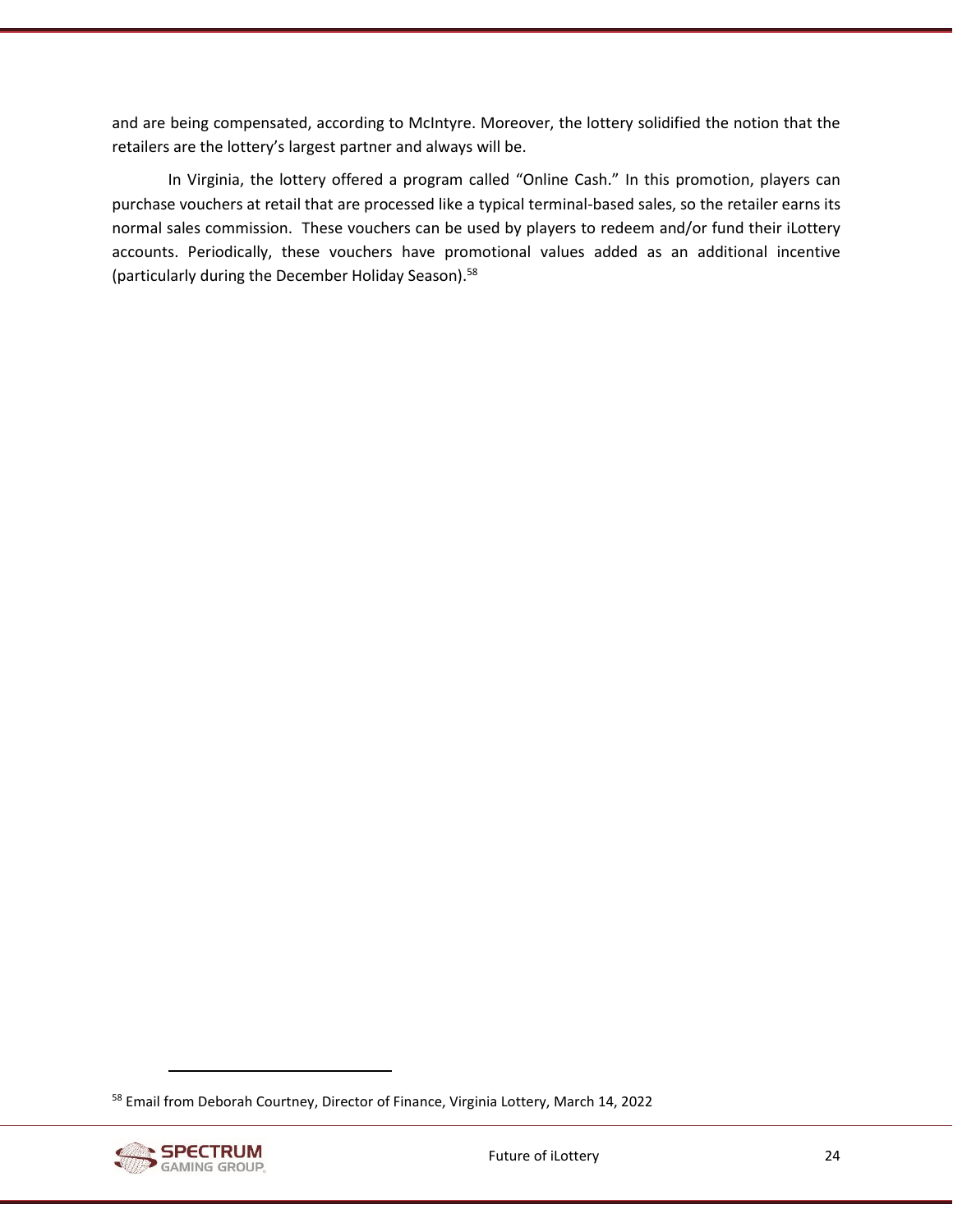# <span id="page-37-0"></span>**4. Responsible Gaming and iLottery**

The issue of Responsible Gaming ("RG") has long been central to the mission of all lotteries. As government agencies, lotteries are particularly sensitive to issues that range from underage gambling to problem gambling.

States that have adopted iLottery have endeavored to put in specific controls for this emerging form of lottery purchase. By way of example, Michigan's Responsible Gaming program includes the following iLottery controls, as posted on its website:<sup>59</sup>

- **[Self-Exclusion](https://www.michiganlottery.com/responsible-gaming?neodl=SelfExclusion)** Players may choose to take a break from Michigan Lottery's online gaming. Self-Exclusion means your account will be closed for the selected exclusion length and will not be reopened for any reason during the exclusion period. Exclusions may be set by the player through the Responsible Gaming Tools section in "My Account" or with the help of a Michigan Lottery Support Center representative upon request.
- **[Deposit Limits](https://www.michiganlottery.com/responsible-gaming?neodl=DepositLimit)** Players may set daily and weekly deposit limits. A default \$505 weekly limit is set at registration. Deposit limits can be raised or lowered at any time. Lowering a deposit limit will take immediate effect, but players choosing to raise their deposit limits must wait 48 hours for such changes to take effect.
- **Age Verification** Age and identity-verification technology is used during account registration to ensure all players are at least 18 years of age. Any instance of a minor found playing the Michigan Lottery online games will result in forfeit of all winnings and possible referral to local law enforcement.
- **[Play History](https://www.michiganlottery.com/responsible-gaming?neodl=GamesHistory)** Players can monitor the time and money they spend on Michigan Lottery's online gaming through their personalized account histories. Each account history provides a full overview of the games played, the amount wagered on each game, wins and losses, and deposited and withdrawn funds. Players can access their account histories in the "My Account" section of the site.
- **Geolocation** Players must be physically located in Michigan to make purchases and use some other features. Advanced technology is used to determine each player's location.
- **Security and Privacy** The Michigan Lottery has strong mechanisms in place to maintain the security of players' financial information and to protect their privacy.

The longstanding, evolving concept of Responsible Gaming refers to public health programs that help produce positive play behavior that will prevent, reduce or mitigate gaming-related harms. An early and most often cited strategic framework for Responsible Gaming is known as the Reno Model, conceived of by Alex Blaszczynski, Robert Ladouceur and Howard J. Shaffer<sup>60 61</sup> in 2004. This publication was intended

<sup>&</sup>lt;sup>61</sup> Blaszczynski, A., Ladouceur, R. & Shaffer, H. J. A science-based framework for responsible gambling: the Reno model. J Gambl Stud 20, 301–317 (2004).



<sup>&</sup>lt;sup>59</sup> Michigan Lottery, "Online Gaming Safeguards and Tools." <https://www.michiganlottery.com/responsible-gaming> (accessed February 6, 2022)

 $60$  Shaffer has worked with Spectrum on reports that addressed these issues.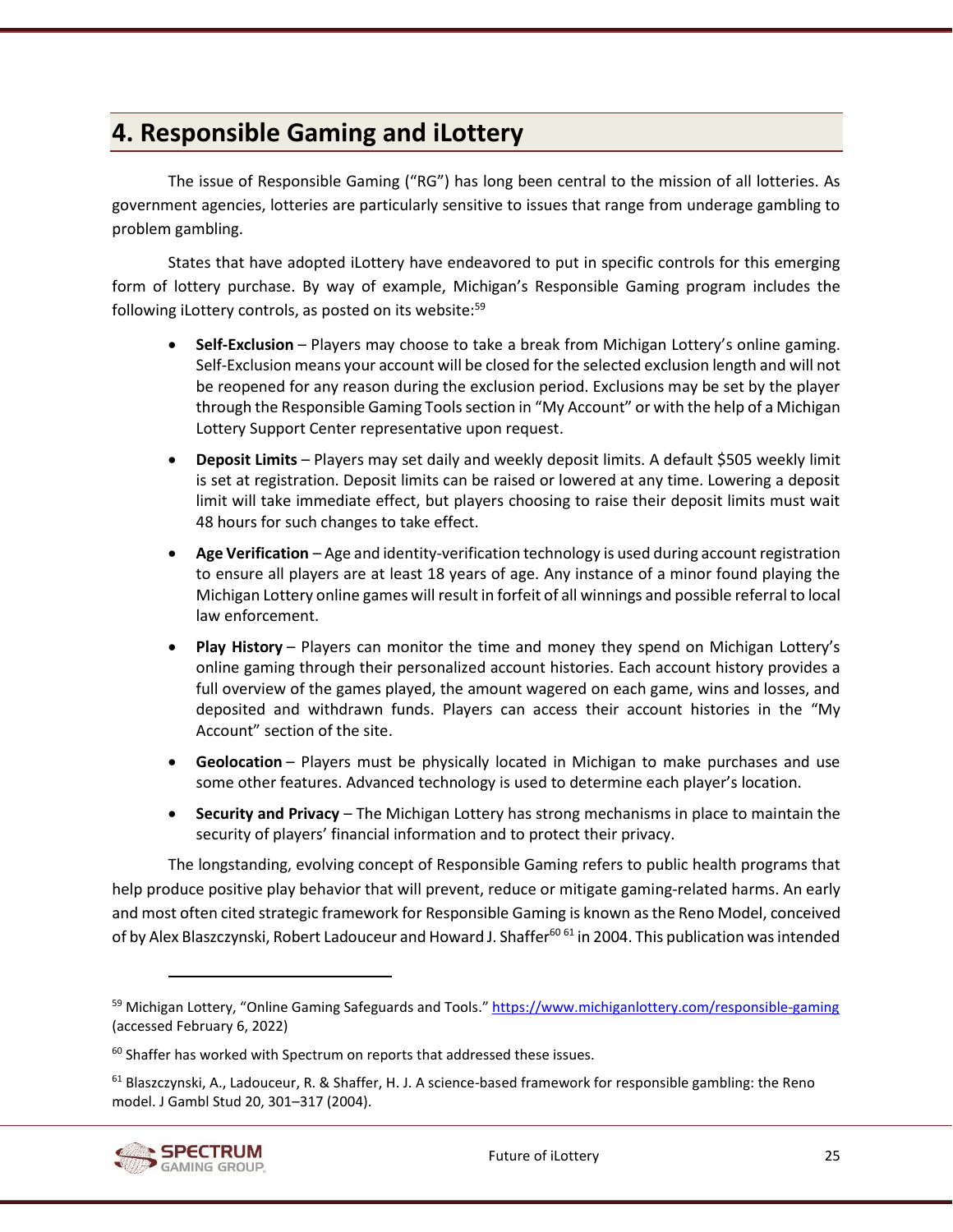to guide "key stakeholders to develop socially responsible policies and promote public health and welfare through a range of prevention efforts." In their framework, they identified primary stakeholders as "consumers, gaming industry operators, health service and other welfare providers, interested community groups, as well as governments and their related agencies that have the responsibility to protect the public." They noted that this disparate group of stakeholders had widely competing concerns. However, their focus was to identify that they all had collective interests in preventing gaming harms.

A significant study was conducted in 2017 that initially reviewed 2,548 peer-reviewed articles of published research dating back six decades using Responsible Gaming keywords ("Responsible Gaming," "limit-setting," "pre-commitment," "warning messages," "pop-up messages," "game features," "behavioral tracking," "behavioral markers," "behavioral indicators," "self-exclusion," "venue staff," and "venue employees"). These articles were evaluated for methodology and rigor and pared down to 29 qualifying empirical studies. Out of this analysis, five primary Responsible Gaming strategies were identified that provide practical evidence for implementation.<sup>62</sup> These five recommended RG strategies form the basis for Responsible Gaming programs today:

# <span id="page-38-0"></span>**A. Self-Exclusion**

Self-exclusion is a process by which players choose to opt out of a gaming environment because they find themselves in a position in which they cannot control their gaming. States such as Michigan that have adopted iLottery have made self-exclusion a centerpiece of their policies. While there is evidence that such a program has room to be improved, research indicates that those who do self-exclude generally experience benefits from the program.<sup>63</sup>

With respect to the internet, technology has unique capabilities to support self-exclusion.  $64$ Players can request self-exclusion through their accounts; this often freezes their funds for the period in which they self-exclude and removes them from any lists of people receiving promotional material.<sup>65</sup> However, it is not foolproof, as players can easily open up accounts on other platforms, especially platforms that are not very stringent.

As technology advances, there have been improvements. Gamban is a popular new self-excluding technology that blocks a device from accessing thousands of online gaming websites and platforms.<sup>66</sup>

<sup>&</sup>lt;sup>66</sup> "Block Gambling Websites & Apps." Gamban. <https://gamban.com/>



 $62$  Ladouceur, R., Shaffer, P., Blaszczynski, A. & Shaffer, H. J. Responsible gambling: a synthesis of the empirical evidence. Addiction Research & Theory 25, 225–235 (2017).

<sup>63</sup> Gainsbury, S. M. Review of Self-exclusion from Gambling Venues as an Intervention for Problem Gambling. J Gambl Stud 1–23 doi:10.1007/s10899-013-9362-0.

<sup>&</sup>lt;sup>64</sup> Hayer, T. & Meyer, G. Internet Self-Exclusion: Characteristics of Self-Excluded Gamblers and Preliminary Evidence for Its Effectiveness. Int J Ment Health Addiction 9, 296–307 (2011).

<sup>&</sup>lt;sup>65</sup> Online Gambling Player Self-Exclusion | What is Play Self-Exclusion? TransUnion, 2021. <https://www.iovation.com/topics/player-self-exclusion>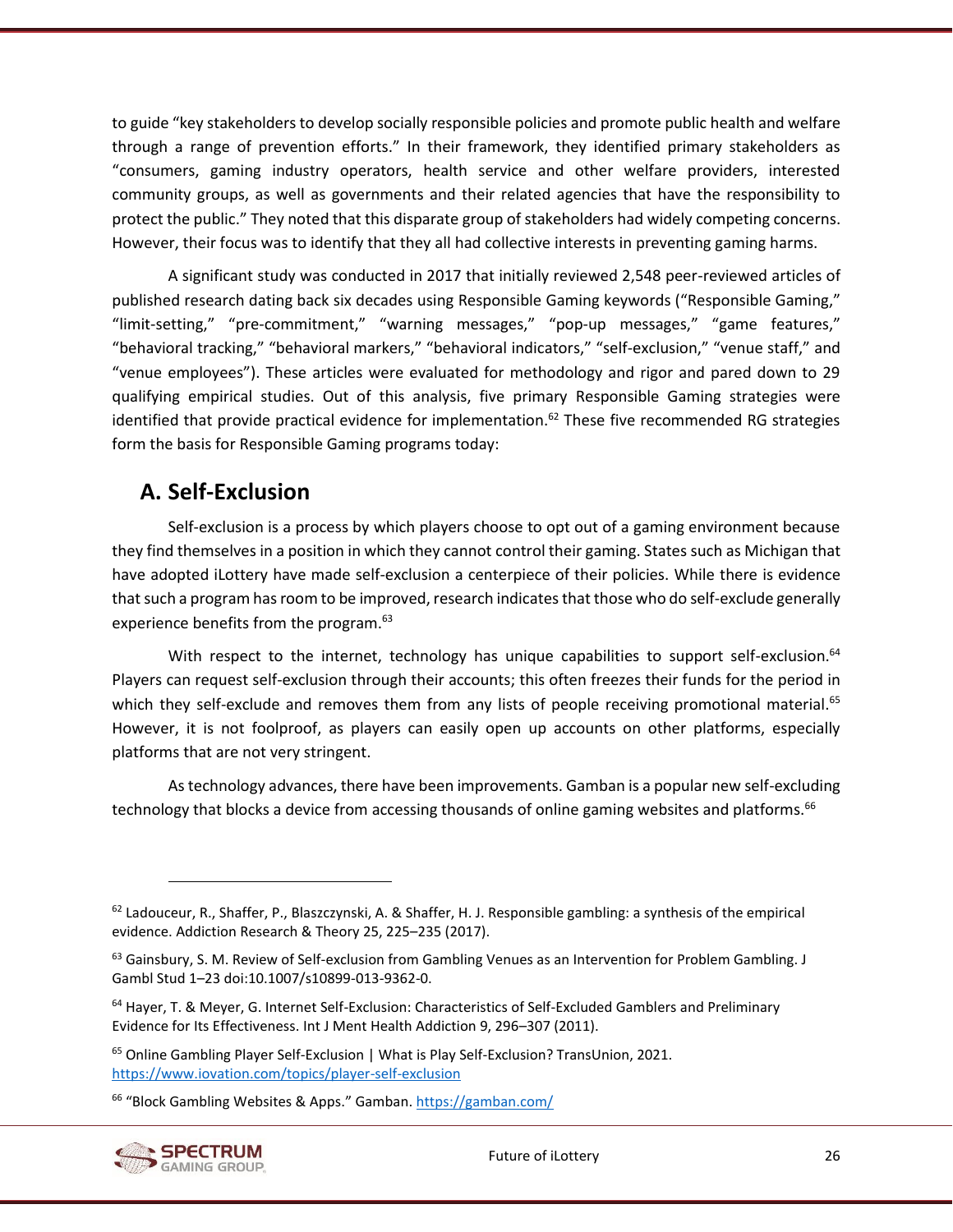# <span id="page-39-0"></span>**B. Behavioral Markers or Patterns**

Research indicates that the level of gaming involvement or intensity<sup>67</sup> can be an RG marker with respect to gaming behavior. With respect to online players, gaming intensity is best measured by the "theoretical loss" or the amount of money players are putting at risk while playing.

Sally Gainsbury et al<sup>68</sup> describe a behavioral framework to minimize harm by using a collaborative RG effort among stakeholders. In this research, Gainsbury focuses on issues such as the isolation that transpires among those who game using the internet and its unique differences from traditional brickand-mortar venues.

In a paper titled "Is All Internet Gambling Equally Problematic? Considering the Relationship Between Mode of Access and Gambling Problems," Gainsbury and her colleagues wrote:

Concerns exist that Internet gambling may increase rates of gambling harms, yet research to date has found inconsistent results. Internet gamblers are a heterogeneous group and considering this population as a whole may miss important differences between gamblers. The differential relationship of using mobile and other devices for gambling online has not been considered as compared to the use of computers. The true relationship of Internet gambling on related problems and differences between preferred modes for accessing online gambling may be obscured by confounding personal and behavioral factors. … Gamblers who prefer to gamble online using computers had lower rates of gambling problems as compared to those using mobile and supplementary devices. Individual life cycle was useful to differentiate between groups, indicating age, marital, and employment status should be considered together to predict how people gamble online.<sup>69</sup>

Richard Wood and Mark Griffiths studied behavioral gaming markers. They identified a group of frequent positive players who utilized personal RG strategies as those who gamed for entertainment and leisure. On the other hand, those who used gaming to help alter their moods – such as playing for excitement, or to hide depression or boredom – were often problematic players. They also found that online gaming was not riskier than more traditional venues, and in fact, online gaming is played most by those they defined as positive players. $70$ 

 $69$  Gainsbury, et. al., "Is all Internet gambling equally problematic? Considering the relationship between mode of access and gambling problems," February 2016. <https://www.sciencedirect.com/science/article/pii/S0747563215301850>

 $70$  Wood, R. T. A. & Griffiths, M. D. Understanding Positive Play: An Exploration of Playing Experiences and Responsible Gambling Practices. J Gambl Stud 31, 1715–1734 (2015).



<sup>67</sup> Auer, M. & Griffiths, M. D. An Empirical Investigation of Theoretical Loss and Gambling Intensity. J Gambl Stud 1-9 doi:10.1007/s10899-013-9376-7.

<sup>&</sup>lt;sup>68</sup> Gainsbury, S. M. et al. Reducing Internet Gambling Harms Using Behavioral Science: A Stakeholder Framework. Front Psychiatry 11, (2020).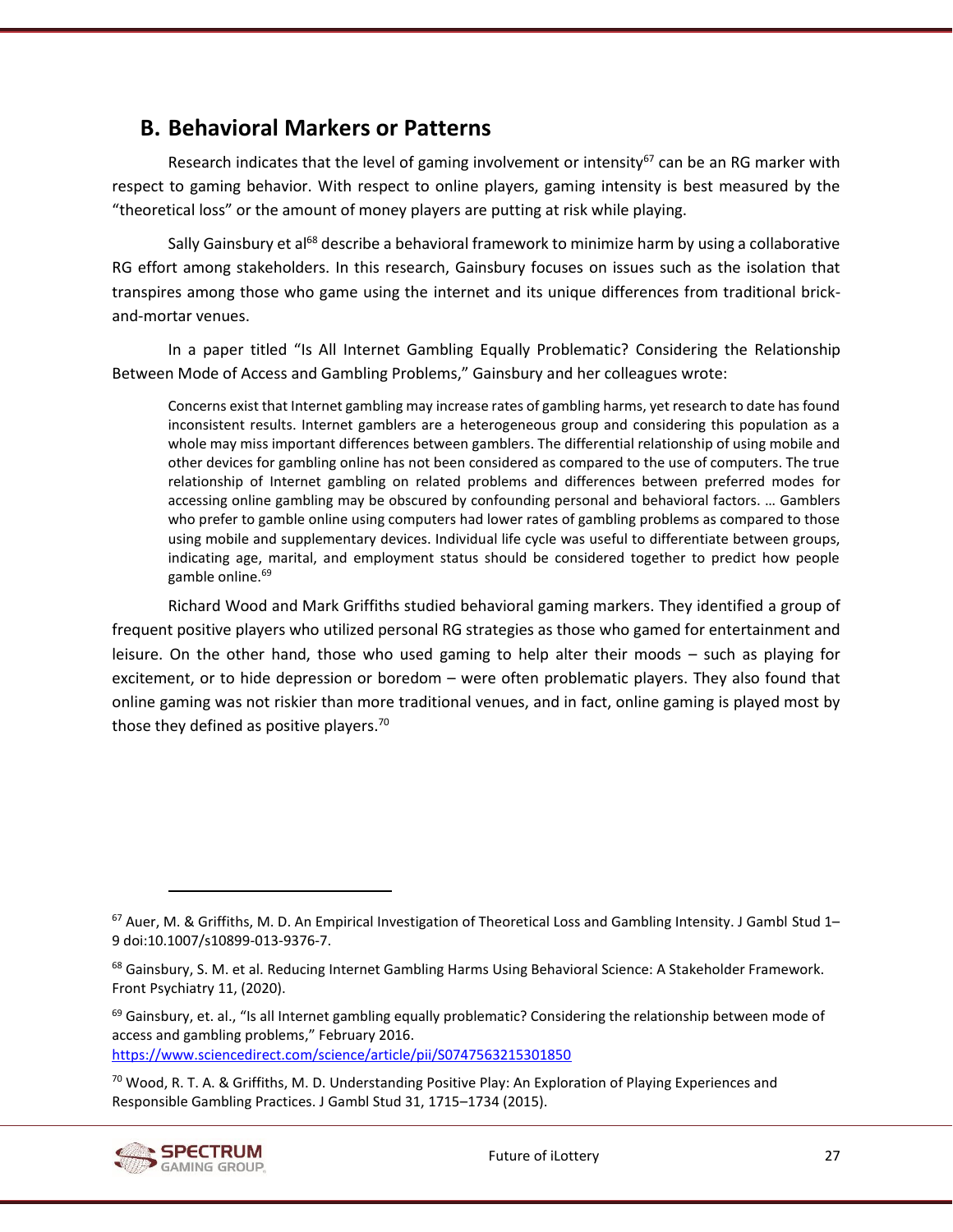# <span id="page-40-0"></span>**C. Setting Gaming Limits (Pre-Commitment)**

Strategies that have been developed for RG include setting self-imposed win limits<sup>71</sup> and loss limits<sup>72</sup> and accurately assessing gaming expenditure.<sup>73</sup> The literature has documented the difficulty for players to accurately track their wins and losses. Mobile-based venues and player rewards cards can provide the opportunity to better inform gamblers about their play behavior.<sup>74</sup>

The Massachusetts Gaming Commission incorporated a pre-commitment program known as "Play My Way" into a casino that they regulate and found it to appear to show some level of improvement to players' control.<sup>75</sup> Research on this program is ongoing.

# <span id="page-40-1"></span>**D. RG Specific Game Features (Warning Messages)**

Another RG harm-minimization strategy that was expected to be effective has been to provide players with warning messages to reduce excessive gaming behavior.<sup>76</sup> Research has indicated that the results are mixed. Messages only appear to be effective if they alter problem behavior.<sup>77</sup>

# <span id="page-40-2"></span>**E. RG Training Programs**

Research indicates that rather than waiting for players to develop gaming problems, RG training programs can help educate players about healthy positive play.<sup>78</sup> Also, school-based programs can be developed to train adolescents toward healthier internet use habits.<sup>79</sup>

<sup>73</sup> Auer, M. & Griffiths, M. D. Self-Reported Losses Versus Actual Losses in Online Gambling: An Empirical Study. Journal of Gambling Studies 33, 795–806 (2017).

<sup>74</sup> Ibid.

<sup>75</sup> Tom, M., Singh, P., Edson, T., LaPlante, D. A. & Shaffer, H. J. Preliminary Study of Patrons' Use of the PlayMyWay Play Management System at Plainridge Park Casino: June 8, 2016-January 31, 2017. 88.

<sup>76</sup> Gainsbury, S. M., Aro, D., Ball, D., Tobar, C. & Russell, A. Optimal content for warning messages to enhance consumer decision making and reduce problem gambling. Journal of Business Research 68, 2093–2101 (2015).

<sup>77</sup> Monaghan, S. & Blaszczynski, A. Impact of Mode of Display and Message Content of Responsible Gambling Signs for Electronic Gaming Machines on Regular Gamblers. J Gambl Stud 26, 67–88 (2009).

<sup>78</sup> Wood, R. T. A. & Griffiths, M. D. Understanding Positive Play: An Exploration of Playing Experiences and Responsible Gambling Practices. J Gambl Stud 31, 1715–1734 (2015).

 $79$  King, D. L. et al. Policy and Prevention Approaches for Disordered and Hazardous Gaming and Internet Use: an International Perspective. Prev Sci 19, 233–249 (2018).



<sup>71</sup> Walker, D. M., Litvin, S. W., Sobel, R. S. & St-Pierre, R. A. Setting Win Limits: An Alternative Approach to 'Responsible Gambling'? J Gambl Stud (2014) doi:10.1007/s10899-014-9453-6.

<sup>72</sup> Auer, M. & Griffiths, M. D. Voluntary limit setting and player choice in most intense online gamblers: an empirical study of gambling behaviour. J Gambl Stud 29, 647–660 (2013).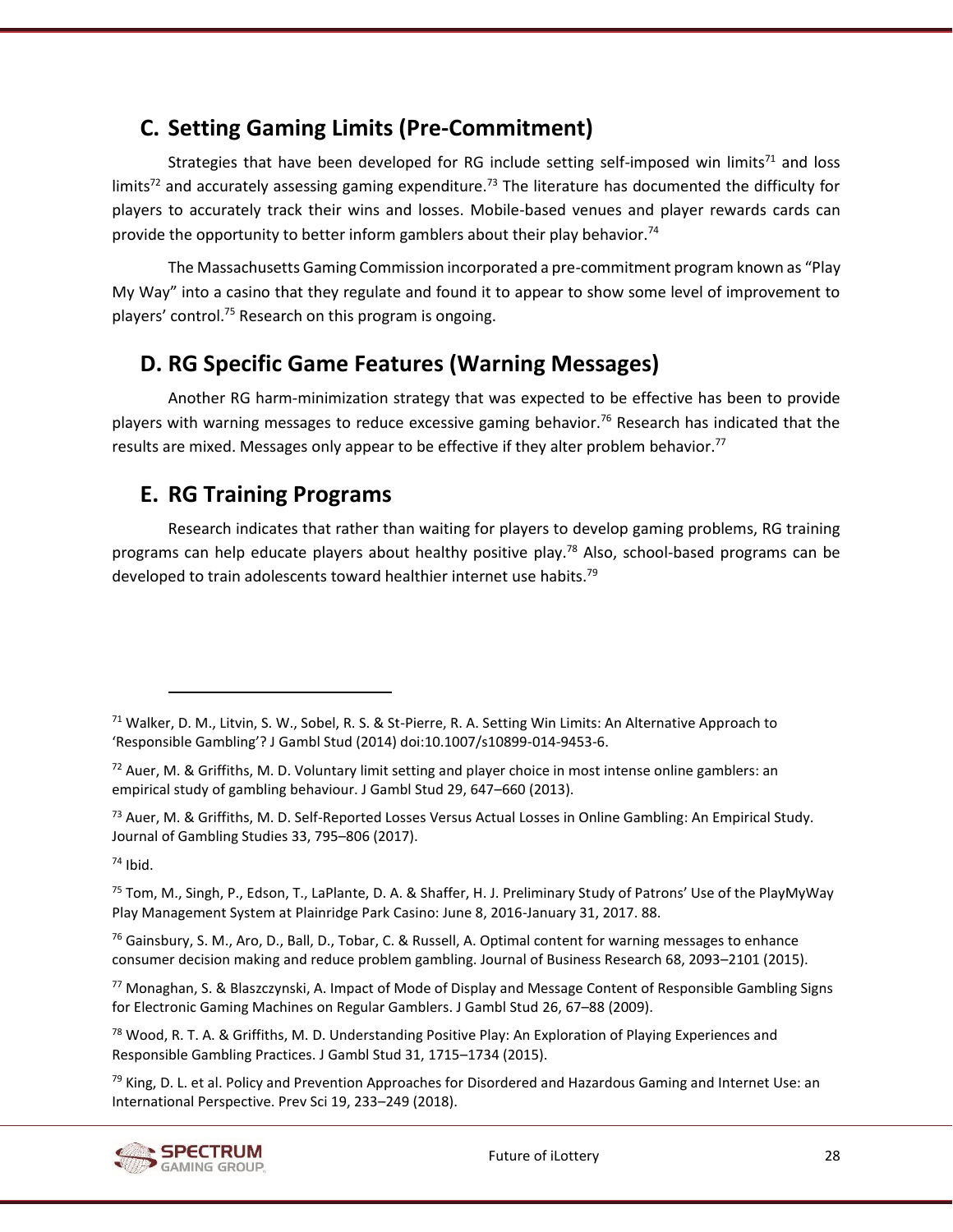# <span id="page-41-0"></span>**F. RG and Mobile Gaming**

New technologies that would include iLottery can affect consumer behavior and the way people play the lottery.<sup>80</sup> Researchers indicate that health care policymakers need to be aware that the internet and mobile platforms can raise new addictive gaming risks due to improved availability and accessibility. They raise the concern that smartphones are ubiquitous and therefore may accelerate "maladaptive learning behaviors" from recreational players. Therefore, they recommend using effective Responsible Gaming strategies to minimize harms. Research conducted of online poker players indicates that increased popularity of the games, availability, and time spent on the activity results in some players increasing play amount and experiencing hardship.<sup>81</sup>

As the literature shows, it is good practice for stakeholders to provide a Responsible Gaming program and to include evidence-based Responsible Gaming tools. In the long term, lotteries benefit when their customers practice positive play behaviors. Big data can be used for marketing opportunities. However, stakeholders can also use it to identify at-risk players who are susceptible to problem gaming behavior. Technologies and tools can be personalized to offer pre-commitment breaks and to send warning messages to help players to minimize harm. Training programs can help players to better understand the games and the risk levels of the games they are playing. And for those who suffer from a gaming disorder, the self-exclusion feature has the capability to keep them off of gaming platforms for a specified period of time, allowing them to take a needed break to reflect and to reevaluate their gaming behavior.

<sup>81</sup> Griffiths, M., Parke, J., Wood, R. & Rigbye, J. Online Poker Gambling in University Students: Further Findings from an Online Survey. Int J Ment Health Addiction 8, 82–89 (2010).



<sup>80</sup> James, R. J. E., O'Malley, C. & Tunney, R. J. Understanding the psychology of mobile gambling: A behavioural synthesis. Br J Psychol 108, 608–625 (2017).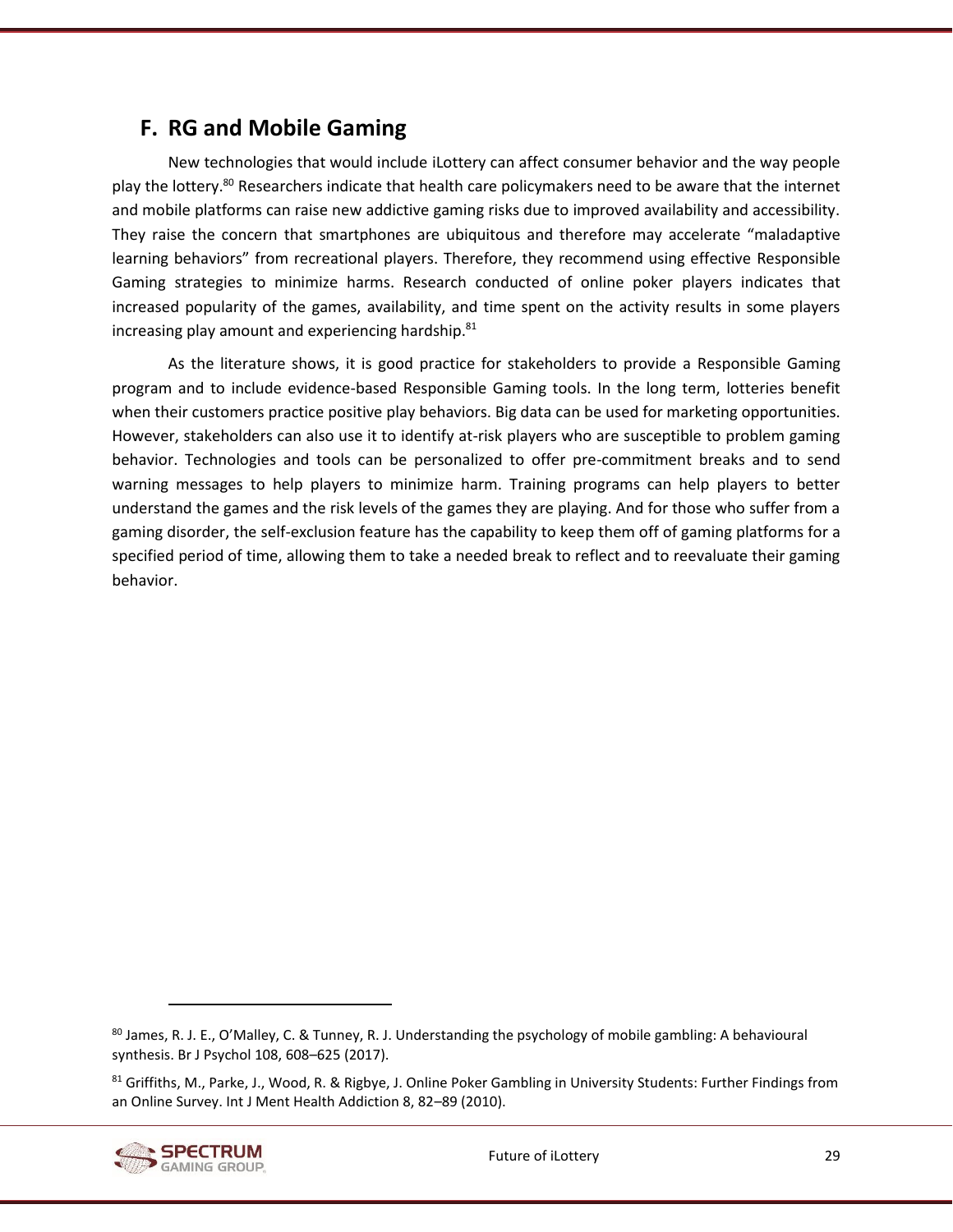# <span id="page-42-0"></span>**5. Tracking iLottery in States, Provinces**

# <span id="page-42-1"></span>**A. United States**

A growing number of US states have iLottery, and the following table lists their systems providers and contract dates.

| iLottery        | <b>iLottery Systems Provider</b> | <b>Contract Expiration Date</b> |  |
|-----------------|----------------------------------|---------------------------------|--|
| Georgia         | <b>IGT</b>                       | 9/30/2025                       |  |
| <b>Illinois</b> | <b>Camelot Lottery Solutions</b> | 12/31/2027                      |  |
| Kentucky        | <b>IGT</b>                       | 7/10/2026                       |  |
| Michigan        | <b>NeoPollard Interactive</b>    | 7/17/2026                       |  |
| New Hampshire   | <b>NeoPollard Interactive</b>    | 6/30/2025                       |  |
| North Carolina  | <b>NeoPollard Interactive</b>    | 6/30/2024                       |  |
| North Dakota    | <b>Scientific Games</b>          | 6/30/2022                       |  |
| Pennsylvania    | <b>Scientific Games</b>          | 5/31/2027                       |  |
| Rhode Island    | IGT                              | 6/30/2023                       |  |
| Virginia        | NeoPollard Interactive           | 10/30/2026                      |  |
| Washington D.C. | Intralot                         | 7/15/2024                       |  |

<span id="page-42-3"></span>**Figure 22: iLottery states, systems providers**

Sources: State lotteries, providers

Traditional lottery sales across the states featuring some form of iLottery have grown in the past decade. Despite the introduction of other forms of gaming – including online lottery, distributed game terminals, sports wagering and online casino games – traditional lottery win has grown across the states. The section below looks at each state individually to highlight any local issues.

It is worth noting that we have used the net revenue number for the iLottery product as opposed to sales due the availability of the data. Net revenue refers to the income to the lottery *after* the payment of prizes. In analyses of iLottery, net revenue is often used as a benchmark. In traditional lottery, sales – the revenue *before* payment of prizes – is the reporting benchmark. Certain charts and graphs note and include both measures. The important message from the data is the trend in the numbers, irrespective of whether they be revenue or sales.

All data are presented in fiscal years, except where noted.

## <span id="page-42-2"></span>**Georgia**

The Georgia Lottery was an early adopter of iLottery. For 2021, traditional lottery sales were estimated to be at their highest level in history.

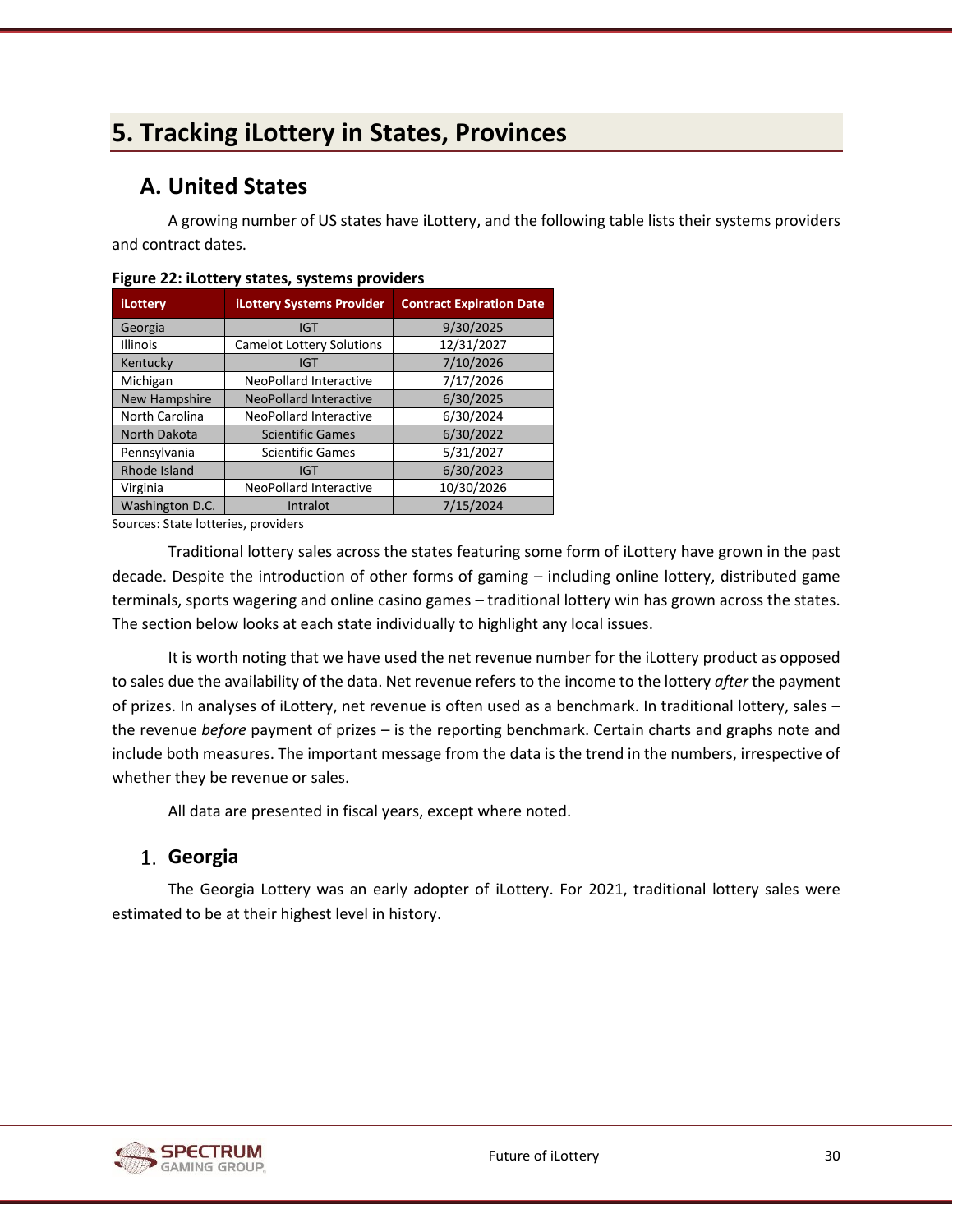

<span id="page-43-1"></span>**Figure 23: Georgia lottery data, FY 2012-FY 2021**

<span id="page-43-0"></span>

#### **Illinois**

Illinois, like Pennsylvania, offers many forms of gaming: casinos, traditional and iLottery, sports betting, and distributed video gaming terminals ("VGTs"). Illinois was an early adopter of iLottery draw games. For 2021, sales of iLottery are estimated to reach \$160 million.



<span id="page-43-2"></span>**Figure 24: Illinois lottery data, FY 2011-2021**

Source: H2 Gambling Capital

Traditional lottery sales for 2021 are estimated to be 5 percent higher than in 2019. It does not appear that the introduction of iLottery in 2012 has had an impact on traditional lottery. It is possible that the proliferation of VGTs across the state is impacting growth of lottery sales. In 2012, the state began installation of VGTs at bars, restaurants and qualified gas stations, a network that overlaps traditional lottery retailers.

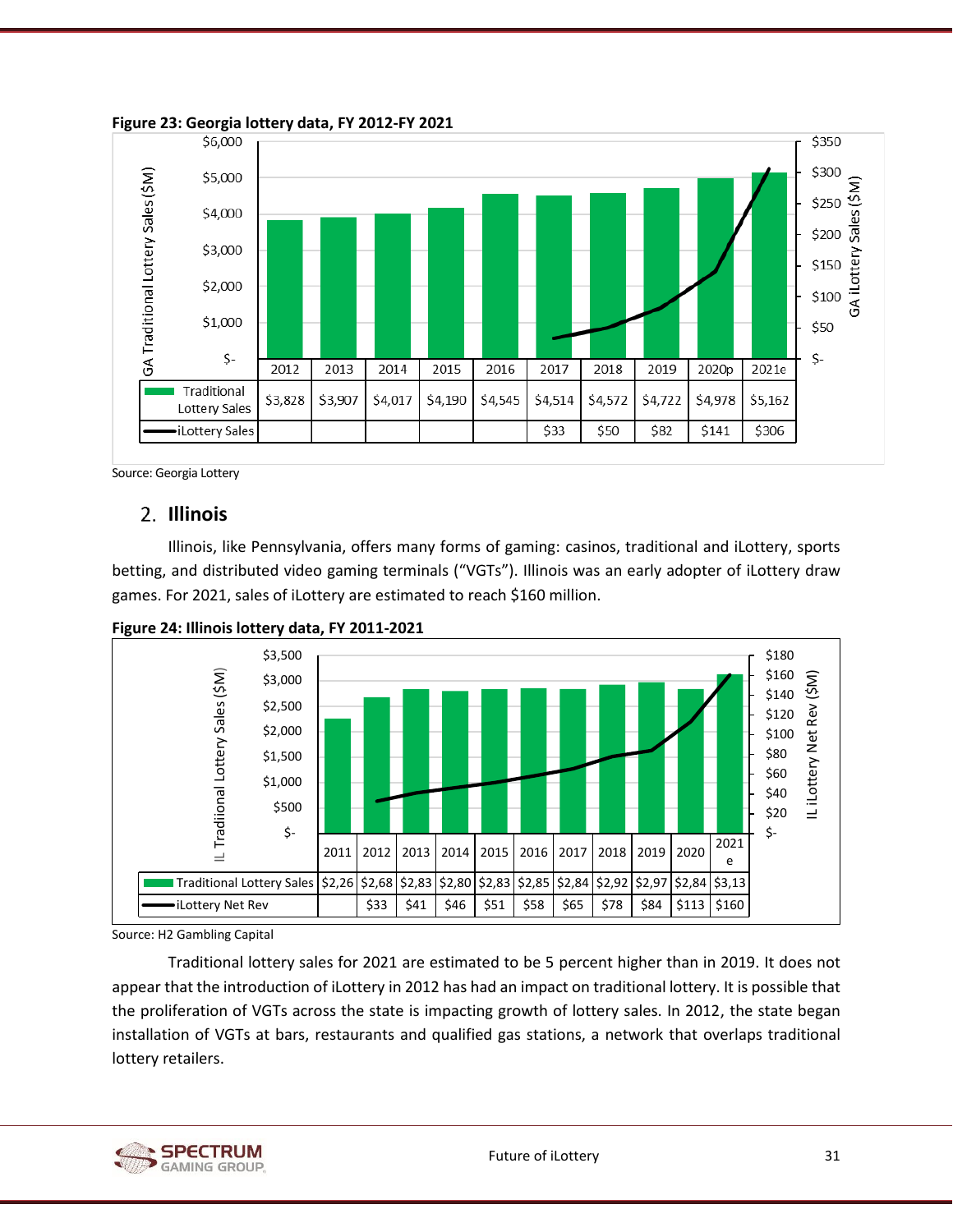[Figure 25](#page-44-1) below shows the extensive spread of VGTs across the state and the growth in VGT win despite the closures for the pandemic in 2020 and 2021.

| <b>Calendar</b><br>Year | <b>Locations</b> | <b>VGTs</b> | Win (\$M) | <b>WPU</b> |
|-------------------------|------------------|-------------|-----------|------------|
| 2013                    | 1,983            | 8,230       | \$301     | \$100.07   |
| 2014                    | 4,235            | 17,247      | \$660     | \$104.76   |
| 2015                    | 4,934            | 20,625      | \$914     | \$121.36   |
| 2016                    | 5,518            | 23,679      | \$1,108   | \$128.21   |
| 2017                    | 6,097            | 26,812      | \$1,303   | \$133.12   |
| 2018                    | 6,560            | 29,503      | \$1,500   | \$139.29   |
| 2019                    | 7,009            | 32,162      | \$1,677   | \$142.83   |
| 202012                  | 4,839            | 36,219      | \$1,134   | \$85.81    |
| 20212                   | 7,610            | 40,026      | \$2,475   | \$169.40   |

<span id="page-44-1"></span>**Figure 25: Illinois VGT locations, units, win, and win per unit, CY 2013-CY 2021**

Source: Illinois Gaming Board

<sup>1</sup> VGTs closed March 16-June 30, 2020, <sup>2</sup> VGTs closed November 20, 2020-January 16, 2021

Casino operators blame the convenience of the VGTs for much of the erosion in casino win over the past several years. It may also be the case that as VGTs can be installed at traditional lottery retail outlets, players are diverting play to the VGTs from the traditional lottery, restricting growth in lottery sales.

## <span id="page-44-0"></span>3. Kentucky

The greatest change to the gaming environment in Kentucky was not the advent of iLottery, but the implementation of historic horse racing ("HHR") devices. Historical Horse Racing Machines, which resemble slot machines, have been installed at many tracks around the state. Kentucky, like many other jurisdictions, saw estimated traditional lottery sales increase even with the introduction of new gaming types. The introduction of iLottery does not appear to have negatively impacted traditional lottery sales.

There can be issues of data integrity when reviewing state lottery sale, revenue, and related information. Some states issue detailed reports on sales by type of game, and how the game is played (iLottery or traditional). There can be differences in how the data are related and interpreted. For consistency we have used data from H2 Gambling Capital rather than individual state lotteries.

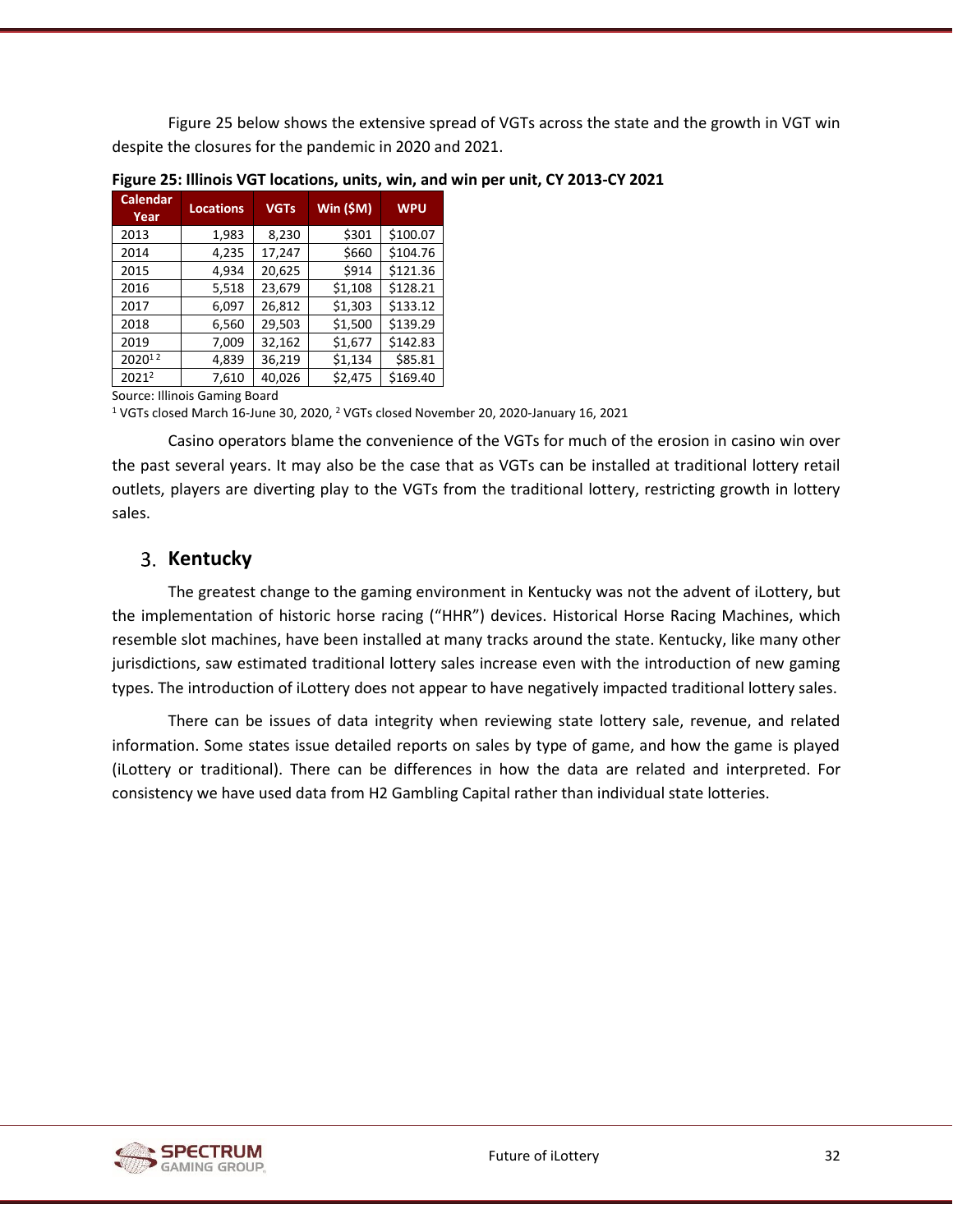<span id="page-45-1"></span>

<span id="page-45-0"></span>Source: H2 Gambling Capital

### **Michigan**

Michigan recently implemented several new forms of gaming, including sports wagering and online casino gaming. The state began offering an iLottery product in 2014, which has been seen as a great success, with sales growing to an estimated \$2.0 billion in 2021. As shown below, traditional lottery win grew even as these competing forms of gaming were introduced.



<span id="page-45-2"></span>**Figure 27: Michigan lottery data, FY 2013-2021**

Source: H2 Gambling Capital

Given the range of gaming options now available in Michigan, it is important to review whether these options have cannibalized older forms of gaming. The chart below presents data on the Michigan gaming industry. Interestingly, traditional lottery games grew throughout the period. Casinos saw a decline due to the pandemic, but on-line gaming has made up for that drop. The data below measures net revenue (revenue after the award of prizes) rather than sales.

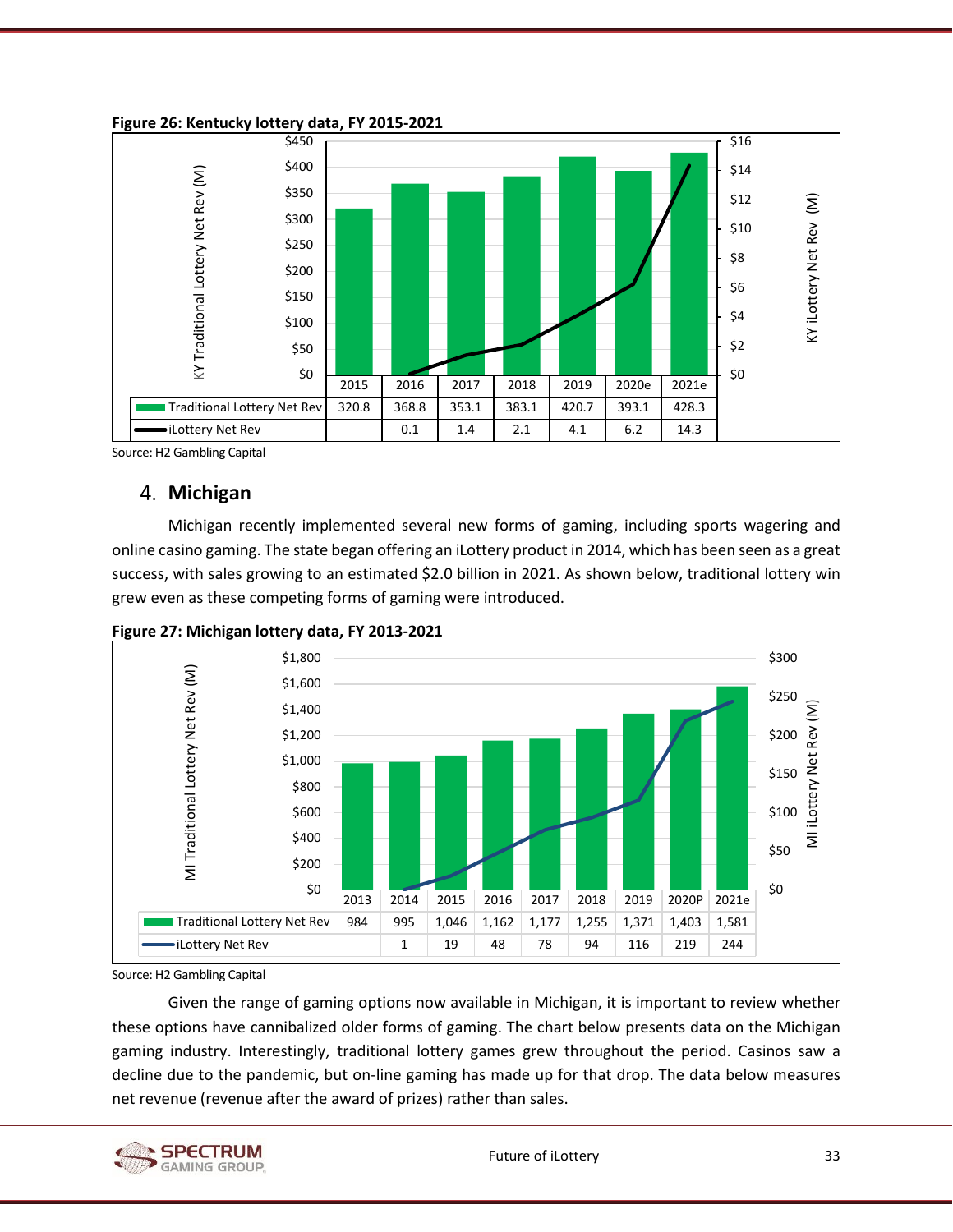

<span id="page-46-1"></span>**Figure 28: Michigan gaming data, FY 2013-FY 2021**

### <span id="page-46-0"></span>**5. New Hampshire**

Unlike Michigan, New Hampshire does not have a commercial casino industry.



<span id="page-46-2"></span>**Figure 29: New Hampshire lottery data, FY 2018-FY 2021**

Source: H2 Gambling Capital, NeoPollard Interactive

The data presented above show that New Hampshire traditional lottery sales continue to grow. New Hampshire's estimated traditional lottery sales in 2021 would be a record. The availability of iLottery does not seem to have impacted sales of traditional lottery games. Net revenue from the iLottery games has grown, as seen in the graph above.



Source: H2 Gambling Capital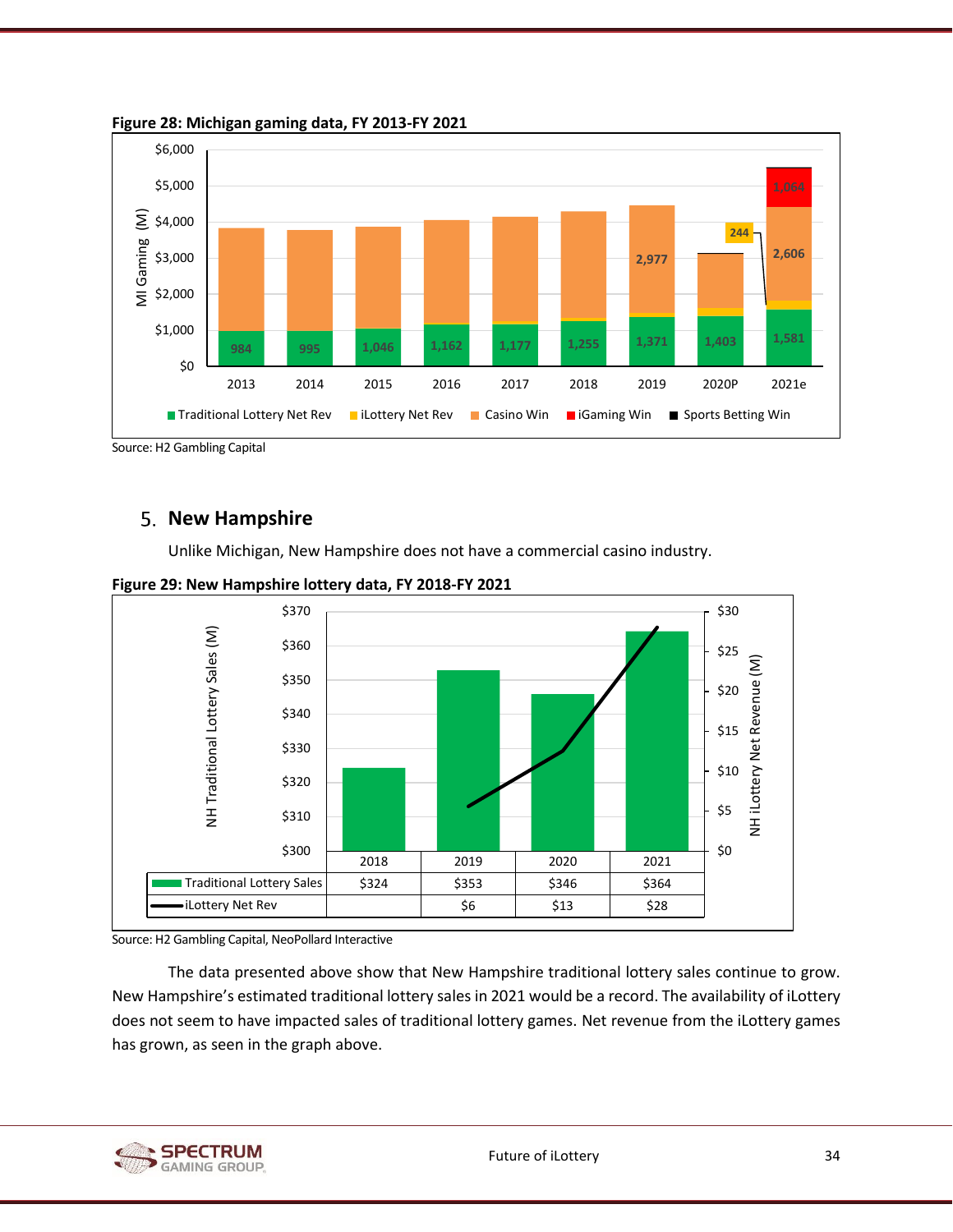#### <span id="page-47-0"></span>**New York**

The New York Lottery allows a person to purchase on-line subscriptions for three of its draw games: Mega Millions, Lotto, and Cash 4 Life. The length of the subscription can be as short as two weeks and as long as one full year. While the purchaser need not be a New York resident, the purchaser must be placing the subscription order from a computer, laptop or phone located within the State of New York at the time of purchase. The form of payment may be by either credit card or bank account. Once the order is made and accepted by the Lottery, the purchaser receives a confirmation email. All winnings are deposited into a prize account in the subscriber's name and can be applied by the player toward future subscription purchases. At any time, the player can elect to cash out their prize account by notifying the Lottery, and the Lottery will mail the player a check.<sup>82</sup>

The New York Lottery subscription is more like any other commodity purchase online as opposed to iLottery programs. In fact, the Lottery does not separate the subscription purchases for the three games from the retail sales for purposes of its annual report. In 2019, Legal Online Lottery listed all the state lotteries that allowed a person to purchase a lottery subscription online, including Maine, New Hampshire, Massachusetts, New York and Virginia.<sup>83</sup> Since then, of course, New Hampshire and Virginia have launched full iLottery programs. In another *Legal Online Lottery* report from the same year, it listed the lottery options for each US lottery. In that report, New York and the other states offering online purchase of subscriptions were listed as having "No Online Lottery."<sup>84</sup>

#### <span id="page-47-1"></span>**North Carolina**

The North Carolina gaming industry includes two tribally owned casinos in the western portion of the state, charitable gaming, and the state lottery. As previously noted, North Carolina was early to the iLottery business. Growth has been steady over the years, as has the growth of traditional lottery win. For 2021, traditional lottery net revenue is estimated at \$884 million, while iLottery sales are estimated by NeoPollard Interactive to come in at \$65 million.

 $84$  Ibid.



<sup>82</sup> New York Lottery Subscription Center. <https://www.mynylottery.org/portal/home.do?timeout=true> (accessed January 14, 2022)

<sup>83</sup> Legal Online Lottery, 2019. [https://www.legalonlinelottery.com](https://www.legalonlinelottery.com/) (accessed January 14, 2022)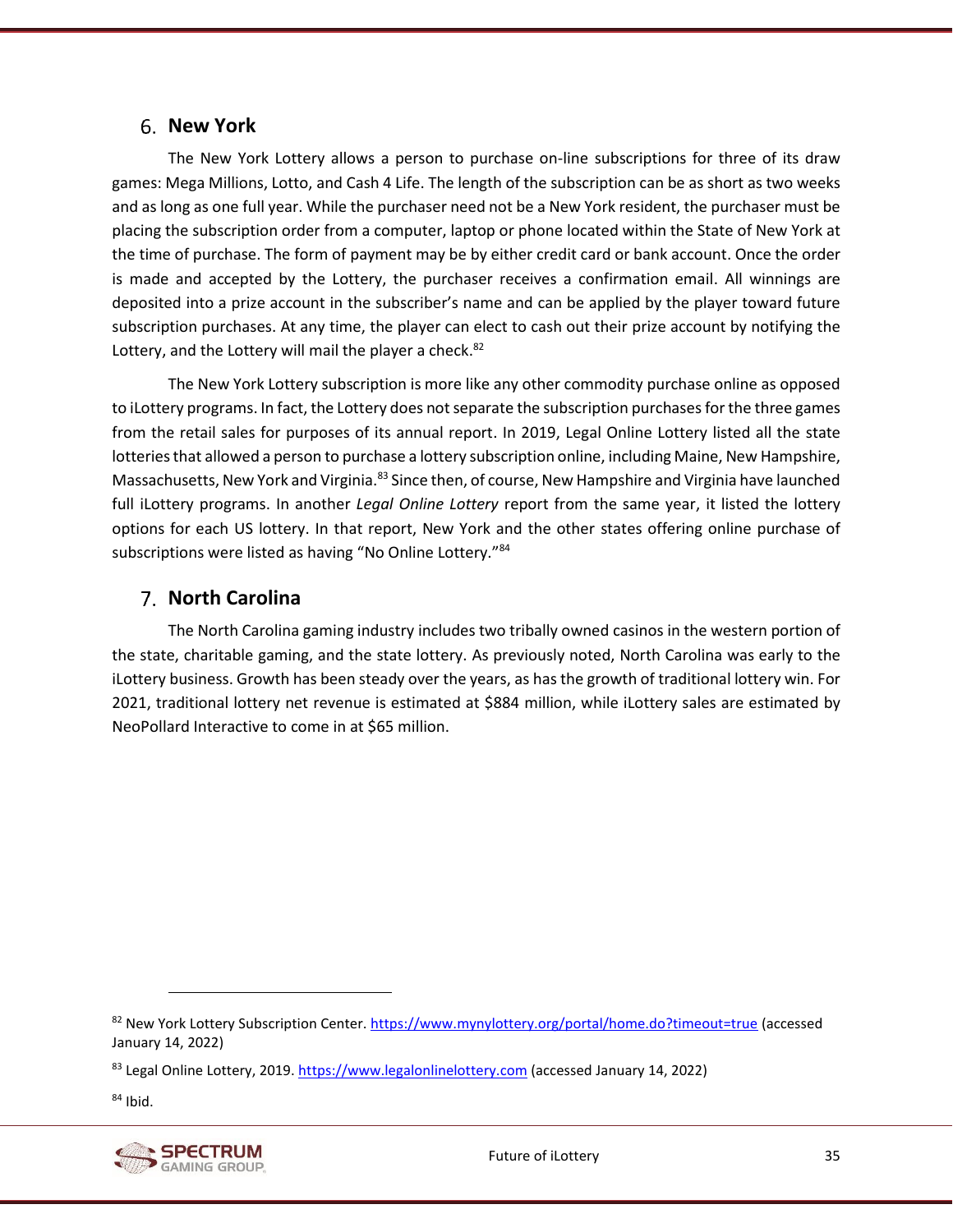

#### <span id="page-48-1"></span>**Figure 30: North Carolina lottery data, FY 2012-FY 2021**

Source: H2 Gambling Capital, NeoPollard Interactive

Given that traditional lottery has grown while the iLottery was offered, it seems there has been no impact from iLottery win to the traditional lottery.

### <span id="page-48-0"></span>**North Dakota**

North Dakota voters in 2004 passed a constitutional referendum to establish the North Dakota Lottery. Two years earlier, votes had approved another referendum authorizing multistate draw games. The Lottery has never been allowed to sell instant games. $85$  In July of 2017, the Lottery began to offer subscriptions of all its draw games online, which are referred to as "Pick & Click" games. Unlike traditional subscriptions, however, instead of a lottery subscription for an extended period of time up to a year of game play, the Pick & Click subscriptions could be purchased in one-game increments. Consequently, unlike other traditional online subscription offerings like the New York Lottery that offer online subscriptions for anywhere from two weeks up to a full year of drawings, the Pick & Click Games are identical to the iLottery draw games offered in each of the other iLottery states.<sup>86</sup>

At the time of the North Dakota iLottery launch in 2017, the Pick & Click Games included all of the six draw games offered at retail. These games included Mega Millions, Powerball and four in-state draw games. In January 2018, the Lottery ended one of the in-state games, reducing the number of available draw games to five. Since then, all five remaining draw games have been available at retail and online. [Figure 31](#page-48-2) below shows the sales for both retail and iLottery of all the draw games available.<sup>87</sup>

| TIRMIC 91. NOI (II DUNO(U ILO((CI V JUNJCI IN(IOII JUICJ) LOI)   LOLI |                       |                     |                         |  |  |  |
|-----------------------------------------------------------------------|-----------------------|---------------------|-------------------------|--|--|--|
| Year                                                                  | <b>iLottery Sales</b> | <b>Retail Sales</b> | percent of Retail Sales |  |  |  |
| 2017 (7/1-12/31)                                                      | \$498,644             | \$15,792,389        | 3.1 percent             |  |  |  |
| 2018                                                                  | \$1,281,978           | \$33,492,791        | 3.7 percent             |  |  |  |
| 2019                                                                  | \$1,558,827           | \$26,076,681        | 5.6 percent             |  |  |  |
| 2020                                                                  | \$1,946,468           | \$23,017,592        | 7.8 percent             |  |  |  |

<span id="page-48-2"></span>

|  | Figure 31: North Dakota iLottery subscription sales, 2017-2021 |
|--|----------------------------------------------------------------|
|--|----------------------------------------------------------------|

85 "North Dakota Lottery, USLottery.Com, 2022. <https://www.uslottery.com/nd/>

86 North Dakota Lottery, 2022,<https://www.lottery.nd.gov/pick-click>

 $87$  Ibid.

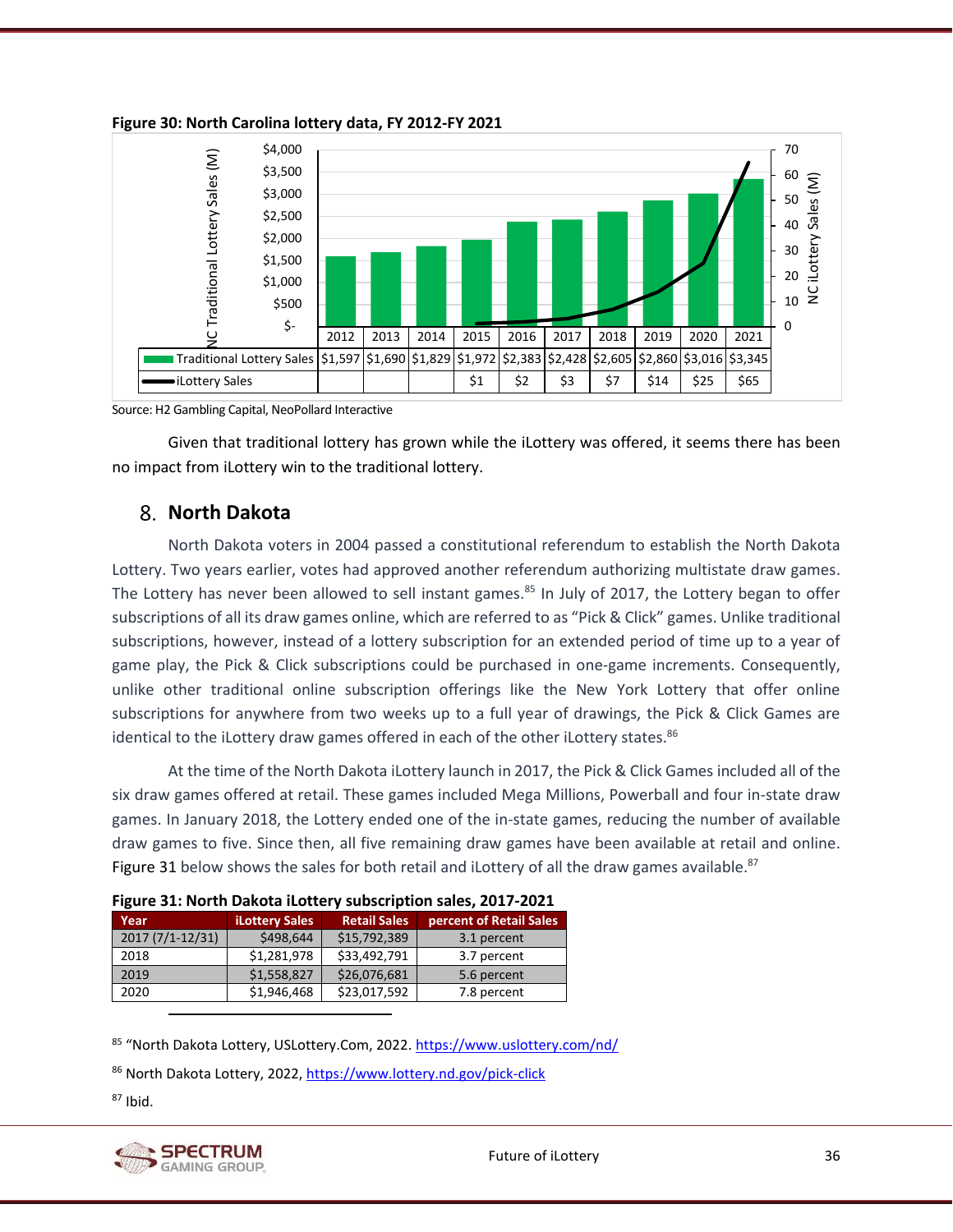| $2021(1/1-9/30)$ | \$2.100.657 | \$23,424,140                | 8.2 percent |
|------------------|-------------|-----------------------------|-------------|
| Total            |             | \$7,386,574   \$121,803,593 | 5.7 percent |

<span id="page-49-0"></span>Source: North Dakota Lottery

#### **Pennsylvania**

Pennsylvania has the most forms of gaming of any state in the subject set. In addition to the traditional lottery, Pennsylvania offers casinos, horse racing, sports betting, online casino gaming, and iLottery.



<span id="page-49-1"></span>

Source: H2 Gambling Capital

With the wide variety of gaming options in Pennsylvania, it is interesting that the traditional lottery revenues have increased even as more gaming choices are permitted, as shown below.



<span id="page-49-2"></span>**Figure 33: Pennsylvania gaming market FY 2016-FY 2021**

Source: H2 Gambling Capital

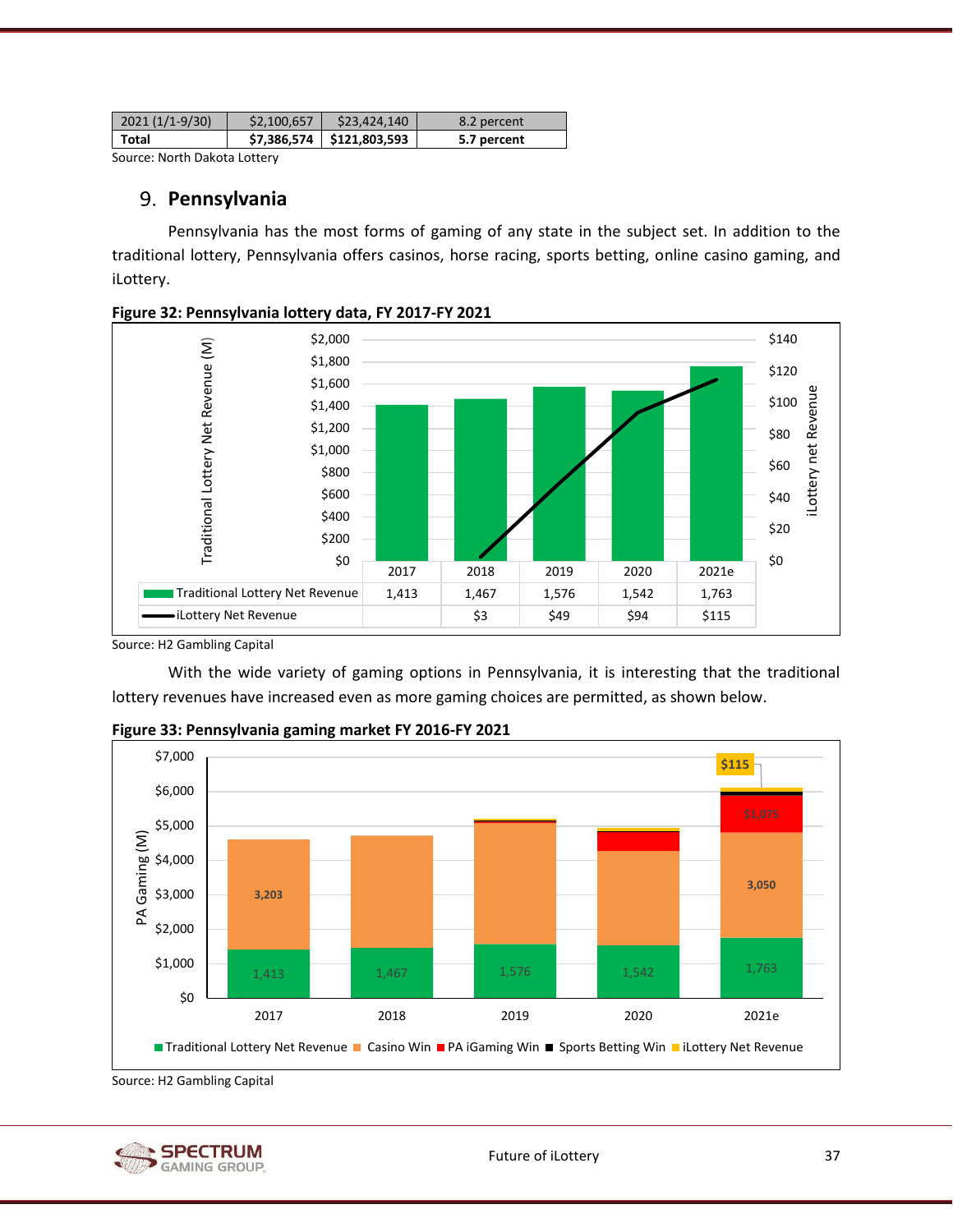# <span id="page-50-0"></span>10. Rhode Island

The state of Rhode Island hosts casinos at racetracks. As in other states, the pandemic operating restrictions have eroded win at the casinos relative to 2019. Rhode Island introduced iLottery in 2020. Traditional lottery sales have grown from 2019. The state also introduced sports wagering. Despite these new forms of gambling, traditional lottery sales increased, as shown below.



<span id="page-50-2"></span>**Figure 34: Rhode Island lottery net revenue, FY 2019-FY 2021**

Source: H2 Gambling Capital

### <span id="page-50-1"></span>**Virginia**

While Virginia began offering an iLottery product in July 2020, the greater change to the gaming environment in Virginia was the authorization of Historical Horse Racing machines at Colonial Downs and several satellite locations. Despite the addition of this new form of gaming and the addition of iLottery, traditional lottery sales are estimated to be over 9 percent higher in 2021 than in the base year of 2019.

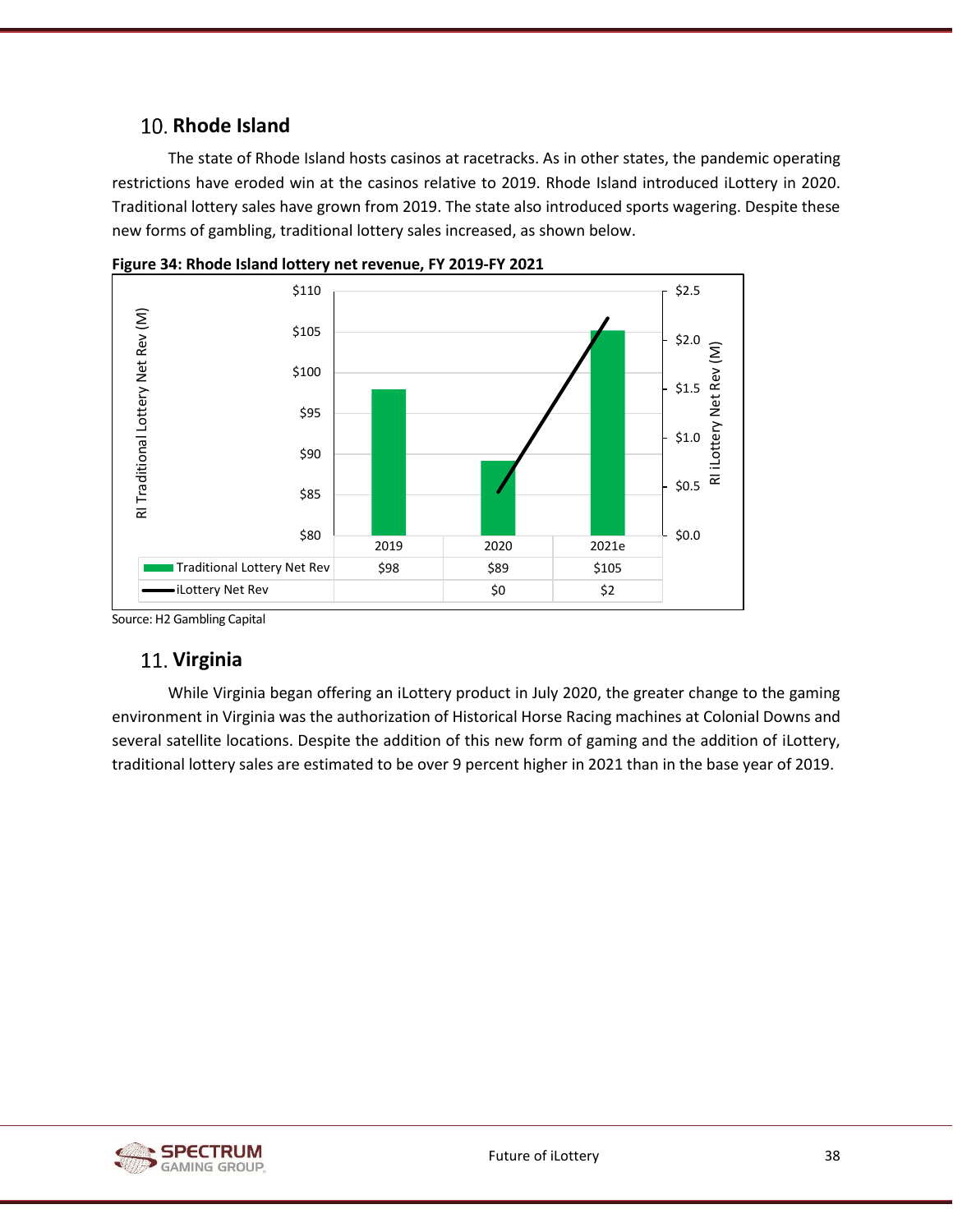

<span id="page-51-1"></span>**Figure 35: Virginia lottery sales, FY 2010-FY 2021**

<span id="page-51-0"></span>Source: H2 Gambling Capital, NeoPollard Interactive

# **B. Canada**

The Canadian iLottery market has grown from small beginnings. The online offerings currently generate approximately 10 percent of the win generated by traditional lotteries. Canadian lottery agencies also serve as the overseers of the casino industry. Some in the casino industry see this as an inherent conflict where a lottery corporation is also a competitor. As seen in [Figure 36](#page-52-2) below, there was a severe drop in win from other forms of gaming due to the pandemic shutdowns. The lotteries in the provinces that we examined increased sales during the shutdowns.

Some in the casino industry are concerned about the move of the lotteries into online gaming and a deeper move into iLottery offerings. Paul Burns, CEO of the Canadian Gaming Association said, "Many provincial lotteries launched iLottery sales of instant scratchers over a decade ago. Slowly the iLotteries moved to slots and table games, and even live table games. Because of the dual role of lotteries as overseers of casinos, this has become an issue during the pandemic." Burns went on to say that "Canada has historically had a large gray market in online gaming, meaning there may have been online competition for the casinos already."<sup>88</sup>

The following series of charts shows that, while iLottery represents future growth, this segment is not yet a material segment of overall gaming revenue.

<sup>88</sup> Interview with Paul Burns, January 7, 2022

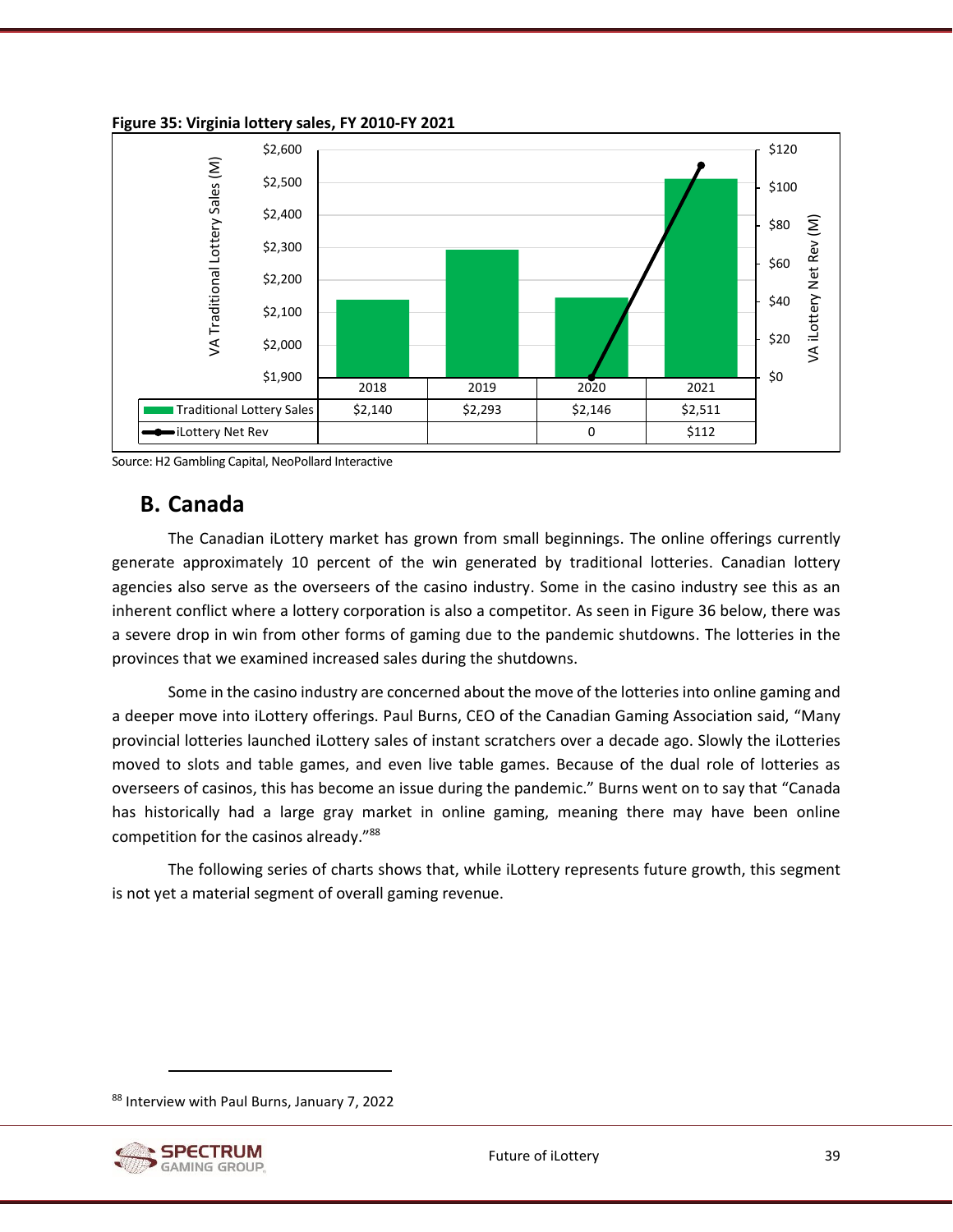

<span id="page-52-2"></span>**Figure 36: Studied Canadian Provinces Gaming Win, 2010-2021**

Source: H2Gambling Capital

## <span id="page-52-0"></span>**Atlantic Lottery**

The Atlantic Lottery is the umbrella operation for New Brunswick, Nova Scotia, Newfoundland and Prince Edward Island. The compilation of gaming win from these provinces is shown below. As can be seen in these provinces, iLottery win was quite small until the pandemic's impact in 2021. In that year, casino and gaming machine win fell due to operating restrictions. It is likely some of the gaming win from these sectors flowed to iLotteries, and traditional lottery sales fell as well. Perhaps there was some migration from traditional lottery to the online product.



<span id="page-52-3"></span>**Figure 37: Atlantic Lottery Provinces Gaming Win, 2010-2021**

Source: H2 Gambling Capital

## <span id="page-52-1"></span>**British Columbia**

As can be seen below, the casino revenue in British Columbia was wiped out by restrictions and closures during the pandemic year of 2021. Lottery and iLottery sales grew during this period. It appears

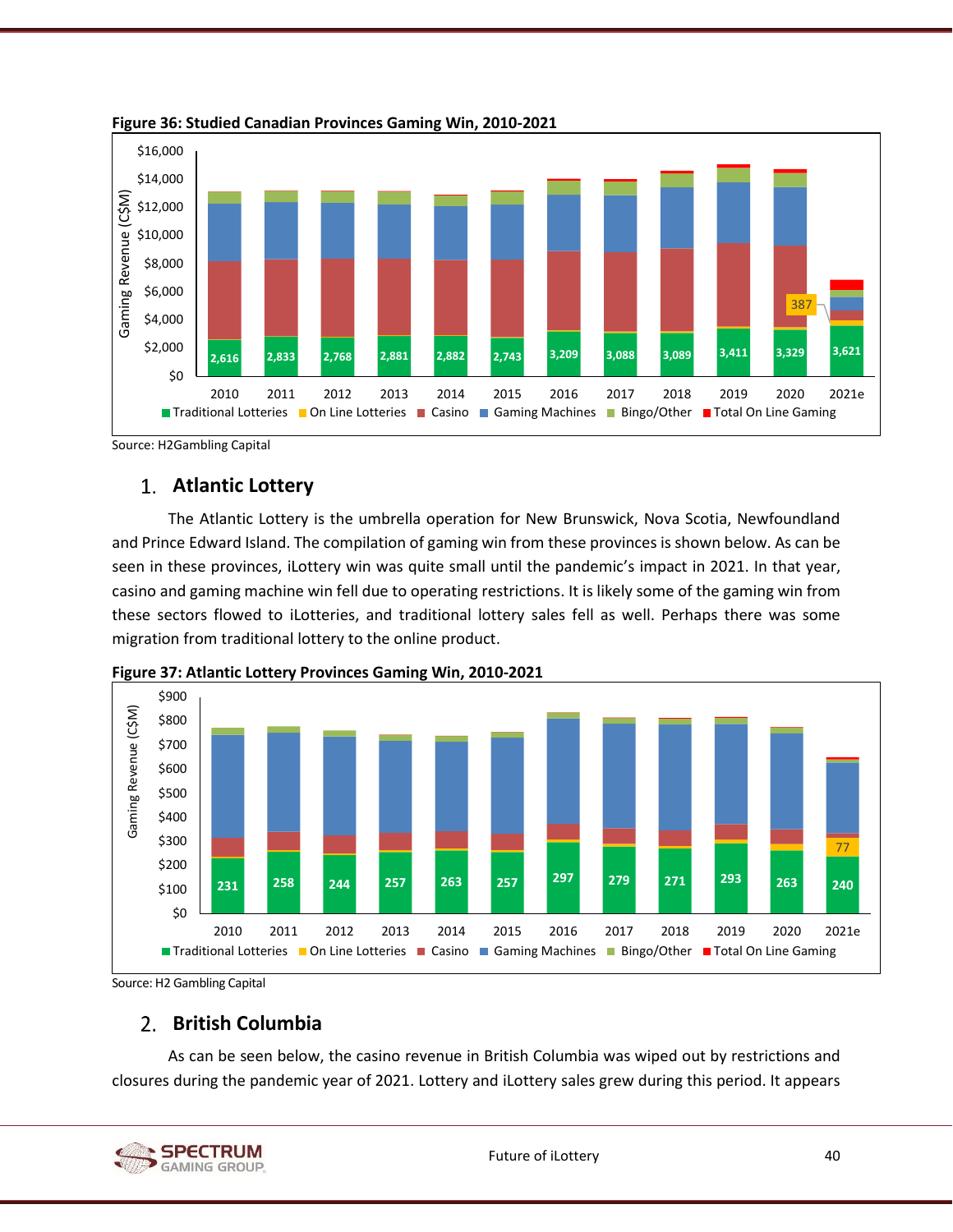the advent of iLottery and gaming coincided with the pandemic disruptions to other gaming operations, rather than being a causal event in the decline of revenue in those sectors.



<span id="page-53-2"></span>**Figure 38: British Columbia gaming win, 2010-2021**

Source: H2 Gambling Capital

## <span id="page-53-0"></span>**Manitoba**

As in other provinces, gaming revenue from online and traditional lottery increased in Manitoba during the pandemic, while revenue from other forms of gaming fell. Here, too, it seems that the introduction of iLottery may have been shown, to a small extent, to serve as an alternative to land-based gaming, but it did not cause any cannibalization or disruption in either traditional lottery sales or other forms of gaming, as seen here.



<span id="page-53-3"></span>

Source: H2 Gambling Capital

# <span id="page-53-1"></span>**Ontario**

Ontario is Canada's most populated province, and it has a diverse gaming industry. The gaming industry includes casinos, horse racing, gaming machines, charitable gaming, online casino gaming, lottery and, recently, iLottery and sports wagering. In Ontario, the Alcohol and Gaming Commission of Ontario

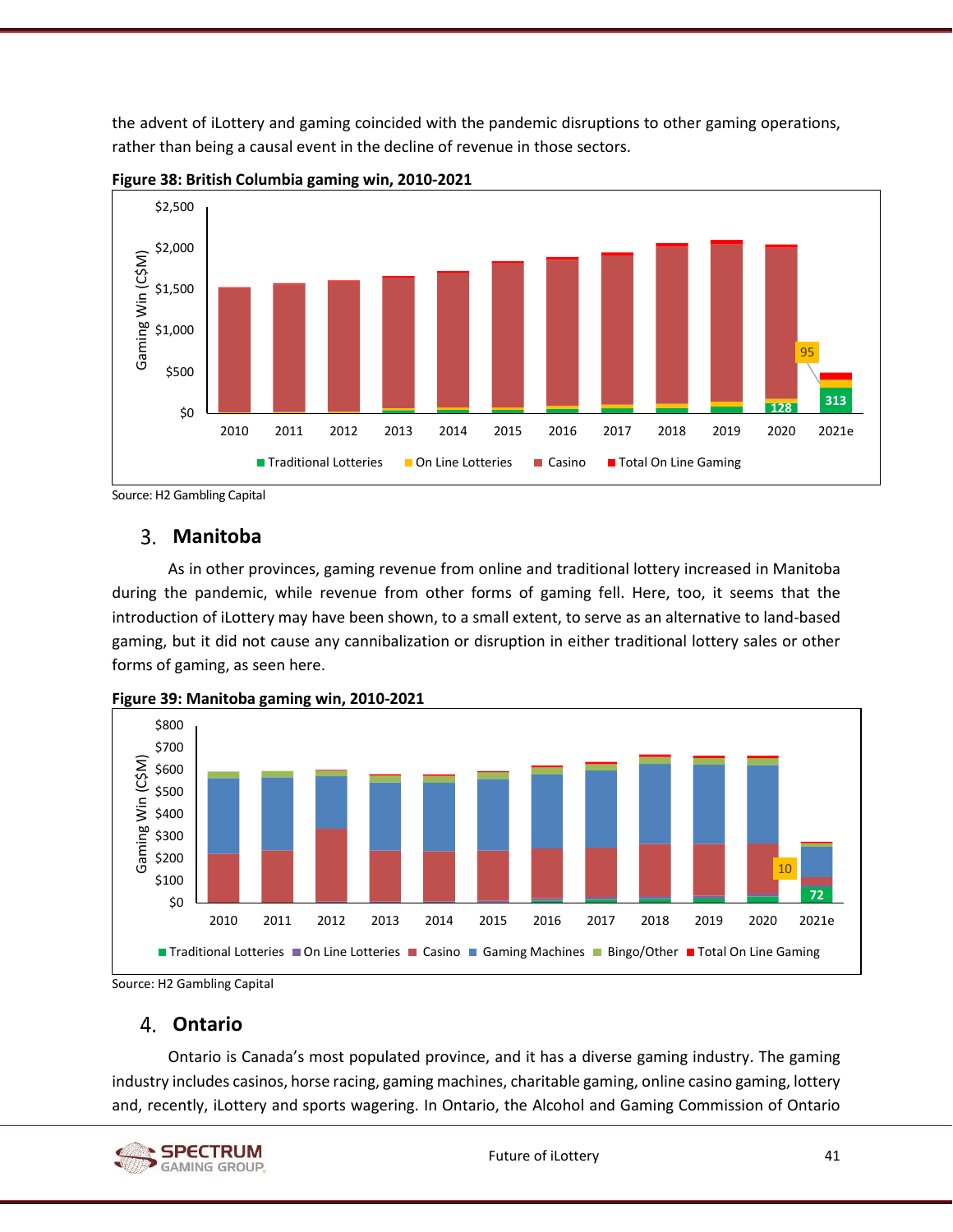("AGCO") is responsible for regulating horse racing; the Ontario Lottery and Gaming Corporation ("OLG") regulates lotteries, casinos, charitable gaming, and online gaming.

While casino operations have been curtailed by the pandemic, it does not appear that there has been substitution of lottery gaming for casino gaming. It is estimated that 2021 lottery win will exceed the 2020 win and be the second highest in history. Total iLottery win is estimated to reach \$87 million in 2021, approximately 5 percent of the traditional lottery win. There does not appear to be erosion of traditional lottery sales from the presence of iLottery in Ontario.



<span id="page-54-1"></span>

Source: H2 Gambling Capital

#### <span id="page-54-0"></span>**Quebec**

Quebec has a large gaming industry that includes lottery, casinos, and other forms of gaming. The iLottery was introduced in 2011, but it did not really take off until the pandemic. Gaming win from traditional lottery, gaming machines, and casinos fell during the pandemic. The online offerings of casino gaming and iLottery grew during the pandemic. Prior to the shutdowns and pandemic operating restrictions, iLottery did not appear to have an impact on traditional lottery sales, as shown below.



<span id="page-54-2"></span>

Source: H2 Gambling Capital

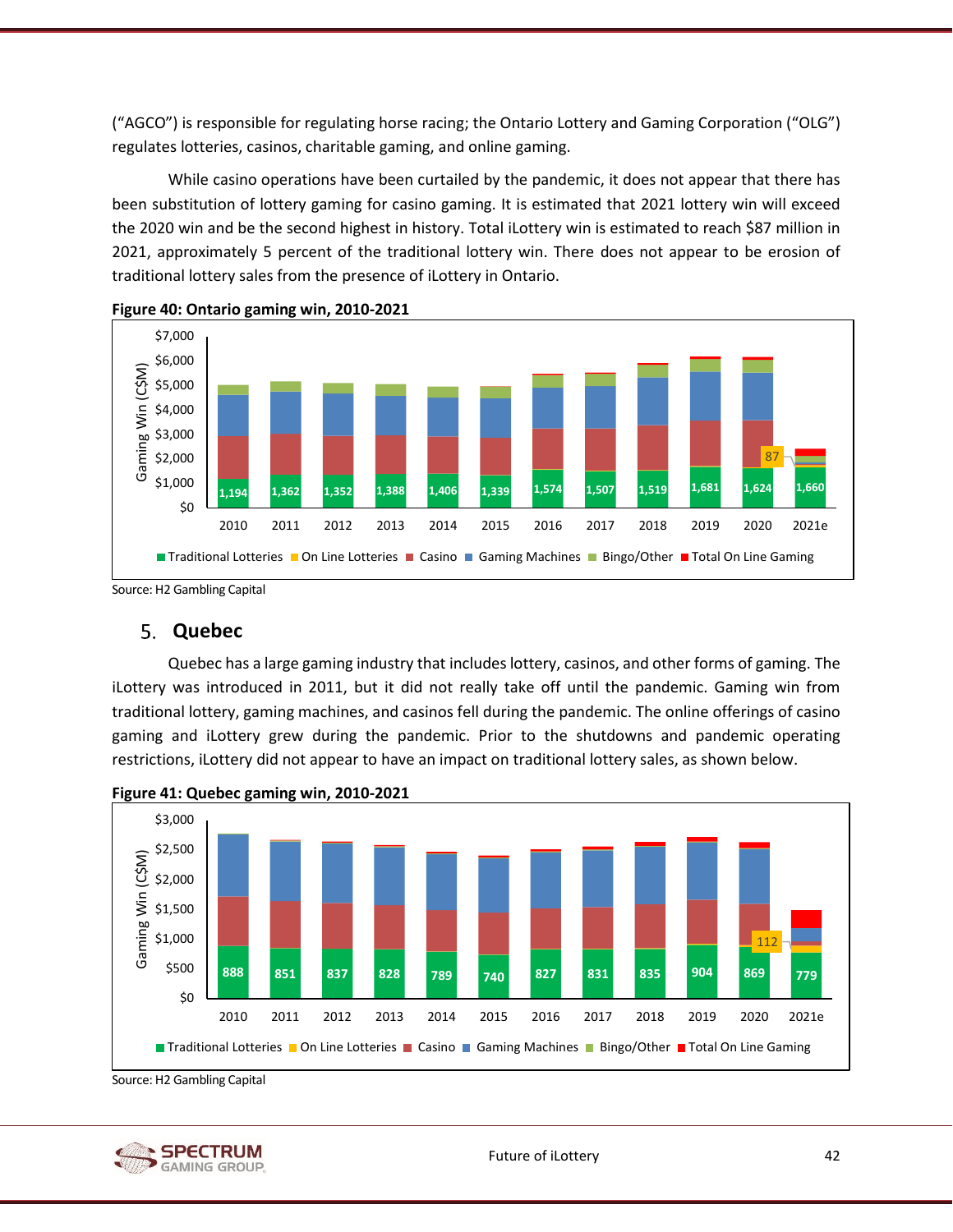# <span id="page-55-0"></span>**C. iLottery and iGaming**

The lottery industry is not alone in expanding its offerings in the digital realm. The casino industry is simultaneously expanding into digital gaming – known as iGaming – for many of the same reasons.

Rose Hudson, President and CEO of the Louisiana Lottery, noted in 2017:

Both casinos and lotteries are trying to overcome player stereotypes in the design of our product and the delivery channels, especially for millennials who see these games as part of the parental generation … Casinos are trying to get folks into their bricks-and-mortar buildings. We're challenged to get those same young players to spend their entertainment dollar on our product. We're both trying to figure out a path forward.<sup>89</sup>

In a sense, lotteries can be considered the older sibling of the casino industry. New Hampshire created the first US state lottery in 1964, while New Jersey was the first state to end the Nevada monopoly on casinos in 1976. Both faced criticism at the time that they were entering industries long dominated by illegal actors. $90$  Both overcame such concerns, and both have evolved into national industries.

The data below present the iLottery sales data and the iGaming win for the periods since inception. While the chart presents data on win and data on sales, the important takeaway is the trend of each. In both cases, the rate of growth has been materially significant, in part due to more and more states legalizing one or both forms of gaming.



<span id="page-55-1"></span>**Figure 42: United States iLottery sales and iGaming win trends, 2012-2021**

Source: H2 Gambling Capital 2021

The licensed and regulated casino industry in the United States faces multiple challenges, including the effect from distributed gaming, including regulated and unregulated slot machines at locations outside of licensed casinos. Unlike the impact of legalized distributed gaming on casino revenue, in no state has the introduction of iLottery caused a material reduction in traditional casino gross gaming

<sup>90</sup> Kevin Flynn, "How NH Defied the Feds, Mob and Church to Create the First State Lottery," *New Hampshire Magazine*, December 15, 2015. [https://www.nhmagazine.com/how-nh-defied-the-feds-mob-and-church-to](https://www.nhmagazine.com/how-nh-defied-the-feds-mob-and-church-to-create-the-first-state-lottery/)[create-the-first-state-lottery/](https://www.nhmagazine.com/how-nh-defied-the-feds-mob-and-church-to-create-the-first-state-lottery/)



<sup>89</sup> Marjorie Preston, "Can Casinos Learn from the Lottery?" *GGB Magazine*, May 24, 2017. <https://ggbmagazine.com/article/can-casinos-learn-from-the-lottery/>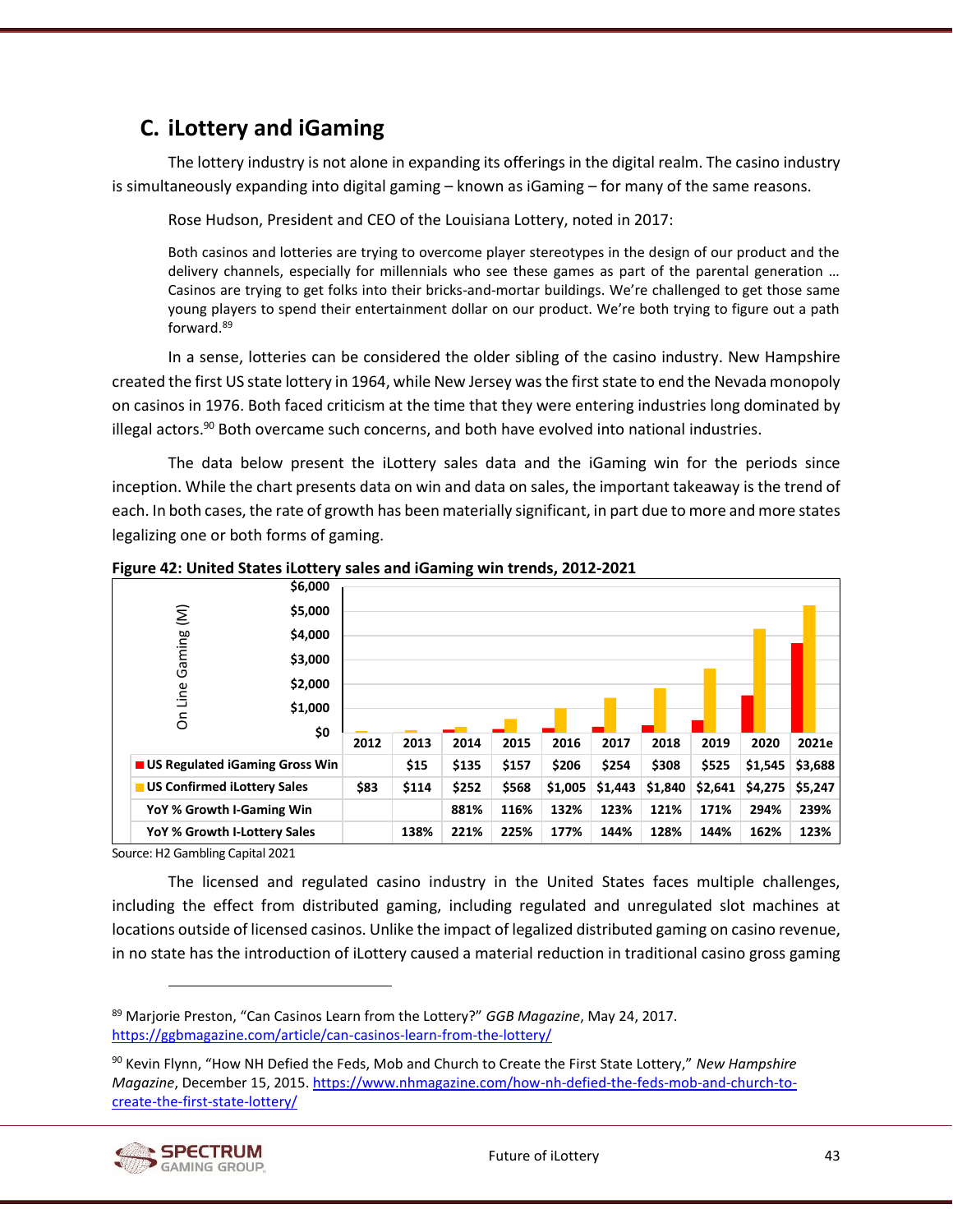revenue, as seen i[n Figure 43](#page-56-0) below, which examines four pre-pandemic years. Note that some states do not segregate iLottery revenue from the traditional lottery revenue. In such cases, we examined total lottery and casino GGR. We have used the terms from the respective state lotteries – not to confuse readers between iLottery and online games, but to present the information from the states as each state presents it.

| <b>State</b> | <b>Revenue (M) by Source</b>              | 2016      | 2017      | 2018      | 2019      |
|--------------|-------------------------------------------|-----------|-----------|-----------|-----------|
|              | All Lottery Sales                         | \$2,856.0 | \$2,844.0 | \$2,926.0 | \$2,977.0 |
| IL.          | Casino GGR                                | \$1,413.5 | \$1,408.0 | \$1,373.5 | \$1,354.2 |
|              | All VGT GGR                               | \$1,108.1 | \$1,314.0 | \$1,500.0 | \$1,676.6 |
|              | <b>ILottery Digital Instant Revenue</b>   | \$0.1     | \$1.4     | \$2.1     | \$4.1     |
| KY           | <b>Historical Horse Racing GGR</b>        | \$50.8    | \$71.6    | \$85.0    | \$168.9   |
| ΜI           | <b>ILottery Digital Instants GGR</b>      | \$48.0    | \$77.9    | \$93.7    | \$116.3   |
|              | <b>Commercial &amp; Native Casino GGR</b> | 2,846.4   | \$2,894.5 | \$2,951.1 | \$2,977.0 |
|              | ILottery Sales (started May 2018)         |           |           | \$20.0    | \$381.0   |
| PA           | Casino GGR                                | \$3,227.8 | \$3,202.7 | \$3,247.6 | \$3,517.4 |
|              | <b>Online Games</b>                       | \$85.7    | \$72.1    | \$77.8    | \$84.5    |
| <b>WV</b>    | All VLT and Casino GGR                    | \$944.3   | \$913.0   | \$914.1   | \$941.8   |

<span id="page-56-0"></span>**Figure 43: Gaming revenue by source for states with both gaming and iLottery, 2016-2019**

Source: State gaming authorities and lotteries, H2 Gaming Capital

The emergence of both iLottery and iGaming has created some points of concern. As Eric Schippers, Penn National's Senior Vice President of Public Affairs and Government Relations, noted: "If the lottery wants to sell traditional lottery products online – in other words, anything that doesn't simulate a slot machine – we're OK with that. … We don't think we should have to be in a position to compete against the state."<sup>91</sup>

Howard Glaser, Global Head of Government Affairs and Legislative Counsel at Scientific Games, noted in 2020 that "when we talk about online gaming, we are talking about casino games online, provided generally by land-based casino operators. When we talk about iLottery, we are talking mostly about instant or scratch tickets. Though draw games can and are purchased online in some jurisdictions, the instant games are where 80 percent or more of the revenue is."<sup>92</sup>

Litigation in Pennsylvania has focused on whether lottery instant games unfairly simulate slot machines. The lawsuit was filed by a coalition of casino operators,<sup>93</sup> including Penn National, who alleged that the instant games simulated slot machines, in violation of the 2017 state law that authorized both forms of digital gaming. Notably, that law also prohibited the Pennsylvania Lottery from offering iLottery

 $93$  Spectrum Gaming Group served as expert witnesses in that matter, on behalf of the casino operators.



<sup>91</sup> Matthew Kredell, "Penn National Fighting Online Lottery Games in Pennsylvania and Ohio," *PlayPennsylvania.com*, October 16, 2020. [https://www.playpennsylvania.com/penn-fighting-slot-like-lottery](https://www.playpennsylvania.com/penn-fighting-slot-like-lottery-games-pa-ohio/)[games-pa-ohio/](https://www.playpennsylvania.com/penn-fighting-slot-like-lottery-games-pa-ohio/)

<sup>92</sup> Statement by Howard Glaser, "Leveraging Online Channels as a Policy Goal and Potential Revenue Stream," National Council of Legislators from Gaming States Webinar, June 24, 2020.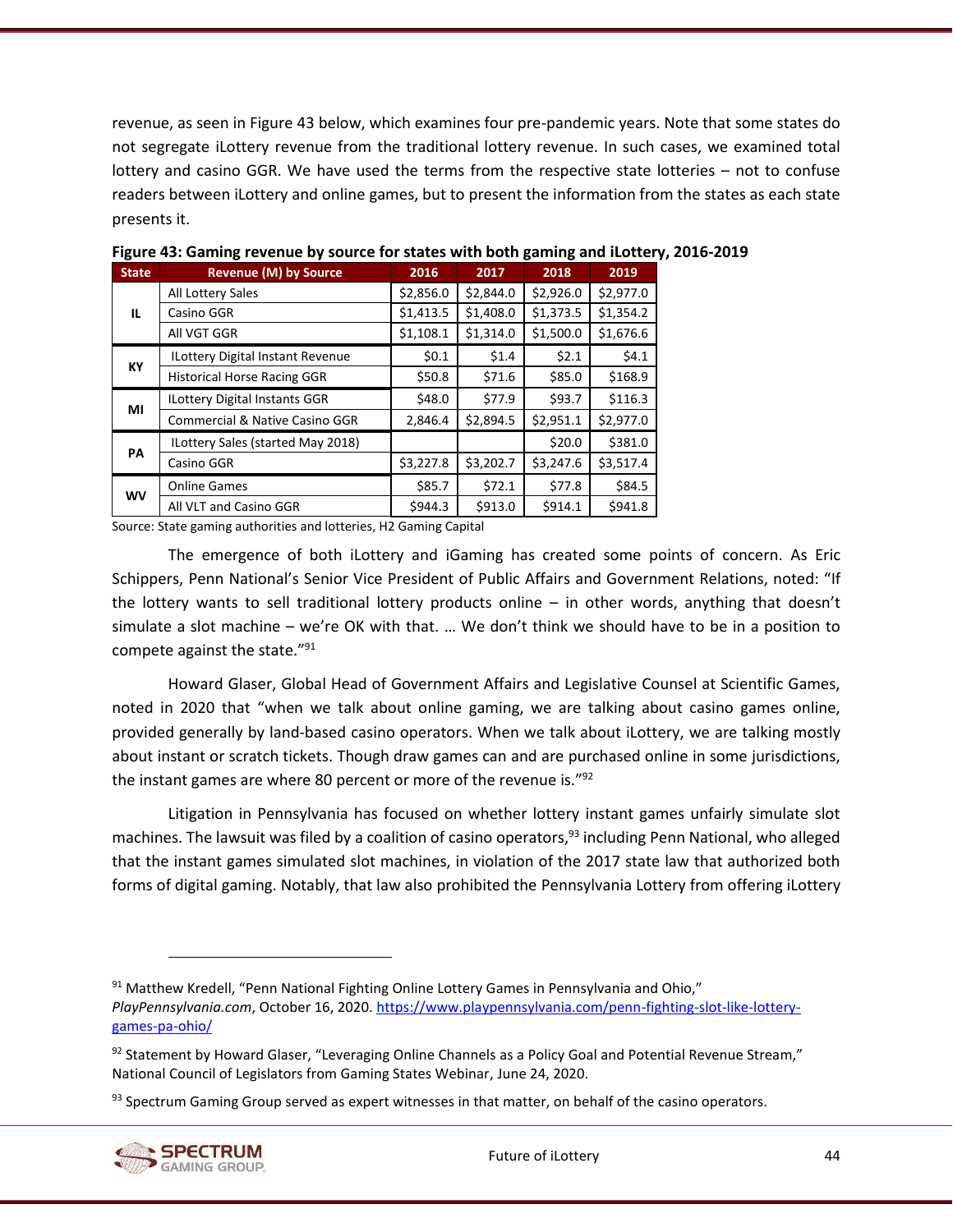products that "simulated" casino games, including slot machines.<sup>94</sup> That provision, which appears to be unique to Pennsylvania, served as the basis for the litigation.

At the trial court level, a judge ruled in favor of the Pennsylvania Lottery, and that litigation is pending appeal. For purposes of this report, we are not taking sides in this debate, but rather note that, as Rose Hudson points out, both industries are seeking digital solutions to their longstanding quest to reach a new demographic.

Potential conflicts between these two forms of digital gaming can best be addressed through dialogue between the operators, as well as by policymakers who can devise lanes for their respective gaming industries, but there are no national solutions that will address these issues in all jurisdictions. These have to be addressed through detailed dialogue leading to substantive policy goals established in each gaming jurisdiction.

<sup>94 &</sup>quot;Pennsylvania Casinos Lose in Court over Online Lottery Games," Associated Press, May 28, 2021. [https://apnews.com/article/pennsylvania-lifestyle-business-government-and-politics-](https://apnews.com/article/pennsylvania-lifestyle-business-government-and-politics-3d91e73b7610fc8697d476e41abfb31a)[3d91e73b7610fc8697d476e41abfb31a](https://apnews.com/article/pennsylvania-lifestyle-business-government-and-politics-3d91e73b7610fc8697d476e41abfb31a)

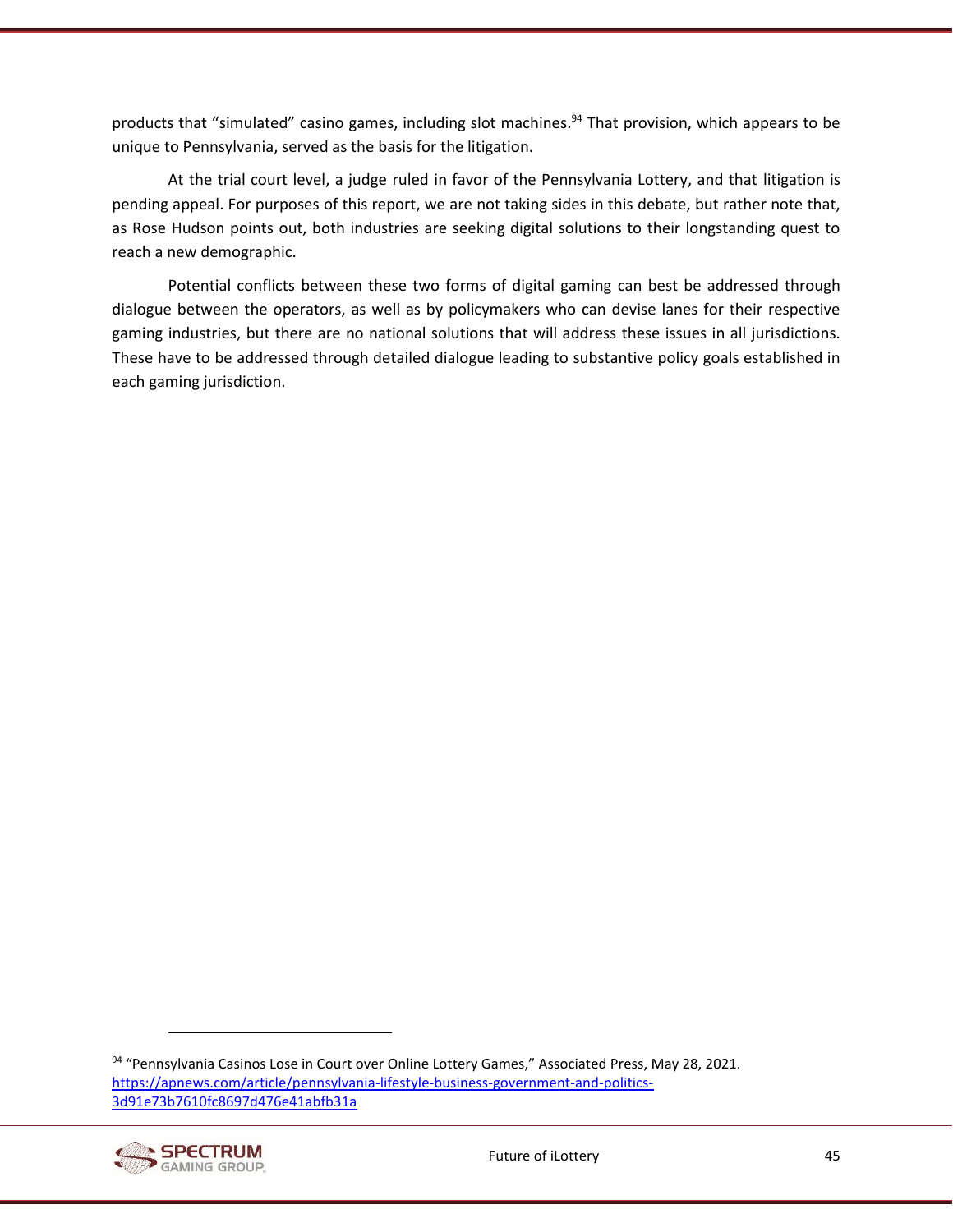# <span id="page-58-0"></span>**6. Conclusion**

The expansion of iLottery across North America is being pushed forward by two inexorable forces: technology and commerce. Advancements in technology will make iLottery more compelling and costeffective, and they will allow for more creativity in areas ranging from new games to new marketing efforts.

Commercial opportunities will also expand as iLottery continues to reach a broader demographic base. Just as significant, the evolution of lotteries into a more dynamic multi-channel industry will likely encourage more companies – including entrepreneurial, start-up ventures – to enter the arena.

This growth, however, will not be cost-free. Not every retailer in North America will welcome this expansion, and not every retailer will succeed or achieve the same level of success as this expansion unfolds.

Lotteries remain agents of their respective states, territories and provinces. That means they will remain focused on larger policies established by those governments. The policies will vary, largely because gaming policies and practices differ widely. The future growth of iLottery in Pennsylvania, as one example, will not look the same as it will in, say, Georgia or North Carolina or a host of other states. The differences in expansion will be driven in part by the existing gaming landscape. States that are dotted by multiple retail casinos, such as Pennsylvania and New York, will consider the impact on those land-based properties. Jurisdictions that have few or no casinos will adopt a different approach, as will states such as Massachusetts or Georgia in which the proven success of their retailer networks will drive the evolution of iLottery.

Still, the expansion of iLottery everywhere will – and arguably should – retain some common bonds, most notably in the areas of protecting retailer networks and protecting those vulnerable problem gamblers. As this report endeavors to demonstrate:

- Lotteries can use iLottery as an opportunity to strengthen their essential bonds with their respective retailer networks by working creatively in areas such as marketing, in which iLottery customers can gain awareness of their local retailers through loyalty programs, as well as by appropriate efforts to require cashing in winning tickets at retailers.
- As iLottery will inevitably generate a rich trove of data on customers' buying habits, a core goal must be to leverage that data to more effectively identify and address problem gambling, including efforts to educate players about resources, as well as through the use of selfexclusion, among other tools.

As consumers across the United States become more accepting of various forms of digital commerce, the acceptance of iLottery in emerging states can be expected to result in rollouts that are smooth and robust. By way of example[, Figure 44](#page-59-0) below depicts the first month of gross sales for Michigan, Pennsylvania, New Hampshire and Virginia on a per capita basis. Our analysis focuses on per-capita sales as this allows comparisons among states with differing populations, although we caution this is not a perfect comparison, as other factors, such as disposable income, can lead to differing results.

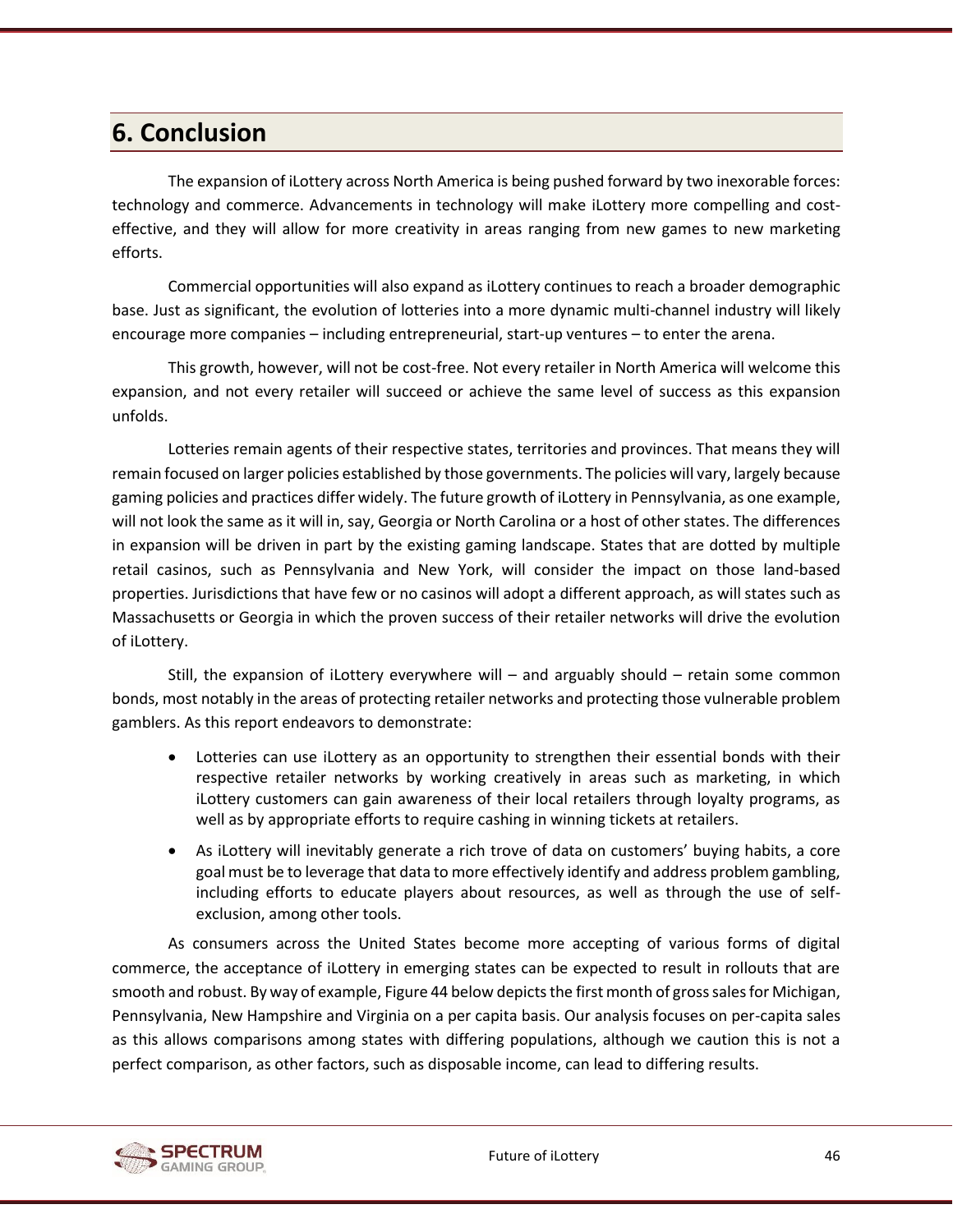This comparison is significant because Michigan was the first iLottery state, having launched in 2014. Notably, Michigan started with a much more limited product selection compared to the three other states. However, the initial success of the three other states as shown in [Figure 44](#page-59-0) indicates a changing consumer acceptance of digital commerce and a growing acceptance and knowledge of iLottery products, specifically digital instant tickets.



<span id="page-59-0"></span>

Source: NeoGames, S.A. Form F-1: Preliminary Prospectus, November 16, 2020

As a pioneering iLottery state, Michigan offers an experience that is both relevant and replicable. Because lottery markets are geographically defined and restricted, there are no first-mover advantages or second-mover disadvantages, yet there are lessons to be learned.

While Michigan started slowly with a limited iLottery offering, it managed to achieve a compound annual growth rate ("CAGR") of 34 percent in its first three fiscal years, which were pre-pandemic (see [Figure 45](#page-60-0) below). In FY 2020, the growth was even more dramatic, nearly doubling – in part due to pandemic-related factors such as the combined effects of casinos being closed and residents staying home during the Covid-19 pandemic.<sup>95</sup>

95 "NeoGames, S.A. Form F-1: Preliminary Prospectus NeoGames S.A. November 16, 2020, at p. 89. [https://www.sec.gov/Archives/edgar/data/1821349/000110465920125524/tm2029242-14\\_f1a.htm#tBUS.](https://www.sec.gov/Archives/edgar/data/1821349/000110465920125524/tm2029242-14_f1a.htm#tBUS)

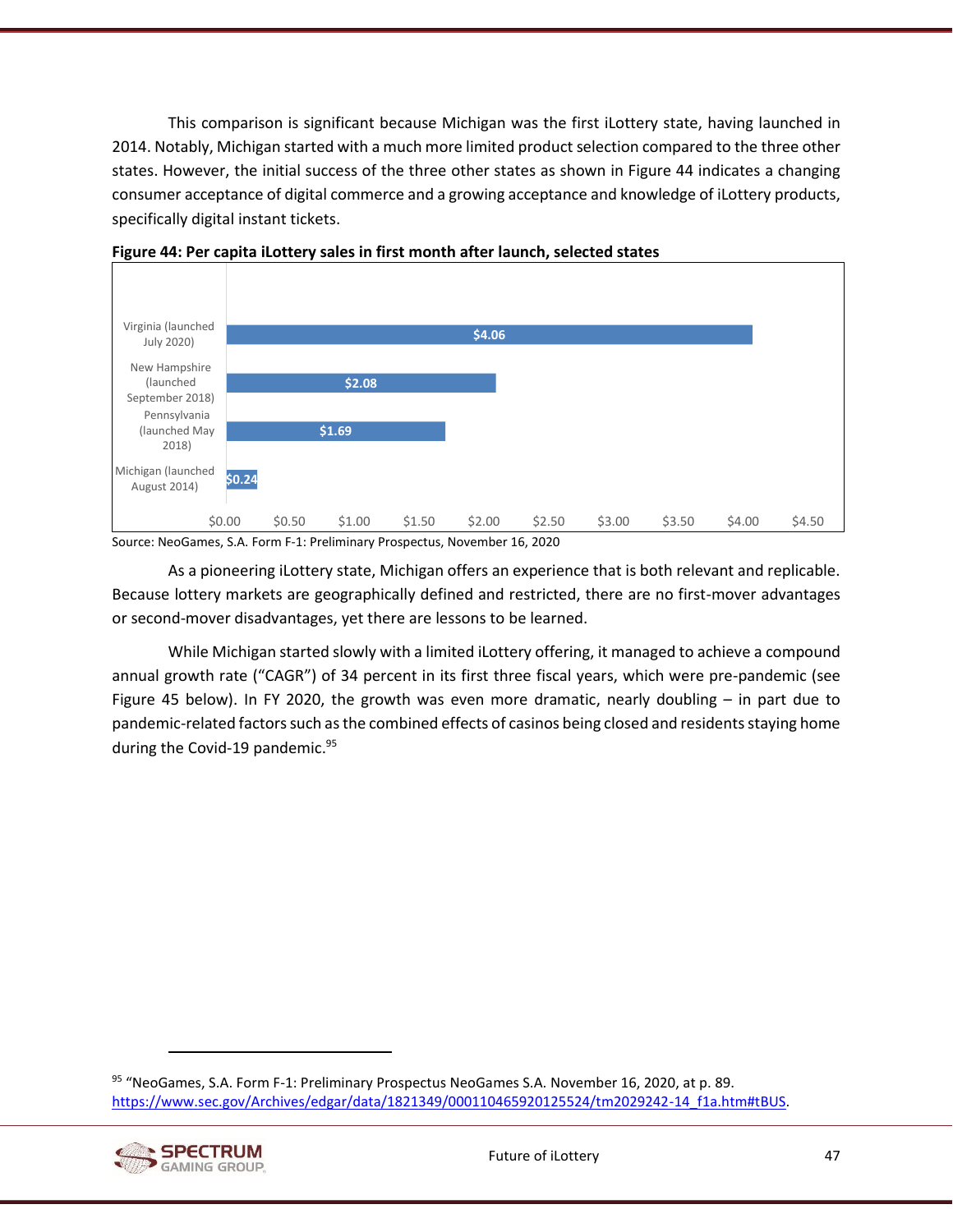

<span id="page-60-0"></span>

Source: Michigan Lottery, Spectrum Gaming Group

So, while focusing on the pre-pandemic period to avoid such distortions, traditional retail lottery sales in Michigan increased at a CAGR of 7.8 percent from the introduction of iLottery through the last full pre-pandemic year of 2019, a rate that outpaced growth in traditional retail lottery in most states that have yet to implement iLottery. <sup>96</sup>

While the data, which continue to grow, demonstrate that iLottery does not cannibalize retail lottery sales and will expand the demographic reach of lotteries, that should not be a prescription for complacency. Going forward, lotteries can use this ever-growing trove of data to continually adapt and to identify new opportunities to meet their stated policy goals.

<sup>96</sup> Ibid., p. 78

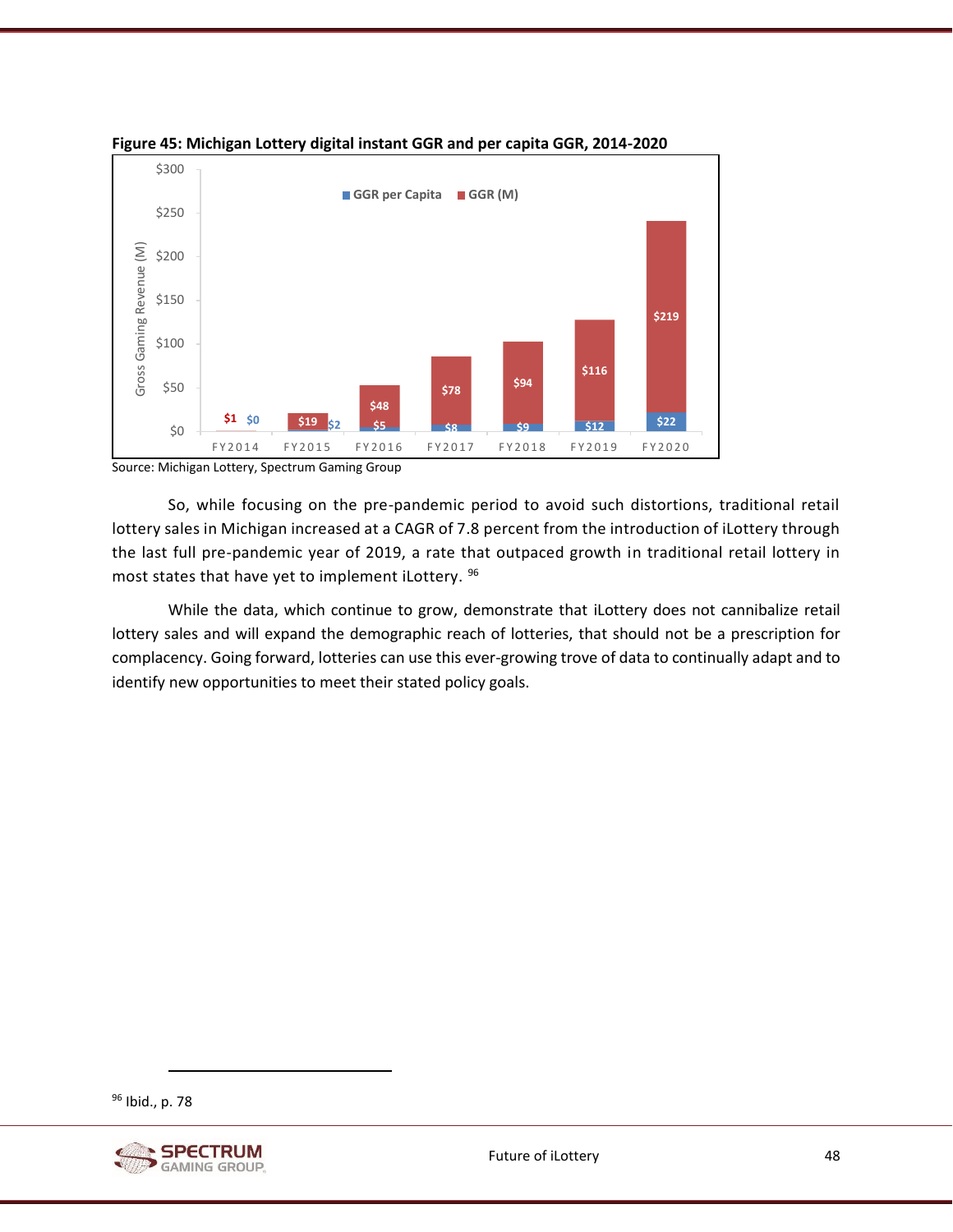# <span id="page-61-0"></span>**About This Report**

This report was prepared by Spectrum Gaming Lottery Group, a division of Spectrum Gaming Group, a non-partisan consultancy founded in 1993 that specializes in the economics, regulation and policy of legalized gambling worldwide. Our principals have backgrounds in operations, economic analysis, law enforcement, regulation, research and journalism.

Spectrum holds no beneficial interest in any casino operating companies or gaming equipment manufacturers or suppliers. We employ only senior-level executives and associates who have earned reputations for honesty, integrity and the highest standards of professional conduct. Our work is never influenced by the interests of past or potential clients.

Each Spectrum project is customized to our client's specific requirements and developed from the ground up. Our findings, conclusions and recommendations are based solely on our research, analysis and experience. Our mandate is not to tell clients what they want to hear; we tell them what they need to know. We will not accept, and have never accepted, engagements that seek a preferred result.

Our clients in 42 US states and territories, and in 48 countries on six continents, have included government entities of all types and gaming companies (national and international) of all sizes, both public and private. In addition, our principals have testified or presented before the following governmental bodies:

- Brazil Chamber of Deputies
- British Columbia Lottery Corporation
- California Assembly Governmental Organization Committee
- Connecticut Public Safety and Security Committee
- Florida House Select Committee on Gaming
- Florida Senate Gaming Committee
- Georgia House Study Committee on the Preservation of the HOPE Scholarship Program
- Georgia Joint Committee on Economic Development and Tourism
- Illinois Gaming Board
- Illinois House Executive Committee
- Indiana Gaming Study Commission
- Indiana Horse Racing Commission
- International Tribunal, The Hague
- Iowa Racing and Gaming Commission
- Louisiana House and Senate Joint Criminal Justice Committee
- Massachusetts Gaming Commission
- Massachusetts Joint Committee on Bonding, Capital Expenditures, and State Assets
- Michigan Senate Regulatory Reform Committee
- National Gambling Impact Study Commission
- New Hampshire Gaming Study Commission
- New Jersey Assembly Regulatory Oversight and Gaming Committee
- New Jersey Assembly Tourism and Gaming Committee
- New Jersey Senate Legislative Oversight Committee
- New Jersey Senate Wagering, Tourism & Historic Preservation Committee